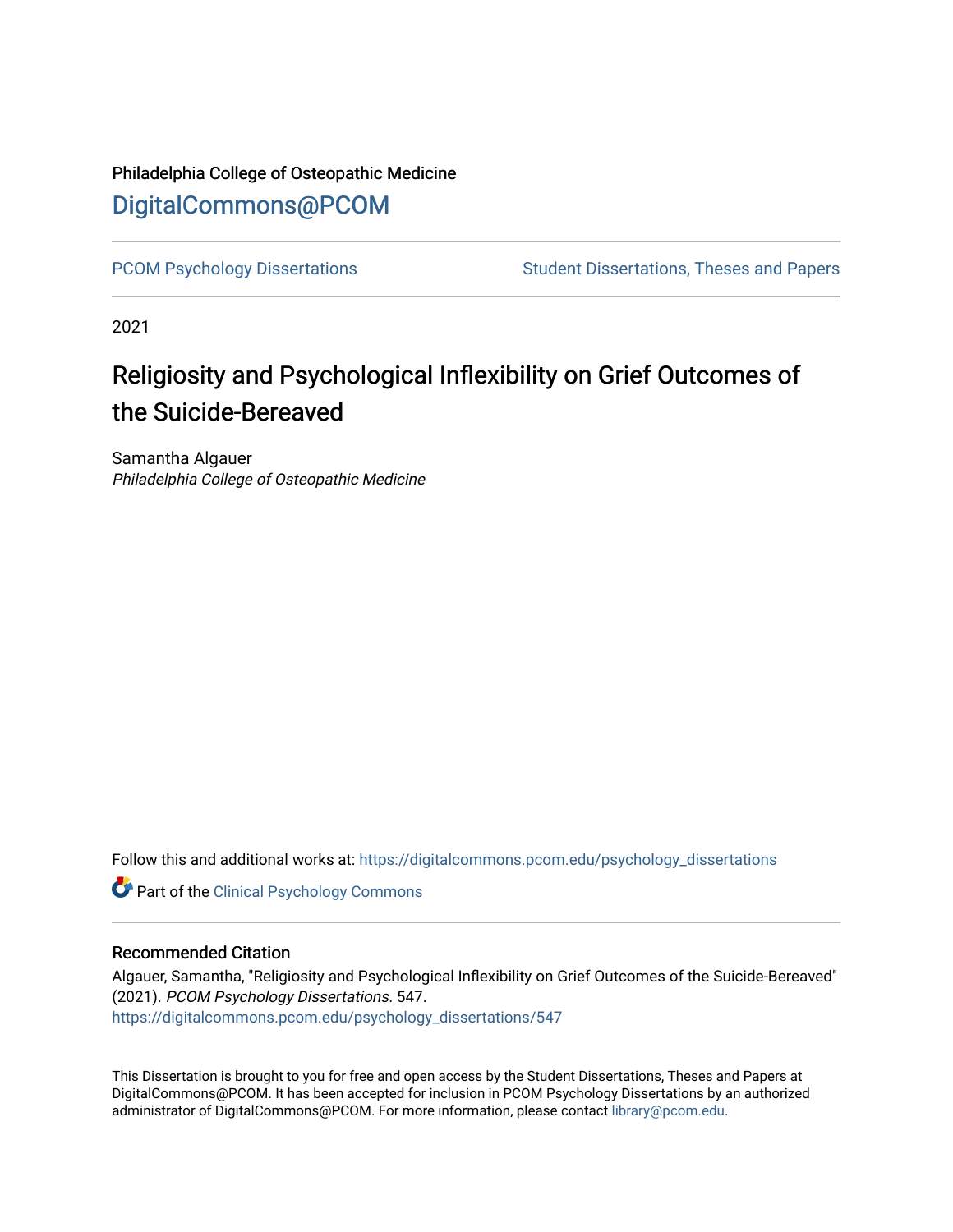Philadelphia College of Osteopathic Medicine School of Professional and Applied Psychology Department of Clinical Psychology

## RELIGIOSITY AND PSYCHOLOGICAL INFLEXIBILITY ON GRIEF OUTCOMES OF THE SUICIDE-BEREAVED

By Samantha Algauer

Submitted in Partial Fulfillment of the Requirements for the Degree of

Doctor of Psychology

February 2021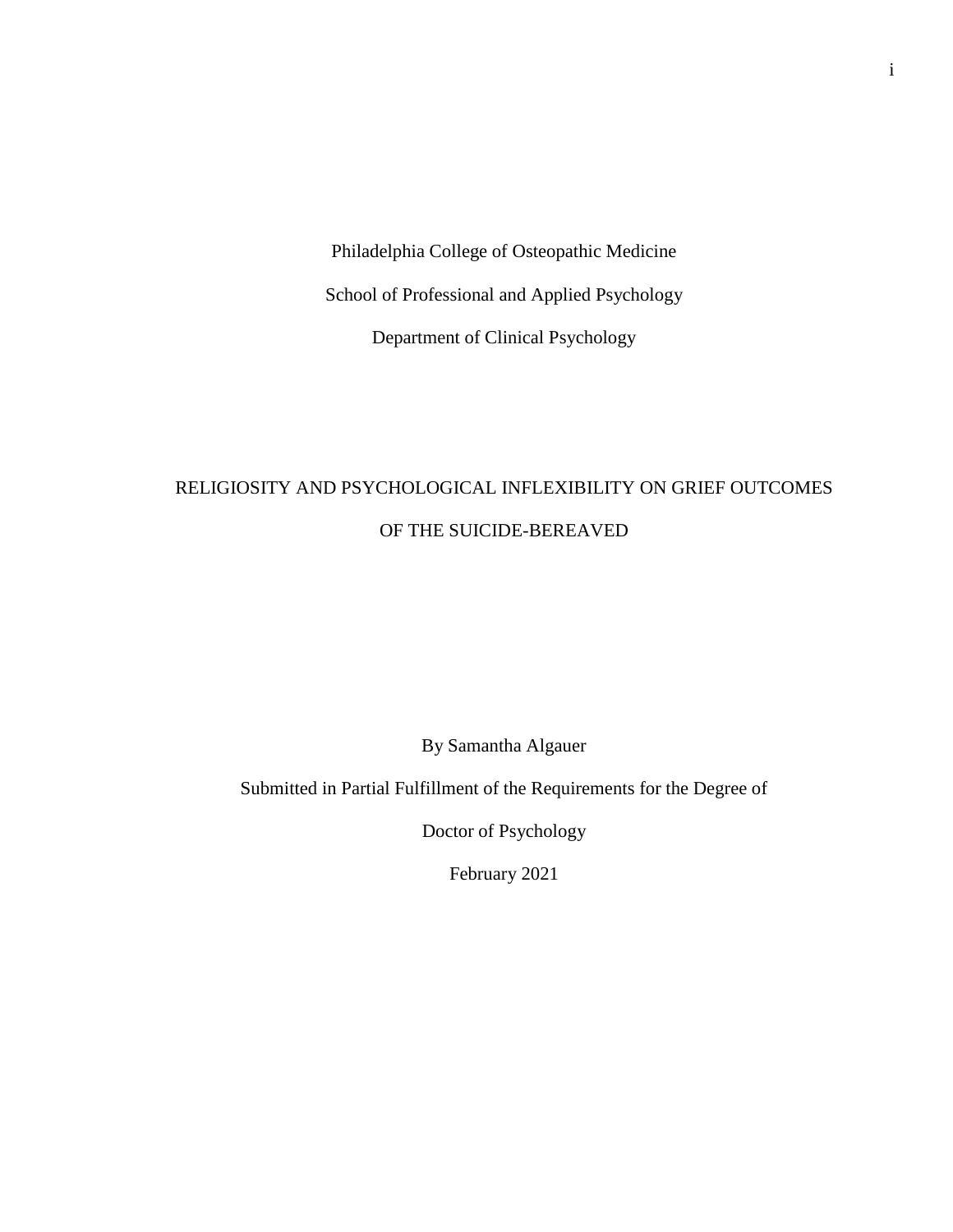# PCOM SCHOOL OF PROFESSIONAL AND **APPLIED PSYCHOLOGY**

## DISSERTATION APPROVAL

This is to certify that the thesis presented to us by <u>Samantha Algauer</u>

on the \_\_\_\_20th\_\_\_ day of \_\_\_August\_\_\_\_\_\_, 2020, in partial fulfillment of the

requirements for the degree of Doctor of Psychology, has been examined and is

acceptable in both scholarship and literary quality.

COMMITTEE MEMBERS' SIGNATURES

Chairperson

Second Committee Member

Third Committee Member

Chair, Department of Clinical Psychology

Dean, School of Professional & Applied Psychology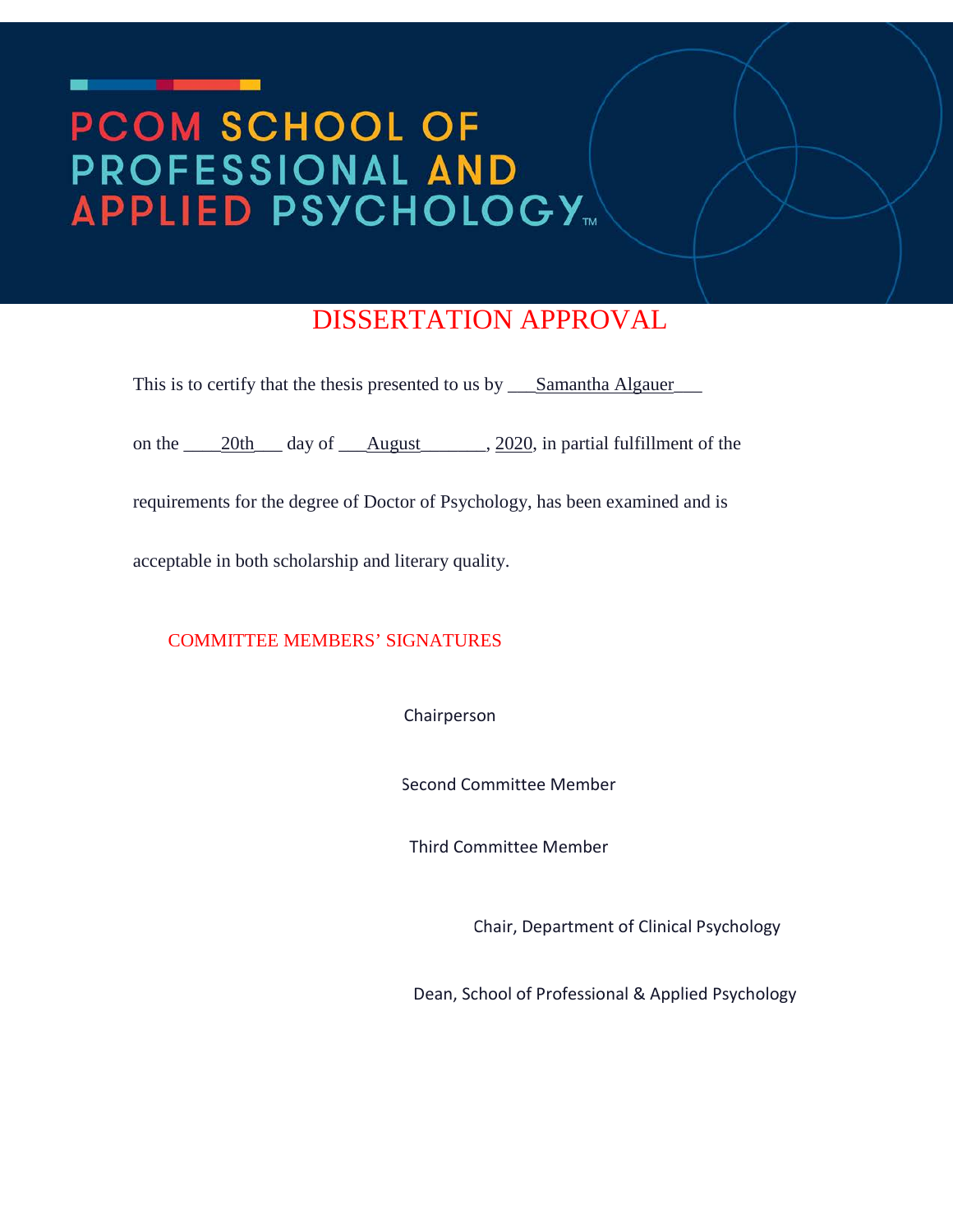#### **ACKNOWLEDGEMENTS**

I would like to thank my extremely supportive committee members, Drs. Stephen Poteau, Beverly White, and Charles Jin, who assisted me in making this area of interest become my dissertation. Your constant guidance and thought-provoking questions led me to develop a dissertation I am truly proud of on a topic many are reluctant to discuss. Your unfailing support assisted in my achievement of this doctoral milestone that will forever be a source of pride and accomplishment. I would also like to extend a huge thank you to Dr. Michael Roberts, who assisted me with my statistical analyses in this study.

I would also like to thank my mentor, Dr. Gerard Figurelli, for being my constant guide and instilling in me a fervor to help others. Your patience and persistence throughout many years of training provided me with a strong desire to pursue many challenging clinical experiences. I've always admired your passion and dedication to this field, and I have always tried to replicate that within my own practice. You have supported me in more ways than I could ever thank you for. Now when you call me doctor, it will be actually be true!

To my husband, Jared, you have always been my guiding light during difficult times. Being your wife has been one of the greatest joys of my life. To my family, thank you for your constant love and support throughout this whole process and for all of the years leading up to it. To my mother, Elizabeth, thank you for revising more papers than I can count. You have always believed in me unfailingly, even when I didn't believe in myself. I am eternally grateful for all of your help and persistence in making my life goals come to fruition. To my friends, thank you for always being my reality check and source of lightheartedness when it was much needed. After what seems like endless years of education, now when you all ask me when I'm graduating, I can finally say this year!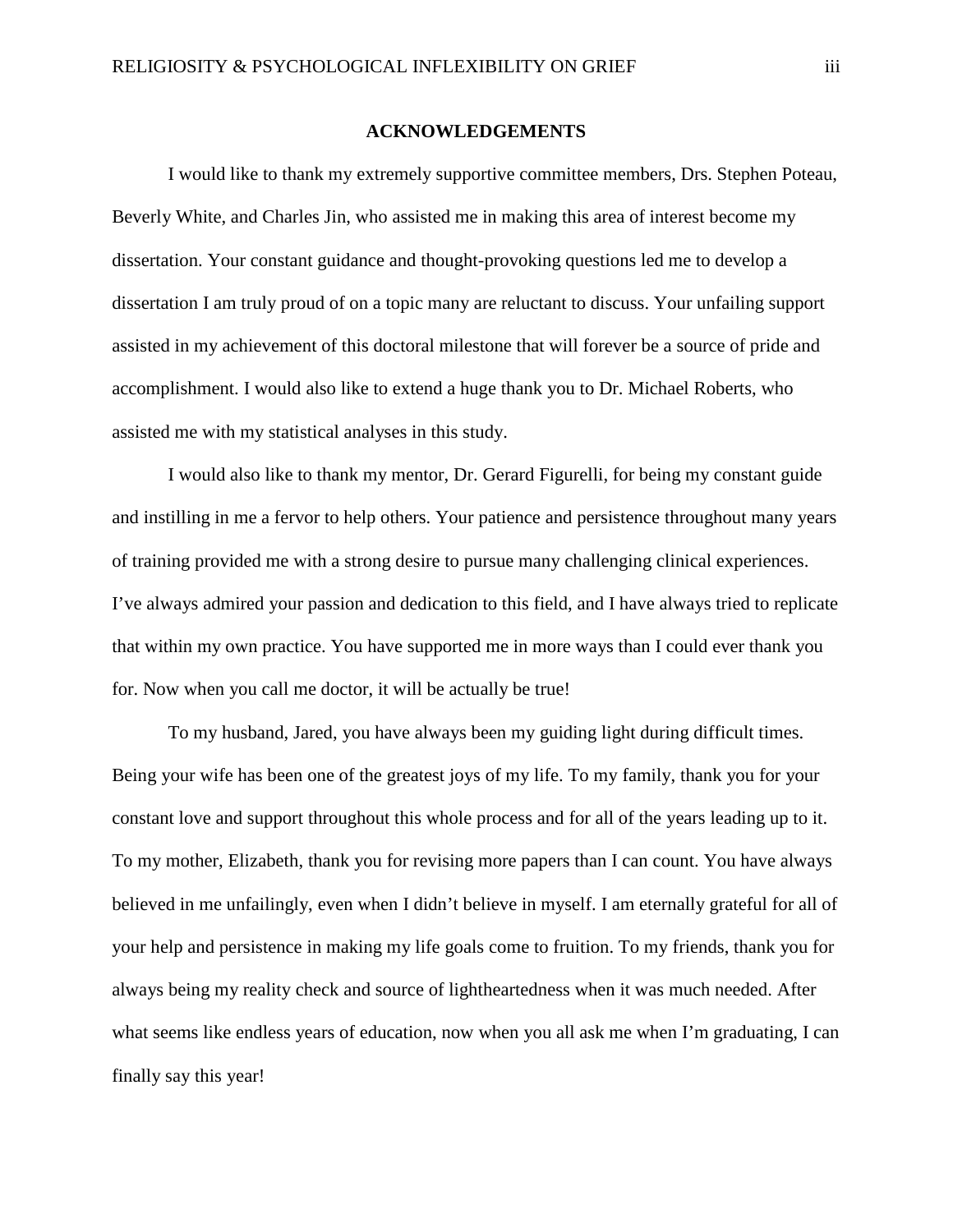### **TABLE OF CONTENTS**

| 23 |
|----|
|    |
|    |
|    |
|    |
|    |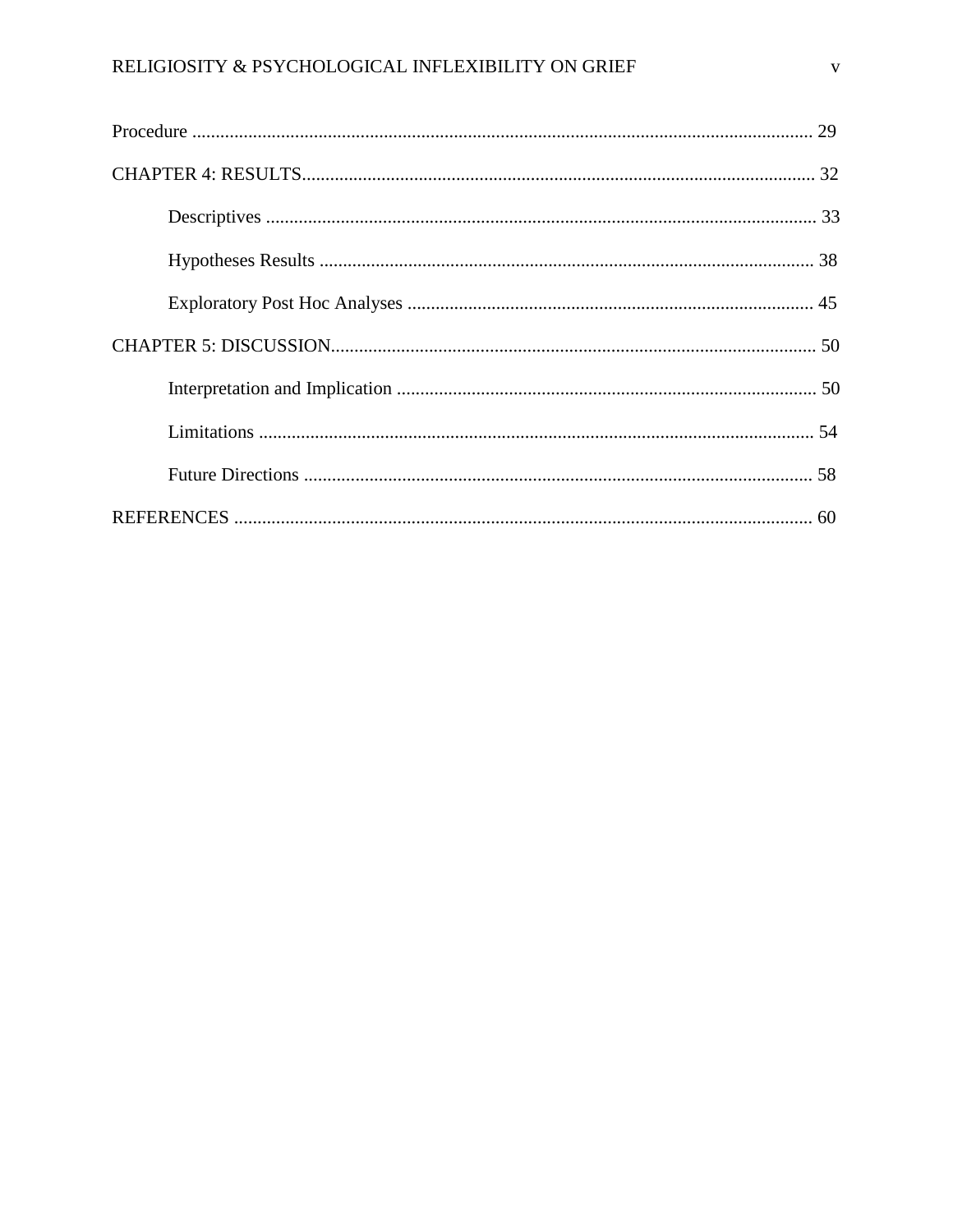#### **ABSTRACT**

Most research on religion supports its efficacy in improving mental health, yet minimal research has been conducted on religion's influence on grief specific to those who have lost someone to suicide (i.e., the suicide-bereaved). Psychological inflexibility has also been associated with poorer grief and mental health outcomes. The primary objective of this study was to assess the impact of religiosity and psychological inflexibility on grief outcomes among a suicide-bereaved sample of 323 participants. Participants were recruited through online and face-to-face convenience sampling. Using a between-subjects, two-way ANCOVA design, this quasiexperimental study divided participants into four groups based on high and low religiosity and high and low psychological inflexibility. Severity of grief was assessed across all four groups. Results showed that psychological inflexibility was statistically significant in regard to grief outcomes, while religiosity had no significant impact on grief. Specifically, high psychological inflexibility was associated with worse grief outcomes compared to low psychological inflexibility. No significant interaction effects between psychological inflexibility and religiosity were found. Additionally, duration of time since loss was statistically significant in its predictive value on grief outcomes while age of the deceased was not. Other categorical demographic variables, such as race, education, socioeconomic status, religious identification, self-assessed change in religiosity over time and relationship closeness to the deceased, type of relationship to the deceased, and history of mental health treatment, were also assessed for their influence on grief, using a one-way ANOVA. Clinical implications of the findings are discussed.

*Keywords:* religion, suicide, bereavement, grief, psychological inflexibility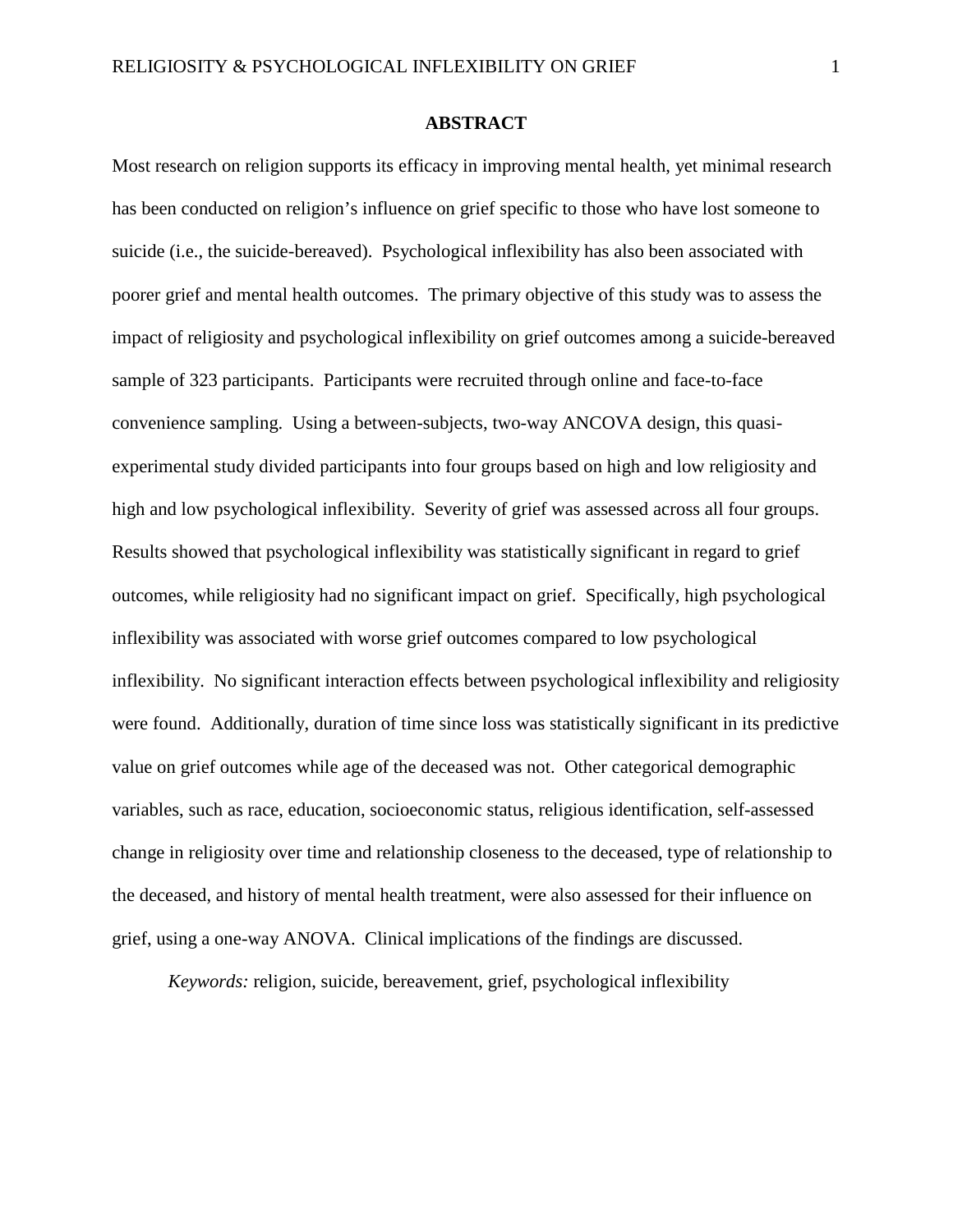#### **CHAPTER 1: INTRODUCTION**

#### **Statement of the Problem**

Often, individuals use religion and faith as first-line sources of emotional and social support in times of crisis; doing so can improve physical and mental health issues (National Alliance on Mental Illness, 2020; Webb et al., 2011). In fact, much of the research has emphasized the benefit of religion on mental health (Vahia et al., 2011). However, when variables are more specifically defined and controlled for, namely expressions of religiosity (i.e., extrinsic and intrinsic; Salsman et al., 2005), specific life stressors (e.g., marital conflict, child rearing, divorce; Strawbridge et al., 1998), and other demographic variables (e.g., gender, age of deceased, race; Schneider et al., 2011; Jacobson et al.,1990), the research on religious coping and mental health outcomes becomes incongruent. When the aforementioned variables were considered, mental health and grief outcomes were negatively impacted by high religiosity. Mental health outcomes were also adversely impacted when religion was used to cope with the suicide of a loved one. In this regard, religion exacerbated grief when coping with a traumatic loss, as opposed to an expected loss to natural causes (Wortmann & Park, 2008). The suicidebereaved population, as compared to the general population, was more likely to develop feelings of shame, guilt, rejection, and anger, as well as depression, PTSD, and suicidality (Young et al., 2012). The negative emotionality and psychopathology experienced by this population may be explained by the stigmatization of suicide perpetuated across most major faiths (Cook, 2013). Therefore, contrary to most research on religion and grief, strict adherence to religion as a framework to interpret and cope with a traumatic loss to suicide may have a counterintuitive effect (Cook, 2013).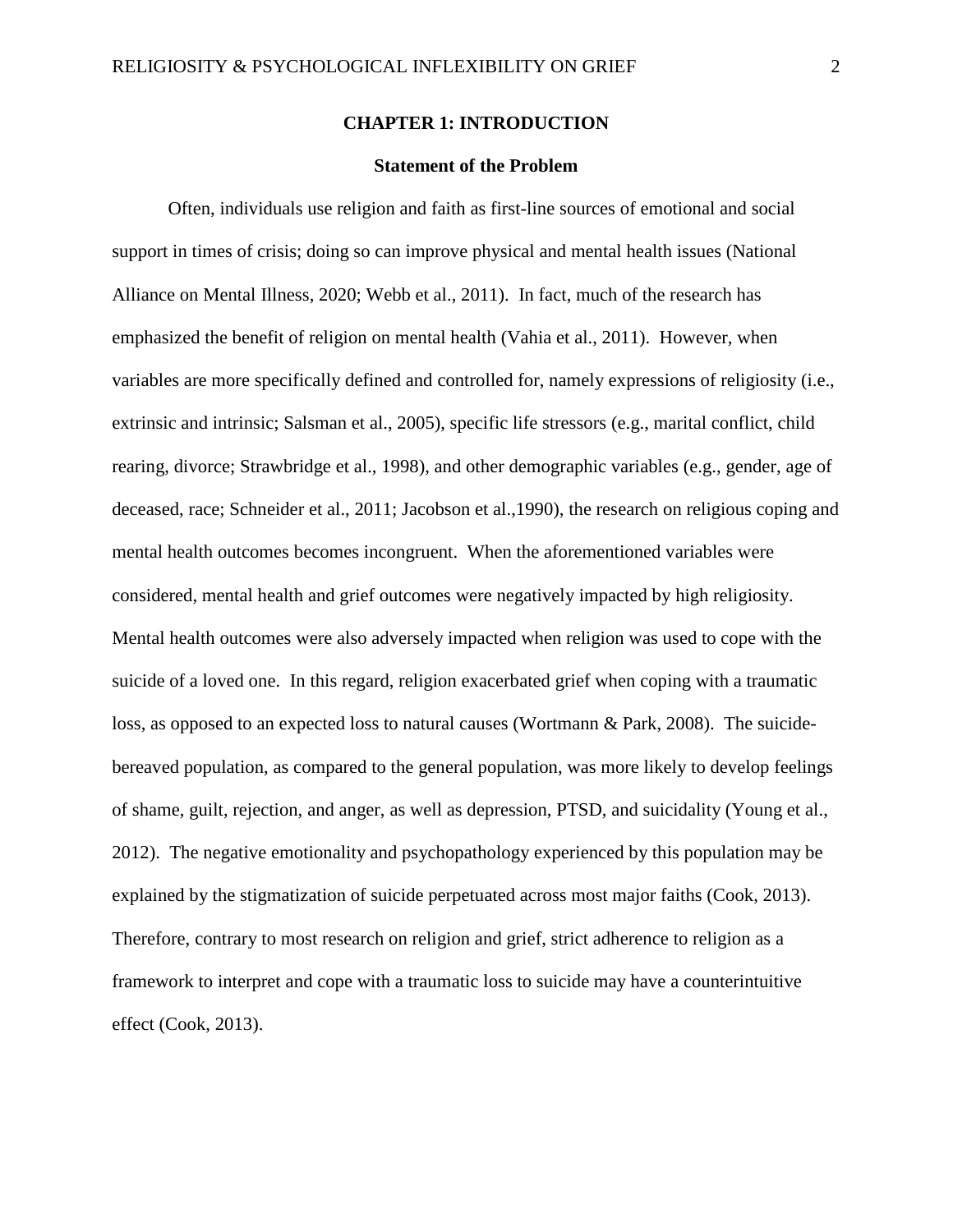Furthermore, highly religious thinking was also associated with cognitive inflexibility (Ellis, 1980), also known as psychological inflexibility in Acceptance and Commitment Therapy (ACT; Hayes et al., 2006). Those who exhibited psychological inflexibility or rigidity had more difficulty developing a wide range of solutions to adverse life experiences and higher rates of suicidality than those who displayed more psychological flexibility in problem solving (Rickelman & Houfek, 1995). This component of psychological inflexibility should be considered when assessing the utility of religion when coping with suicide, especially considering the elevated risk of suicidality among this unique grief-stricken population. This research sought to disconfirm the widely supported assertion across multiple sources that religion is largely beneficial to mental health, specifically bereavement.

#### **Purpose of the Study**

The primary objective of this study was to assess the efficacy of religion and the impact of psychological inflexibility on symptoms of grief among individuals who have experienced a loss to suicide.This research also sought to inform the therapeutic approach when treating complicated grief and to examine the efficacy of religion in the unique bereavement process of this population. Furthermore, these results were expected to show that grief outcomes would be most severe in those who exhibited highly rigid (i.e., psychologically inflexible) religious beliefs.

#### **Research Questions and Hypotheses**

The current study sought to answer the following research question: Does high religiosity and high psychological inflexibility contribute to worse grief outcomes in the suicide-bereaved? The following hypotheses were proposed to examine this research question:

Hypothesis 1. High religiosity as a main effect yields worse grief outcomes than low religiosity.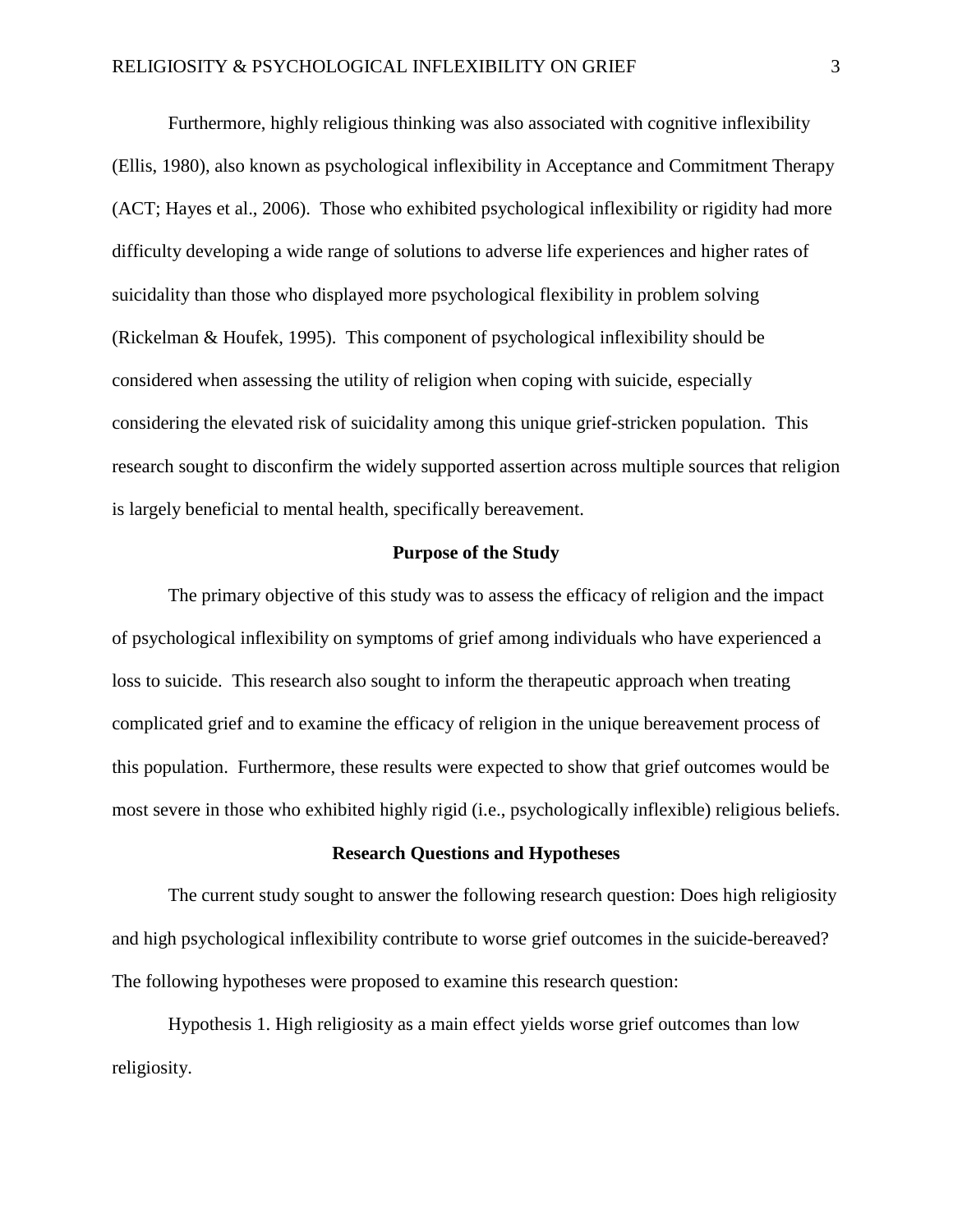Hypothesis 2. High psychological inflexibility yields worse grief outcomes than psychological inflexibility.

Hypothesis 3. Suicide-bereaved individuals with low psychological inflexibility and low religiosity will experience less severe symptoms of grief than suicide-bereaved individuals who display high psychological inflexibility and high religiosity.

Hypothesis 4. The age of the deceased and duration since the suicide are predictive of grief outcomes.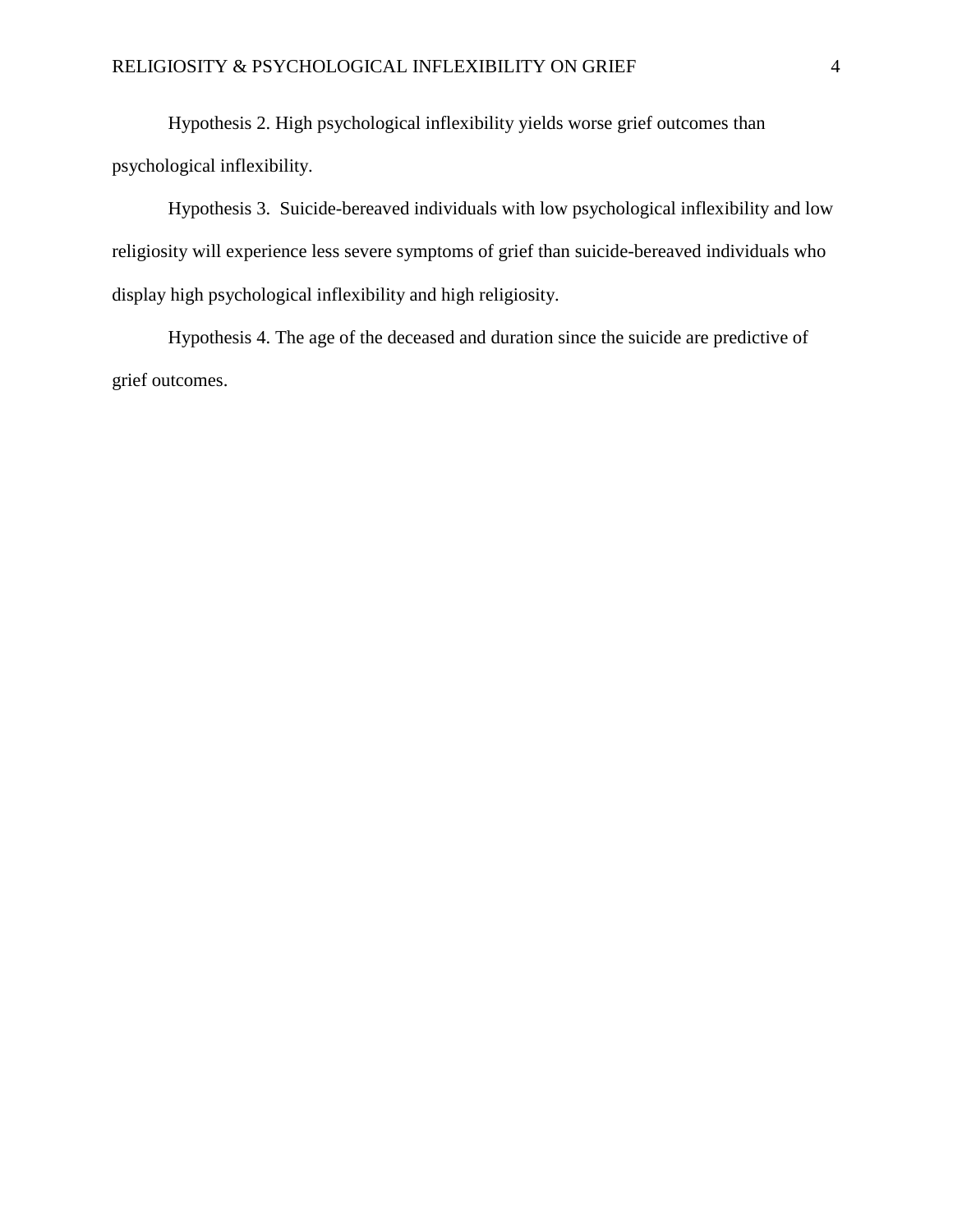#### **CHAPTER 2: REVIEW OF THE LITERATURE**

#### **Conceptualizing Grief and Bereavement**

Grief is a normal, healthy psychological reaction to distressing life events, such as the death of a loved one, and it manifests itself in many forms. Grief can affect individuals emotionally, socially, physically, and spiritually (Zisook & Shear, 2009). Grief, however, can also manifest as a diagnosable mental disorder referred to as persistent complex bereavement disorder, as per the *Diagnostic and Statistical Manual of Mental Disorders* (5<sup>th</sup> ed.; *DSM-5*; American Psychiatric Association [APA]; 2013). Symptoms of persistent complex bereavement disorder include a "persistent yearning/longing for the deceased, intense sorrow and emotional pain, preoccupation with the deceased, and/or preoccupation with the circumstances of death" (APA, 2013, p. 789). Additionally, at least six social/identity disruption markers (i.e., desire to die, mistrusting, lack of meaning, identity confusion, loneliness, loss of future interest) and distress markers (i.e., anger, difficulty accepting the death, emotional numbness, guilt or selfblame, avoidance of reminders) must be experienced for a period of 12 months to meet criteria for a diagnosis of persistent complex bereavement disorder (APA, 2013).

Both severity and course of bereavement vary considerably across individuals (Zisook & Shear, 2009). Bereavement may include the intensity of grief, as well as physical and mental health symptoms (Stroebe et al., 2006). In this way, grief may be misattributed to a medical illness because of the immense physical pain that can sometimes be experienced by surviving loved ones (Neimeyer et al., 2011). Symptoms of grief, if severe and prolonged, can impair an individual's well-being. Diagnostically, grief that rises to the level of causing emotional distress or impairment in social, occupational, or other important areas of functioning is also known as complicated grief, prolonged grief disorder, and traumatic grief (Shear et al., 2011).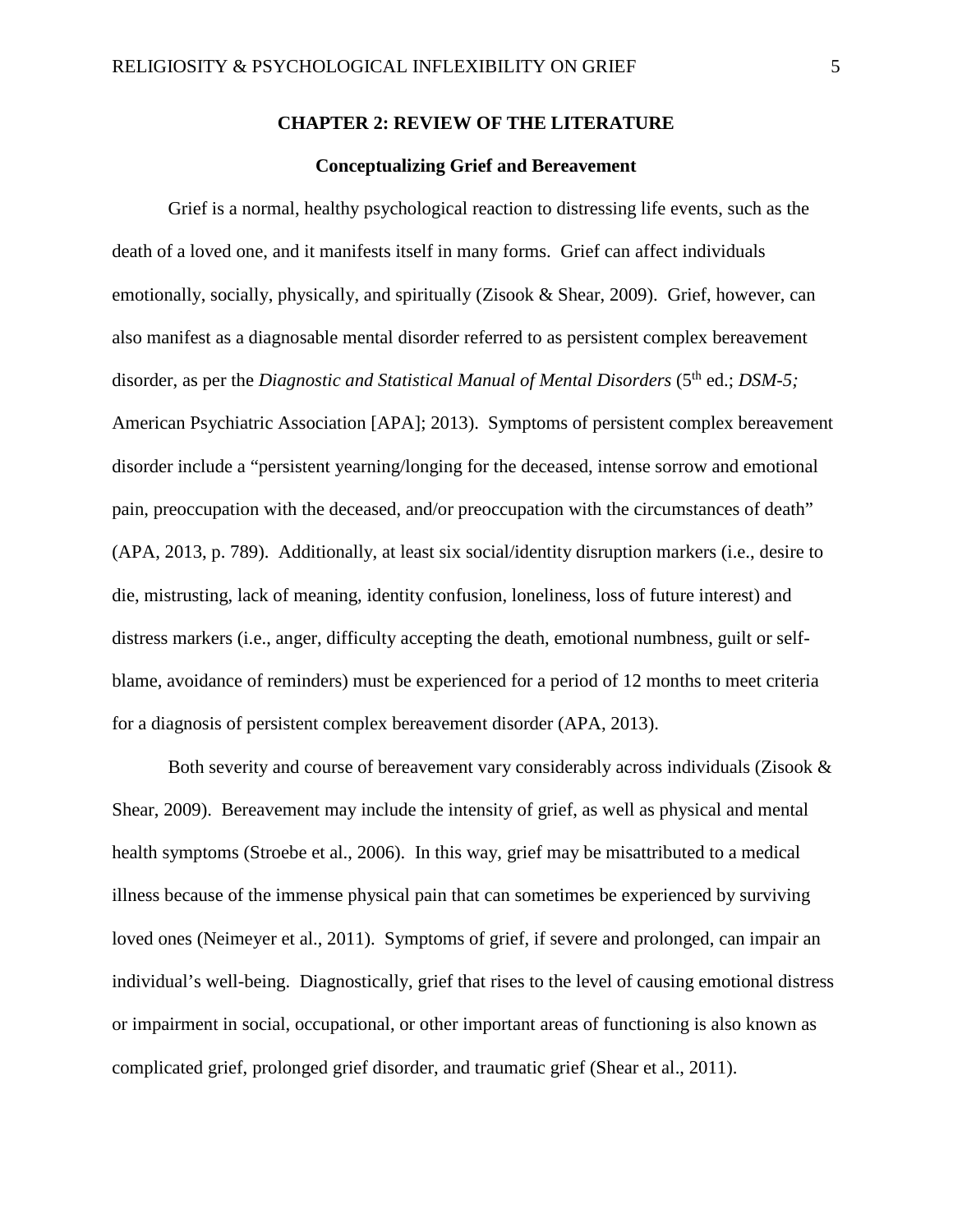Normal symptoms of grief may be further exacerbated by the nature of the loss. For example, those who lost someone suddenly and/or violently experienced worse grief outcomes than those who experienced the death of a loved one from natural circumstances (Fisher et al., 2017; Jordan, 2001). As a result of experiencing a sudden and/or violent loss (i.e., traumatic loss), the suicide-bereaved population is at higher risk to develop more severe and prolonged symptoms of grief compounded by other disorders, such as depression, posttraumatic stress disorder, and/or anxiety (i.e., complicated grief). Suffering a traumatic loss to suicide can also place the surviving loved ones at increased risk of suicidality themselves (Young et al., 2012). In order to improve grief outcomes among this at-risk population, further clarification is needed regarding effective methods of coping, appreciation of psychological traits of the bereaved that are related to grief, and understanding of the multiple frameworks by which loss is understood. First, a focus on a salient variable in the literature on coping with grief, religiosity, will be addressed, followed by a review of psychological inflexibility, a psychological trait that is related to religiosity and has implications for the bereaved.

#### **Defining Religion**

Religion is often and prevalently used as a tool to enhance social support and improve overall mental health. Specifically, religion is frequently used as a first-line source of emotional and social support among individuals experiencing physical and mental health issues (National Alliance on Mental Illness, 2020). Religion provides an outlet for socialization, which has been shown to benefit overall mental health (Houben, 2012).

A Gallup survey as cited by Newport (2016) shows that nearly 75% of individuals residing in the United States identified as Christian. Among the world's population, 8 in 10 individuals have identified as belonging to a religious group (Pew Research Center, 2012).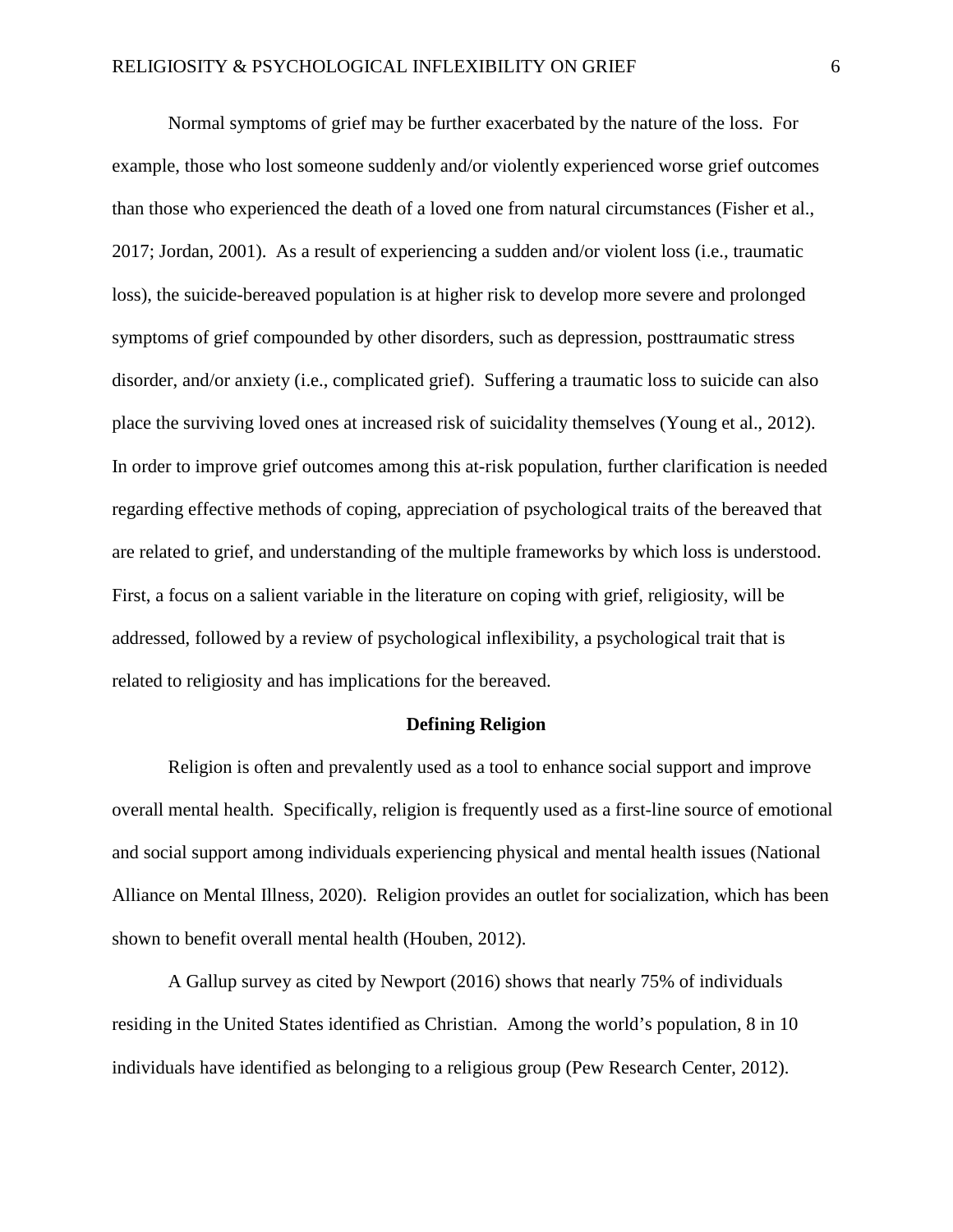Considering the prevalence and widespread use of religion across the world, the utility of religion and its influence on mental health must be considered.

Religion can be understood as a prevalent, formalized institution that provides individuals with an outward expression of a shared set of beliefs and traditional religious practices (Hodge, 2006). Religion provides followers with a sense of meaning and purpose, as well as a sense of universality and a meaningful connection to others (Koenig, 2008). Religious beliefs have also been incorporated into healing practices (e.g., rituals, incantations, pilgrimages) throughout history to combat psychological and health-related issues (Houben, 2012). Religion expressed through spiritual practices, such as prayer or meditation, can be understood as the "psychology of religion in action" (Spilka & Ladd, 2013, p. 2). Religion appears to provide countless individuals with comfort and a significant framework by which they may better understand their world and relationship with others. In this study, spirituality was defined as a component of religion, such as private practices or an intrinsic expression of religion. Furthermore, the term religiosity was used as a description of the level of intensity of one's religious expressions and associated beliefs.

Within this perspective, religion can also be understood as a schema or framework by which information can be organized and shaped (Pargament et al., 2005). Religion as a framework assists perception, interpretation, evaluation, and response to positive and negative life experiences (Park, 2007). Religious interpretations can influence physical, cognitive, emotional, and behavioral functioning (Hill & Pargament, 2008). Therefore, in addition to being used as a tool to establish and express meaningful commonalities through shared beliefs, religion has also been utilized throughout history as a coping mechanism to improve psychological wellbeing and encourage spiritual healing when faced with life stressors.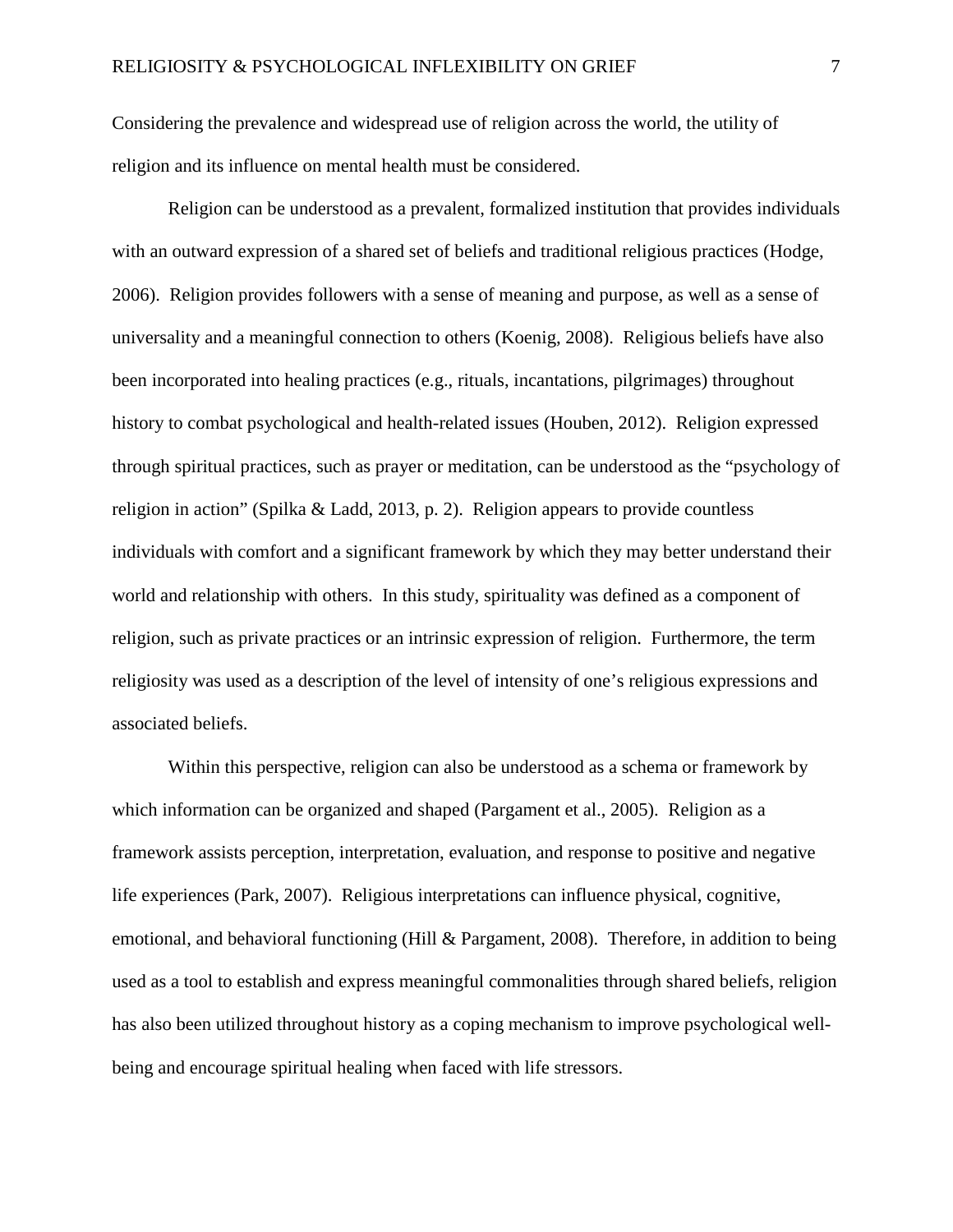#### **Religious Coping**

Coping occurs as a reaction to psychological, social, or physical stressors that can influence overall well-being (Spika & Ladd, 2012). According to the classical transactional model of stress (Lazarus & Folkman, 1984, as cited in Krumrei & Rosmarin, 2011), coping is defined as alterations in cognition and behavior in response to external and/or internal stressors. Beliefs and rituals involved in religious coping emphasize the supernatural or a higher power in order to alleviate negative emotionality (Park, 2007). Religion as a coping mechanism is aligned with the notion that religion can significantly influence physical, cognitive, emotional, and behavioral functioning (Hill & Pargament, 2008).

Much of the current research supports religion's efficacy as a protective factor when coping with common life stressors and mental health issues. For example, negative emotions, such as depression and hopelessness (unrelated to grief), as well as maladaptive behaviors, such as self-mutilation and suicidality, were regulated by religious involvement (Miller et al., 2012; McCullough & Willoughby, 2009; Rasic et al., 2009). Additionally, religion served as a protective factor when coping with mortality and illness (Stefanek et al., 2005). Nevertheless, the efficacy of religious coping with life stressors can be incongruent at times (Gül Cirhinlioğl & Özdikmenli-Demir, 2012). Though a belief in God, but not specific religious affiliation, was correlated with lower depression (Rosmarin et al., 2013), research has also revealed a curvilinear relationship between religiosity and depression (Gül-Cirhinlioğl & Özdikmenli-Demir, 2012). More specifically, stricter adherence to religion and associated beliefs led to more depression. Meanwhile, another meta-analysis failed to identify any relationship between religion and coping with stress (Becker et al., 2007). Much of the research on the efficacy of religion on a variety of outcomes has yielded contradictory results.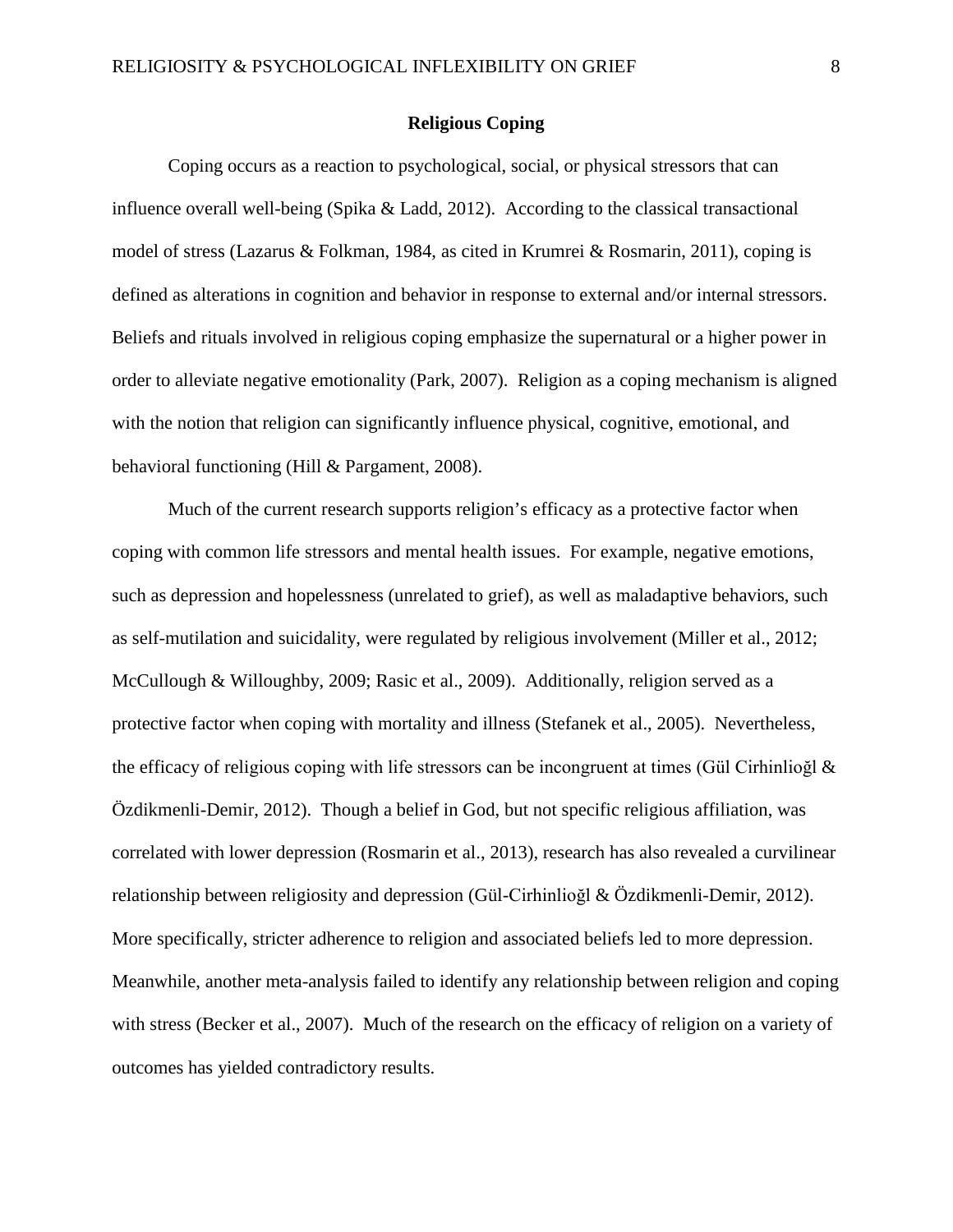Further research by Vahia et al. (2011) found that religion provided individuals with positive social support that promoted overall emotional health and resiliency in response to life stressors. However, contradictory evidence has been found regarding religion's ability to reduce depression when faced with only select life stressors (Strawbridge et al., 1998). Strawbridge et al. (1998) found that religion was determined to be helpful when faced with financial or health stressors, but exacerbated depressive symptoms when managing familial problems, especially when religious beliefs were contrary to societal values (e.g., abuse, marital conflict, caregiving concerns). Mahoney et al. (2001) found a small effect size regarding greater religiosity and decrease of divorce and marital functioning, and a modest relationship was found between Christian conservatism and use of corporal punishment. However, other research found that specific types of religious expression were more effective than others (Hackney & Sanders, 2003). More specifically, Hackney and Sanders (2003) asserted that an emphasis on an intrinsic/personal relationship with God in therapy was most positively associated with overall psychological health while social involvement in religious activities and institutional religious practices was less beneficial in this regard. Salsman et al. (2005) also supported the assertion that intrinsic religiosity (e.g., prayer, spiritual expression) was more positively associated with life satisfaction and adjustment than was extrinsic religiosity (e.g., church attendance, religious traditions). In this regard, spiritual practices or an intrapersonal relationship with a higher power was associated with more psychological well-being.

In addition to the type of religious expression, other demographic variables were considered influential in the research regarding religious coping. Research by Jacobson et al. (1990) found that race may further explain heterogeneity across studies regarding the efficacy of religion on mental health. Jacobson et al. (1990) hypothesized that African American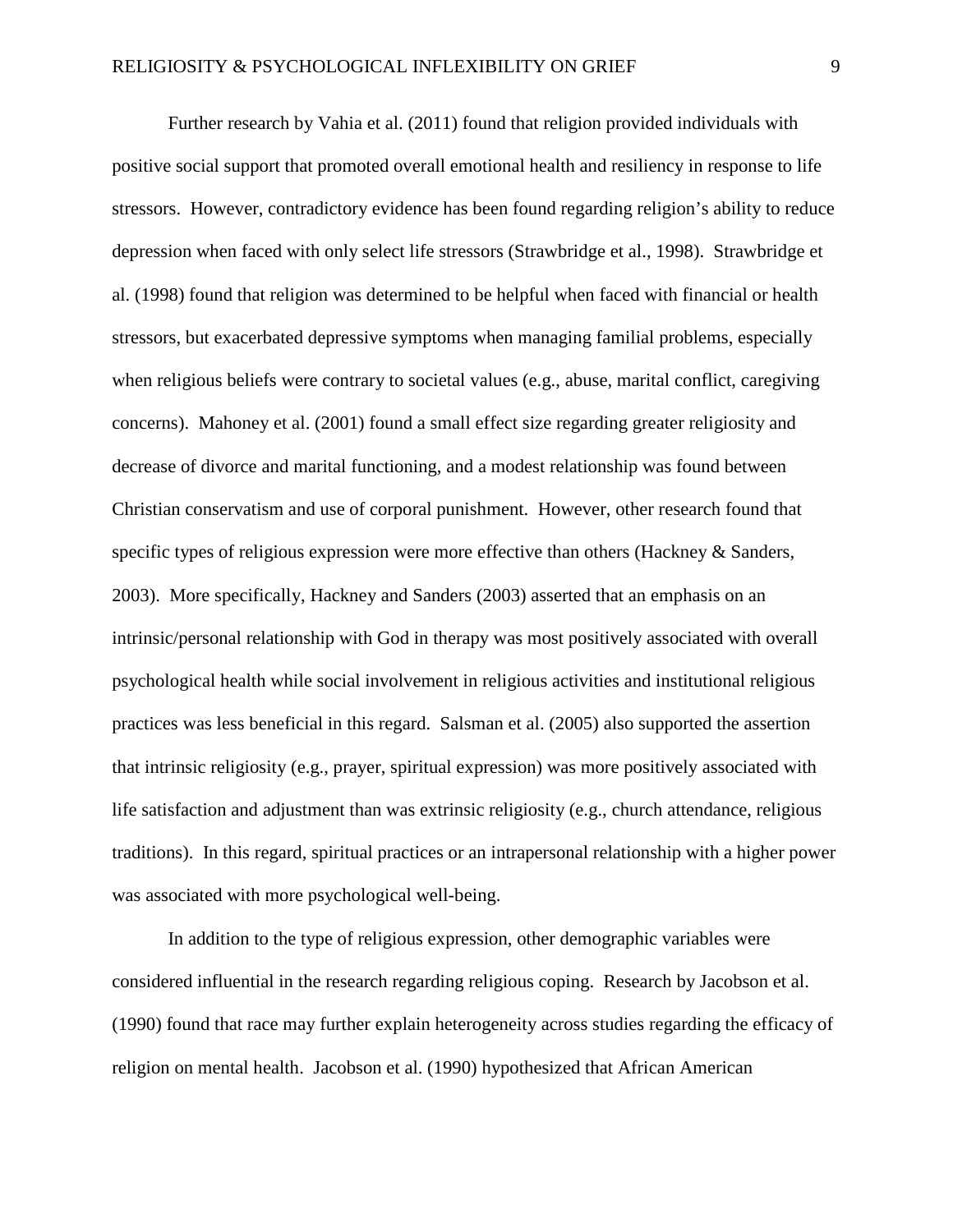individuals who practiced the same religion as European American individuals (e.g., Christianity) experienced greater benefits, including a greater sense of community, religious involvement, and more intense religious experiences than their European American counterparts. These results may have been further confounded by other variables related to race, such as nationality, geographical location, socioeconomic status, and health (Hackney & Sanders, 2003). Age and gender also appeared to be important demographic variables when examining the effects of religious coping. More specifically, Koenig et al. (1988) found that religion and a belief in God improved coping processes specifically for older adults. Female individuals were also found to have worse grief outcomes when coping with the loss of a loved one to suicide (Schneider et al., 2011). The effects of religion on grief are not entirely straightforward, as various demographic factors, such as race, gender, age, degree of closeness, relationship to the deceased, and types of religious expression have shown differing influences on grief outcomes. Therefore, the aforementioned variables were included in this study and assessed for their influence on grief outcomes of the suicide-bereaved.

#### **Religion and Bereavement**

Religion is widely used as a source of social and emotional support (Spika & Ladd, 2012). Social support offered by religious congregations has been found to mediate the association between adjustment to life stressors and religiosity (Salsman et al., 2005), and also to facilitate the grieving process (Pargament, 2011). Prayer as a spiritual expression of religion is a widely used coping mechanism in the bereavement process (Spika & Ladd, 2012), helping individuals make sense of death through a search for meaning through religious beliefs (Bloom, 2007; Doka & Morgan, 2016).

Religion allows for reframing and reassessment of the loss that can facilitate bereavement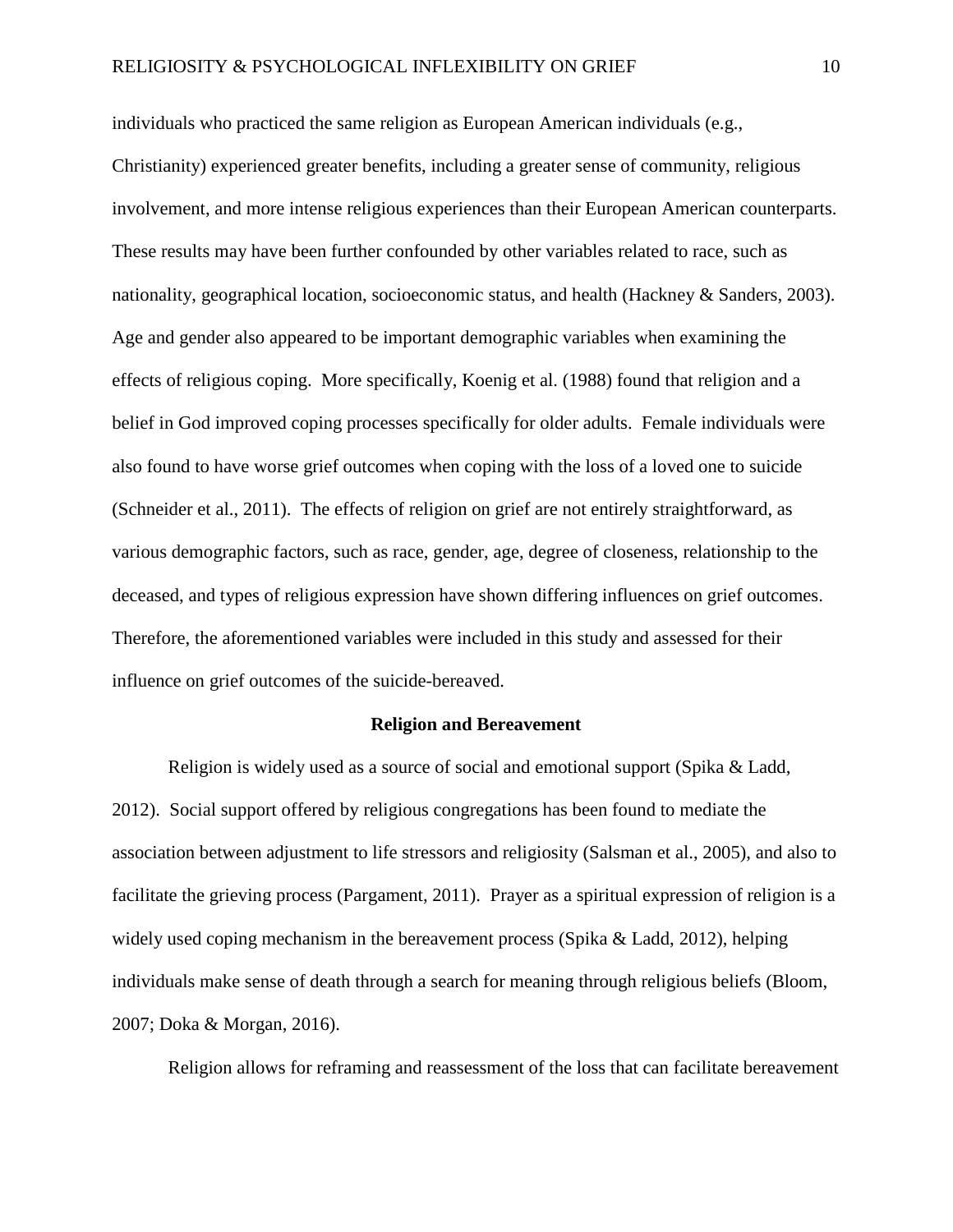by placing death within a more meaningful context to engender insight and closure (Pargament, 2011). The aforementioned religious coping mechanisms appear to facilitate positive adjustment to the death of a partner or spouse (Neimeyer et al., 2011). More specifically, religious beliefs that a deceased loved one continues to exist in an afterlife can provide surviving spouses with the opportunity to maintain strong emotional ties with the deceased. In this regard, religion provides a framework that can facilitate a more positive interpretation and behavioral reaction to a negative life event, such as death. The utility of religion in this regard, however, is widely debated.

A number of studies suggest a generally positive relationship between religion and adjustment to bereavement, yet results regarding the benefits of religion differ depending on the definition of religion (Wortmann & Park, 2008).Expressions of religion, including regular church attendance, religious activities, religious support, belief in God, and prayer, were all correlated with a reduction in depression (Gül Cirhinlioğl & Özdikmenli-Demir, 2012). However, the effect of overt expressions of religion are widely debated. Extrinsic expressions of religion have not always been found to provide greater life satisfaction (Salsman et al., 2005). Although the social support acquired through religious congregations may have beneficial effects, research on internal and external expressions of religion yielded more contradictory results. External religious orientations were associated with feelings of depression and increased mental health problems in older adults (Bahrami & Ramezani-Farani, 2005). Similarly, in a bereaved population, church attendance alone, an external or public expression of religion, had no impact on bereavement unless participants also endorsed high levels of spiritual or intrinsic experience (i.e., an internal orientation; Easterling et al., 2000). Overall, externalized expressions of religion or public practice alone had little to no influence on grief and mental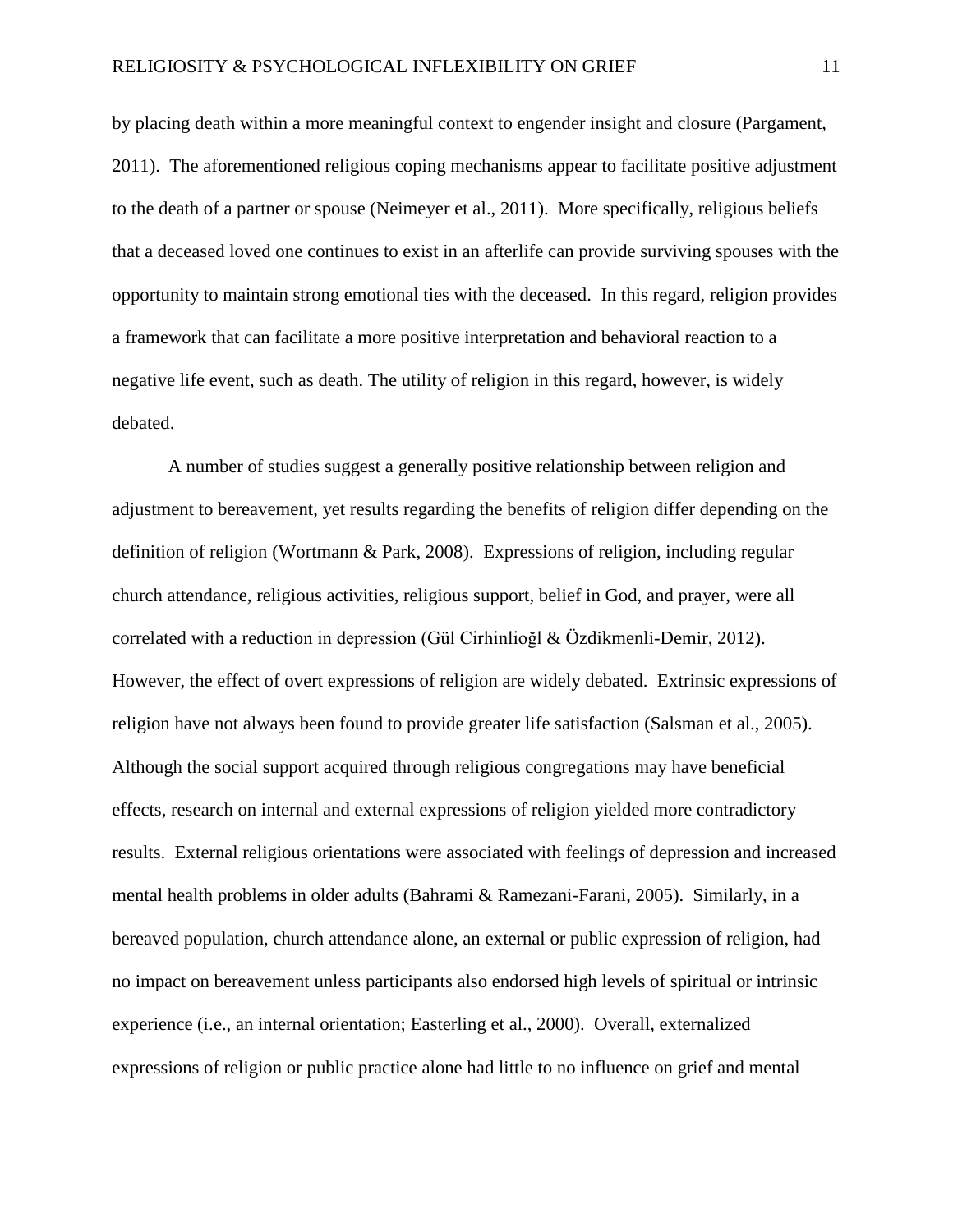health and even exacerbated mental health problems in the elderly population. In this regard, religion appears to be, at least partially, ineffective in alleviating symptoms of complicated bereavement or assisting in coping with life stressors.

Another potential problem presented by religion involves the externalization of blame in which an individual may engage when confronted with significant loss. Placing blame or anger on a higher power following the loss of a loved one is known as negative religious coping (NRC; Burke et al., 2011). According to Burke et al. (2011), NRC can complicate bereavement when the death of a loved one occurs under traumatic circumstances (e.g., death by homicide or suicide). In addition to the primary loss of a loved one, those who identify as religious may also experience a secondary loss as their confidence in a higher power is challenged (Burke et al., 2011). NRC may also precipitate the onset of psychiatric symptoms, such as depression and trauma-related symptoms (Pirutinsky et al., 2011). Overall, religion may assist individuals' appraisals of the loss and provide them with social support when grieving with loss. However, the type of loss should be considered when determining if religious practice and interpretation are helpful or ineffectual in the bereavement process. Therefore, the question remains as to whether religion serves as a protective or risk factor in terms of grief.

#### **Religious and Cultural Influences on Suicide**

According to Cook (2013), across most major faiths, suicide has typically been perceived negatively, leading to insensitive and punitive criticism of those who have died by suicide. Cook (2013) cited Judeo-Christian scriptures, within which murder is condemned, and therefore, murder of self or suicide is forbidden (*21st Century King James Version Bible,* 1994, Exodus 20:13). According to Cook (2013), Augustine of Hippo stated that it is better for the Christian to suffer than to take one's own life, which he described as a "monstrous" act (Saint Augustine,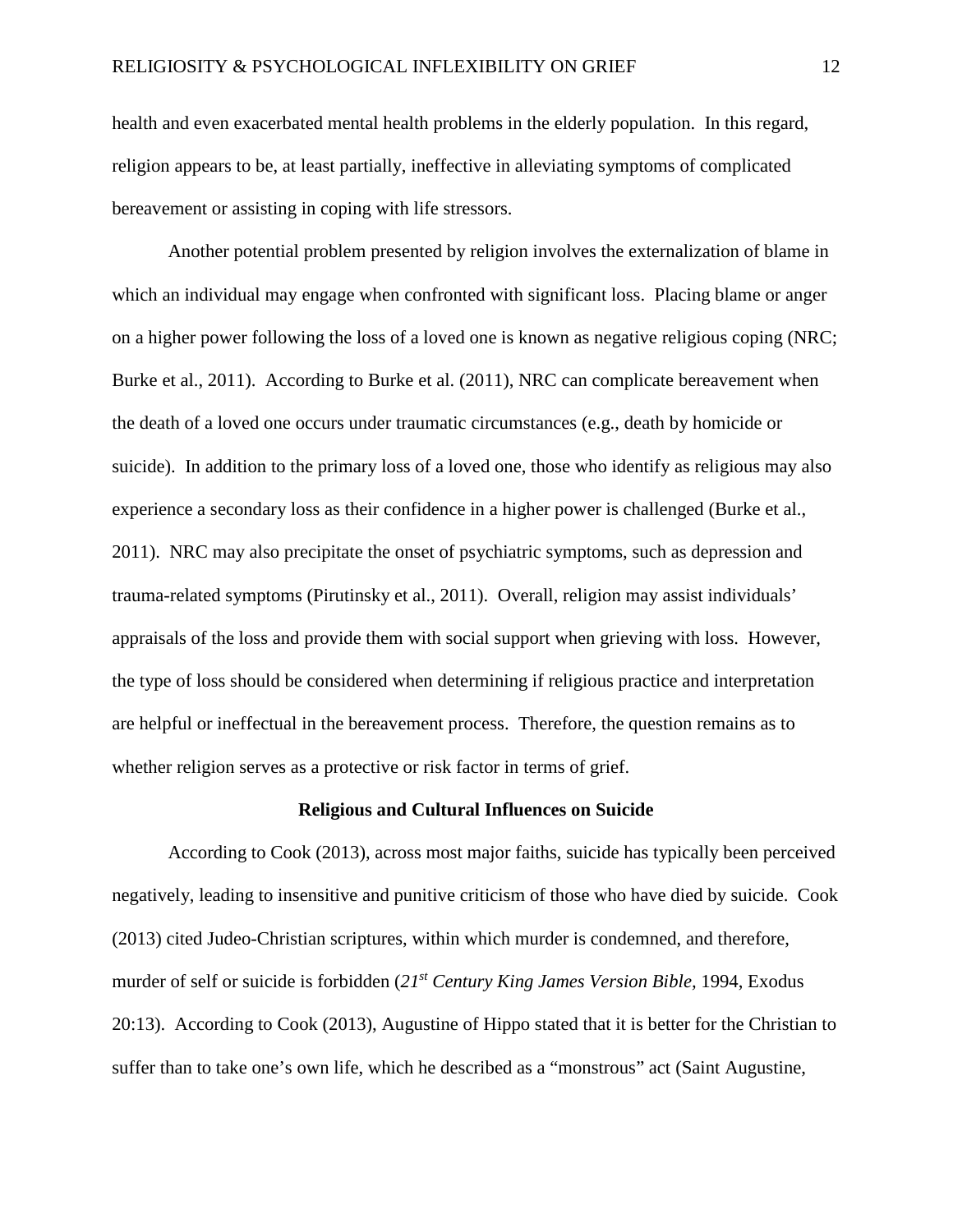354–430 A.D., City of God I.16-27). Suicide is also illegal in some Islamic countries, and in Eastern faiths, such as Hinduism, suicide is viewed as a disrespect of life potentially impacting one's karma (Cook, 2013). In this regard, religion may be a protective factor for those considering suicide; however, it may have the opposite effect for suicide-bereaved individuals. For example, if religion defines suicide as sinful, strongly held religious beliefs may worsen grief outcomes if the suicide of a loved one is understood within this stigmatizing framework (Cook, 2013).

A sense of belongingness protects against suicidality (Joiner, 2005); however, research finds differing evidence regarding the efficacy of religious-group identification of those grieving the loss of a loved one to suicide (Cook, 2013). Frequently, individuals rely upon religious outlets and social supports provided within the religious community to cope with life stressors and grief (National Alliance on Mental Illness, 2020; Vahia et al. 2011). However, religion tends to highly stigmatize and even demonize suicide (Cook, 2013). Among a sample of Christians, Domino and Miller (1992) found that higher religiosity led to negative attitudes toward suicide, including the perception of suicide reflecting mental illness and evil. Furthermore, Domino and Miller (1992) described religious perception of suicide as aggressive and abnormal. A majority of individuals use religion to cope with grief and other life stressors. The negative stigmas perpetuated by major faiths may leave many suicide-bereaved individuals vulnerable seeking emotional comfort and social support within a religious community that propagates stigma, blame, shame, and rejection (Cook, 2013; Stanley et al., 2011; Young et al., 2012).

Stigma was also found to limit support available for the suicide-bereaved (Rusch et al., 2014). More specifically, sanctions against suicide were also implemented by major faiths in an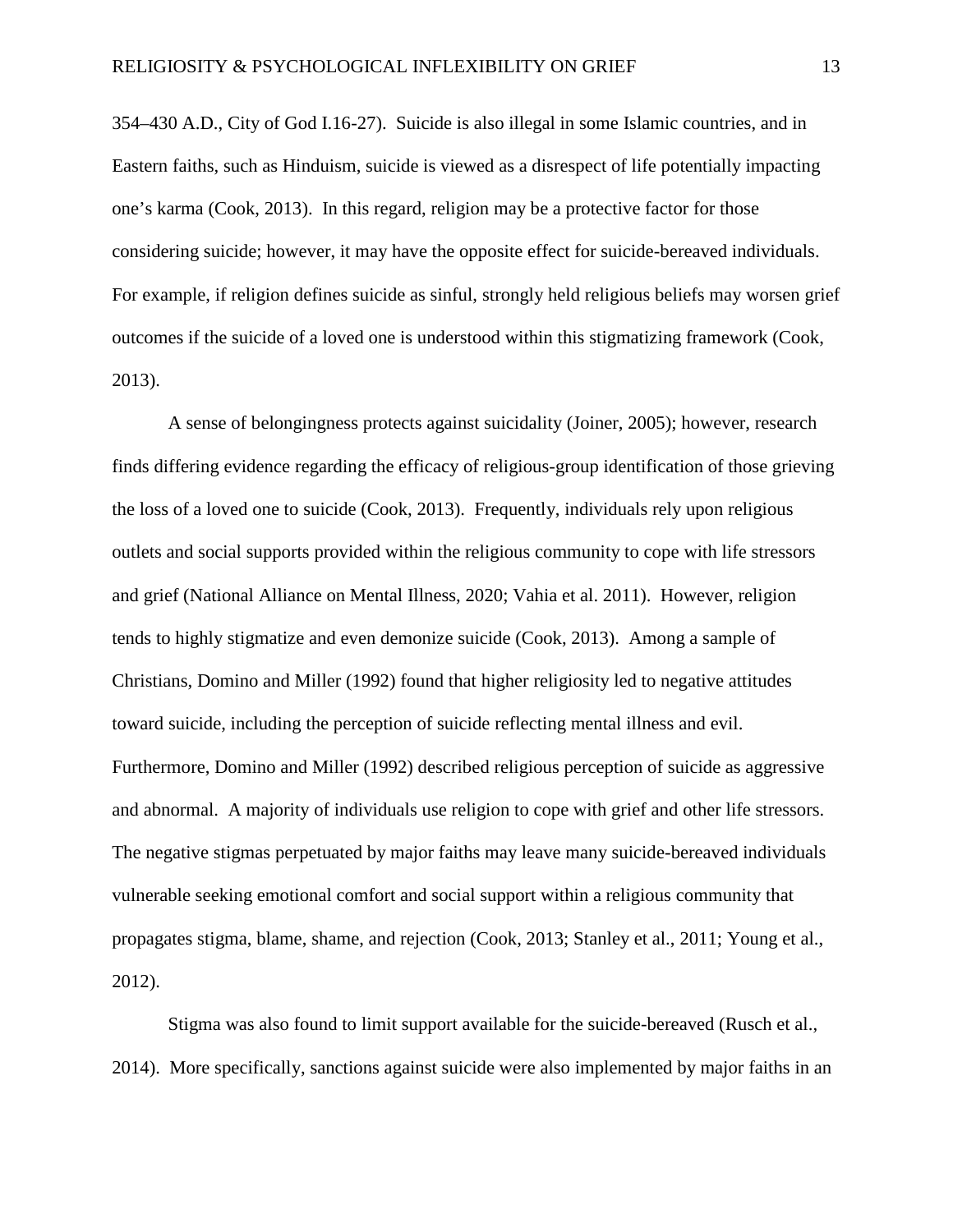effort to deter individuals from attempting suicide (Pitman et al., 2016). These sanctions may have contributed to the stigmatization of suicide by most major religions, further contributing to the stigma internalized by surviving loved ones (e.g., self-blame, shame, guilt, feeling that they have failed the deceased). These religious sanctions and stigmas related to suicide may explain why religious individuals seeking support following the suicide of a loved one found the religious clergy as ineffective in this regard (Flarity, 1993; Vandecreek & Mottram, 2009).

Though religion may provide a framework to understand death, a highly rigid religious belief system may exacerbate grief in certain circumstances. Lawrence et al. (2016) found that suicidal ideation was more prevalent among depressed individuals who reported that religion was of significant importance to them and attended services frequently (an extrinsic expression of religion). Furthermore, a higher rate of suicide attempts was found among depressed individuals who identified as being affiliated with a religion (Lawrence et al., 2016).

In addition to the general beliefs religion provides to understand and cognitively process death and loss, specific religious identification has been observed to be influential on suicide rates. Emile Durkheim (1897) hypothesized that type of religion may directly impact suicide prevalence. Durkheim's hypothesis suggested that Catholics were less likely to complete suicide than Protestants. This hypothesis has since been challenged because of unequal representation of other religions and contradictory findings (Simpson & Conklin, 1989). Specifically, low suicide rates were found within Islamic traditions, and Protestants and Catholics had similar suicide rates (Simpson & Conklin, 1989). Previous literature on suicide and Islam, as reviewed by Lester (2006), suggested that low suicide rates (i.e., attempted and completed suicide) have been observed across many Islamic nations possibly because of the felonious nature of suicidal behavior leading to underreporting of suicide. Ineichen (1998) claimed that Islam maintains a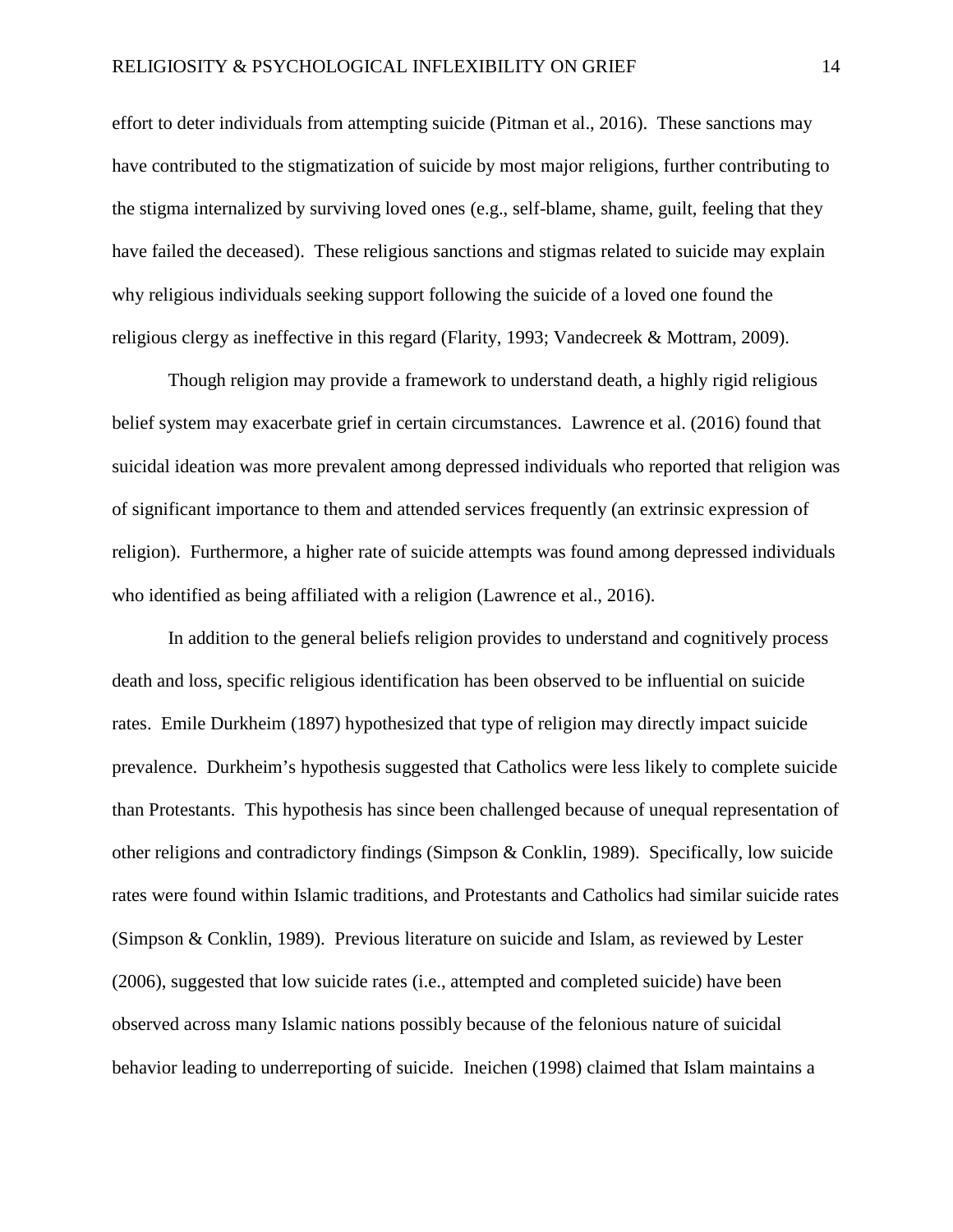rigid intolerance and disapproval of suicide, viewed as sinful, as opposed to Hinduism and some Christian sects in which suicide was perceived more ambivalently. Additionally, Muslims tended to display more moral opposition to suicide than did Hindus (Lester, 2006). In contrast to prior research, Lester (2006) indicated that suicide rates did not appear to differ between Muslims and non-Muslims. Prior research in this area may have overlooked the influence of ethnic background (i.e., Islamic nations) and various sects within Islam (Lester, 2006).

Furthermore, a 2005 Pew Research Center survey showed that attitudes toward suicide bombings significantly differed across numerous Muslim countries, while favorable attitudes toward suicide bombing were predominantly held by Muslims who maintained the beliefs that Islam must be a global influence and Islam should be protected from serious threats. This research emphasizes the importance of geographical location and social, political, and religious convictions on attitudes toward suicide within Islam and Islamic countries. However, religious identification alone was insufficient in explaining attitudes toward suicide and suicide bombings. Many variables were influential in the perception of suicide across various cultures and countries, further validating the existing intersectionality of various religious, national, and cultural factors on suicide.

Additionally, strong adherence to moral and religious convictions may also influence suicidality. For example, in Japanese culture, suicide may be pursued in an effort to be reunited with the deceased in an afterlife, but suicide can also be perceived as an expression of altruism and honor when faced with severe life problems (Iga, 1966; Yamamoto & Iga, 1975). Suicide has been performed in Japan for many centuries by Samurai known as seppuka (harakiri) as a ritual of honor and as a method of altruistic protest to gain public attention, known as kangen (remonstration; Yamamoto & Iga 1975). Beliefs about death in Japanese culture may also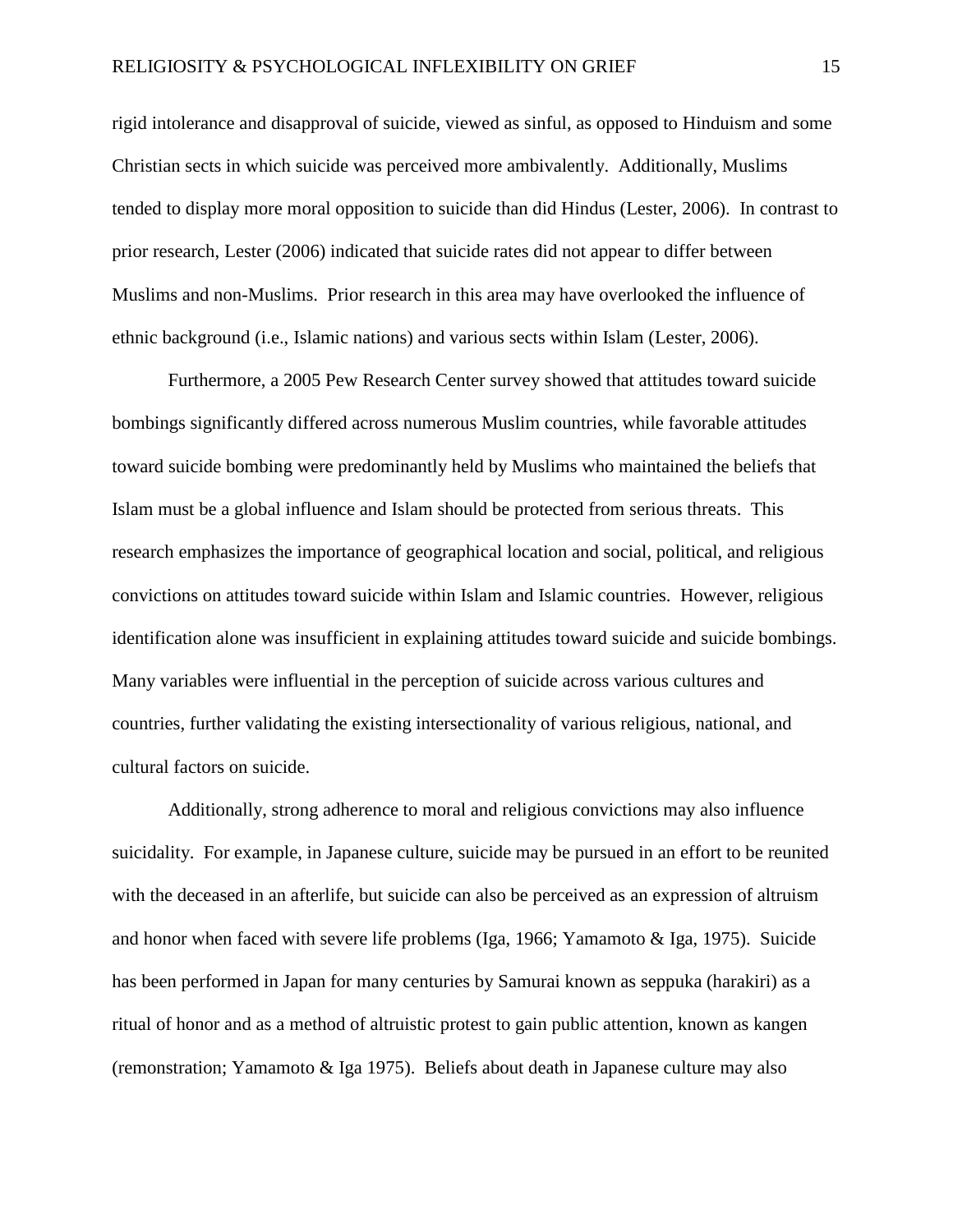facilitate suicidal behavior in that when individuals die, they become highly revered and remembered ancestors contributing to the welfare of their families in spirit form (Yamamoto & Iga, 1975). Similar to the altruistic act of suicide in Japan, suicide in Palestinian culture has been interpreted as a form of martyrdom, with the martyr known as Istishhady (Banat & Ajarma, 2017). The Istishhady and their families receive respect, admiration, and appreciation for courageously sacrificing themselves as an act of revenge on behalf of a higher power and their homeland. The religious and political justifications of "martyrdom operations" differentiate between the act of self-sacrifice and suicide committed as the result of an underlying desire to end one's life (Kafeyan, 2010). Those who act as martyrs or are killed on behalf of Allah are rewarded in Paradise, while the act of suicide to die independent of a political or religious cause remains prohibited and unjustifiable in Islam (Kafeyan, 2010). Nevertheless, cultural beliefs about suicide as admissible and even exalted are held only by a minority of the global population and exist independently from the stigmatizing beliefs about suicide across most major world religions. The aforementioned cultural examples provide evidence of the significant influence of both religious and/or societal schemas, whether positive or negative, on suicidality and suicidal behaviors. The impact of these schemas may be further intensified by the strict adherence or inflexibility of the interpretation of suicide.

Recognizing the influence of religious doctrine and regional culture/values, which vary both within and between various religions and cultures, on the interpretation and perception of suicide may elucidate current suicide rates and their impact on the suicide-bereaved. Stigmatizing beliefs about suicide as sinful and illegal may act as a protective factor in reducing suicidality in the general population, but they may also precipitate more traumatic grief in the suicide-bereaved (Cook, 2013). Alternatively, more favorable views of suicide may have the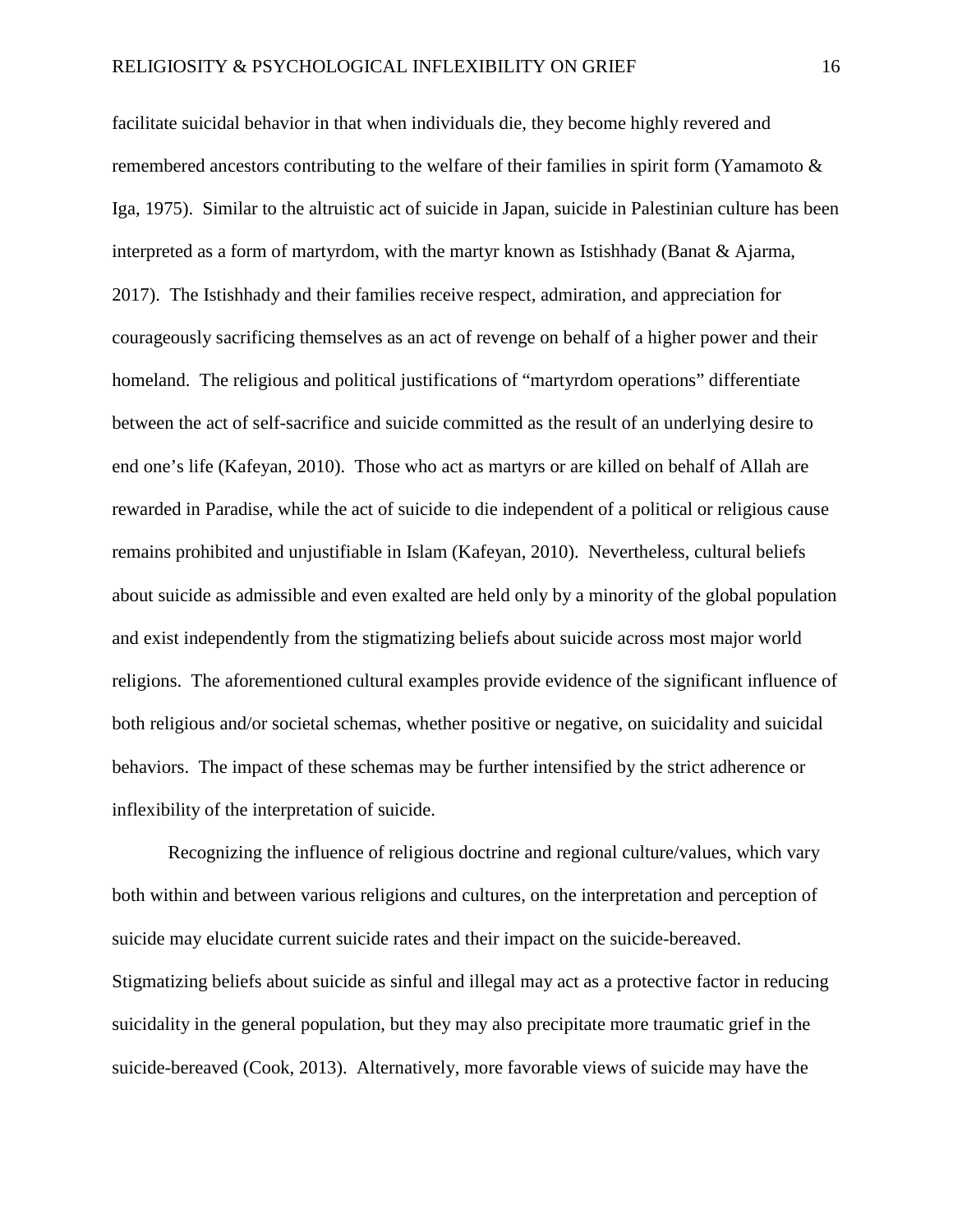opposite effect. Future research may seek to uncover more specific and global differences between religious sects and cultures on perception and interpretation of suicide; however, for the purpose of this study, research was reviewed on the religious tenets across most major faiths about suicide and did not take into account cultural or demographic differences influencing beliefs about suicide. The aim of the current study was to identify the influence of religious beliefs and psychological inflexibility on grief outcomes of those coping with a loss to suicide.

#### **Suicide and Bereavement**

Much of the research on traumatic bereavement shows that coping with a sudden loss to suicide is more likely to yield symptoms of complicated grief, as compared to the grief outcomes of loved ones coping with an expected loss. The cause of death of a loved one was a significant predictor of the severity of negative psychological outcomes among bereaved individuals. This variable appeared to produce an inverse effect on grief among those who identified as religious (Hibberd et al., 2010). In addition to normative grief outcomes, individuals coping with the suicide of a loved one are more likely to develop comorbid psychiatric disorders, in addition to feelings of anger, guilt, rejection, shame, and confusion (Hibberd et al., 2010; Young et al., 2012).

More information has yet to be collected regarding the factors influencing grief outcomes of resilience and growth verses more psychological and functional impairment in response to a traumatic loss to suicide. Research is especially sparse on the influence of religion when grieving a loss to suicide. Furthermore, an inflexible perception of an unexpected, traumatic loss to suicide through a religious framework may have serious implications.

Although religion may be helpful in the grieving process when coping with expected loss or death from natural causes (Pitman et al., 2016), research has revealed that when coping with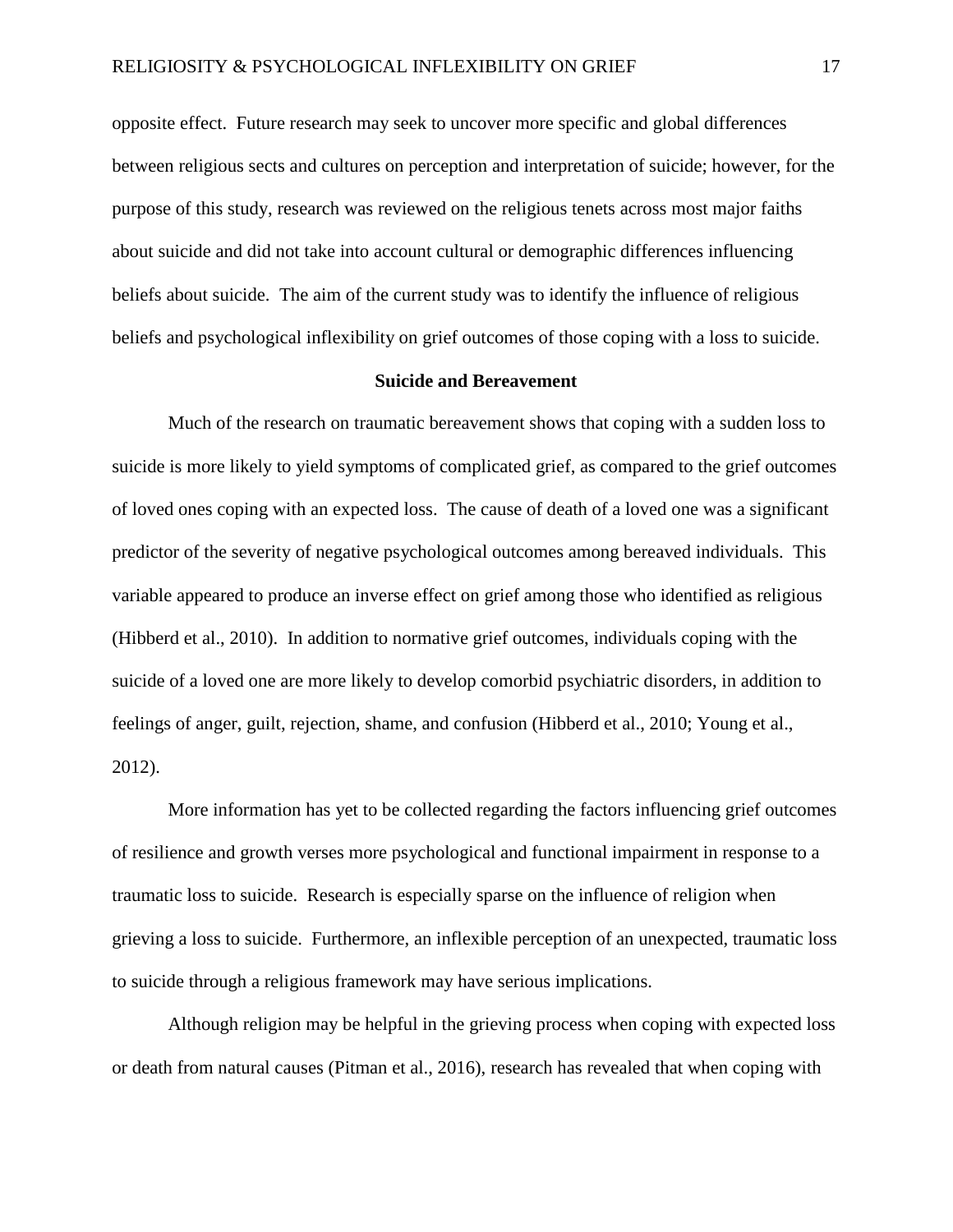the suicide of a loved one, the positive implications of religious social support were less beneficial. More specifically, those who experienced a loss to suicide were vulnerable to diminished social support and potential stigmatization (Flarity, 1993; Vandecreek & Mottram, 2009). Stigma was found to be the most significant differential between normative grief and grief of the suicide-bereaved (Cvinar, 2005). The stigma experienced by the suicide-bereaved complicated grief and was often ascribed to and internalized as blame, failure, and rejection by surviving loved ones (Cvinar, 2005).

The stigmatizing definition of suicide across various major world religions only further exacerbates these poor mental health outcomes when grieving the loss of a loved one to suicide. Those who experience suicide bereavement tend to have more complicated grief outcomes characterized by increased risk of suicidality, as well as other psychiatric illnesses, such as depression, anxiety, and/or trauma-related disorders (Young et al., 2012). Genetic predispositions and environmental contributory causes of suicidality may also include, but are not limited to, a familial history of mental illness, socioeconomic stressors, and social isolation (Iga, 1966). With more than a 30% increase in suicide rates in the United States since 1999, identifying and supporting those who may be at increased risk of suicide is important (National Center for Injury Prevention and Control, 2018). The global rate of suicide has increased 60% within the last 50 years and continues to increase over time (World Health Organization, 2006). Suicide has risen to the status of a major public health concern (Wu et al., 2015).

#### **Other Variables Related to Suicide Bereavement**

Other specific variables, such as the passage of time since the loss of a loved one to suicide and the degree of closeness to the deceased, appear to impact grief outcomes (Schneider et al., 2011). Schneider et al. (2011) suggested an inverse relationship between distress or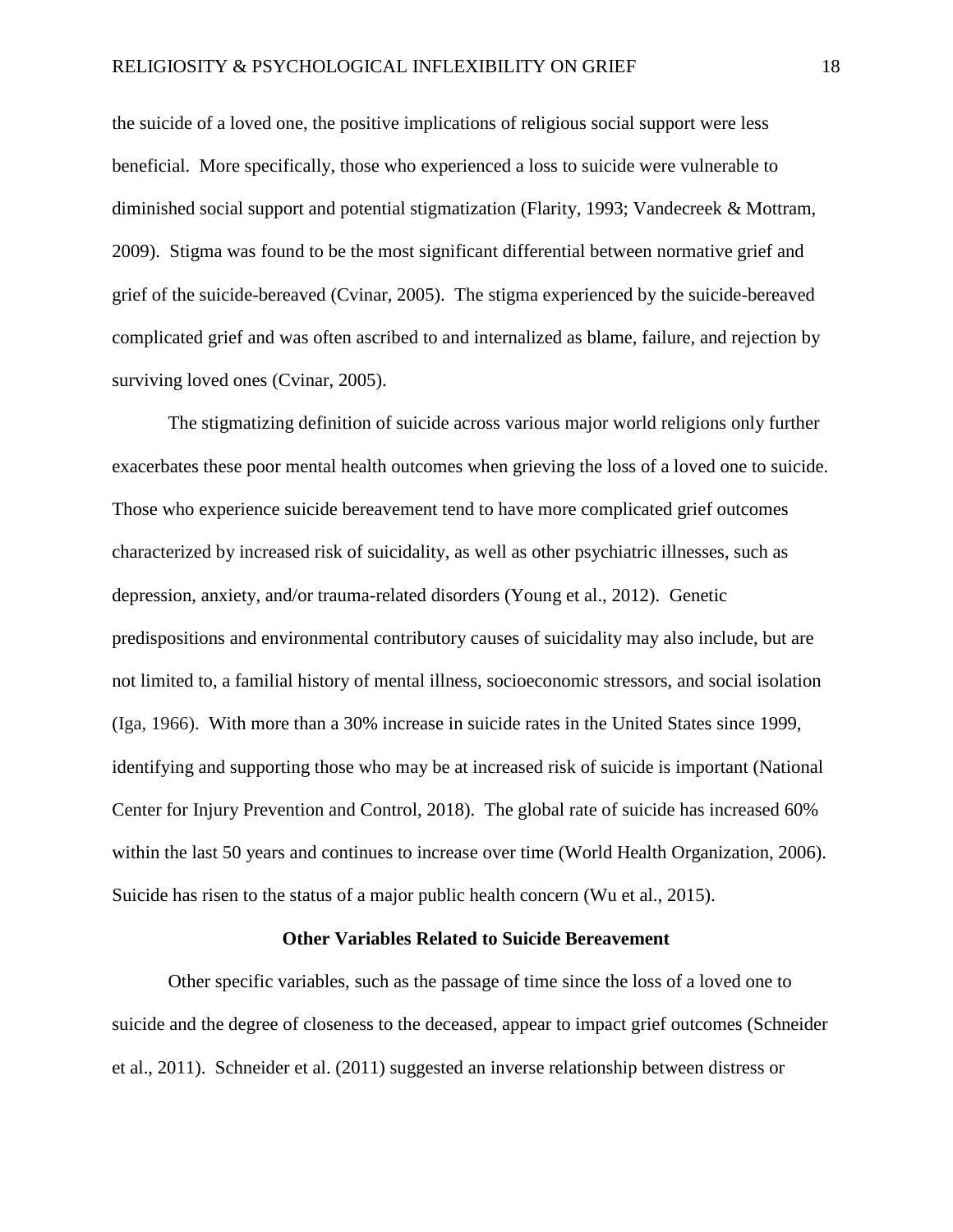emotional reaction and amount of time that has passed since the suicide. More specifically, they found that emotional distress decreased as length of time subsequent to the loss increased. The degree of closeness and the nature of the relationship to the deceased also significantly influenced grief outcomes and impacted the experience of depression and guilt (Schneider et al., 2011). First-degree loved ones (i.e., parents, children, spouses, siblings) were found to have worse mental health outcomes and more complicated bereavement than more distant relatives (Mitchell et al., 2009). Adult children were least affected by the loss of a parent to suicide (Cleiren et al., 1994). In terms of grief outcomes, the emotional impact of suicide was most significant if the loss experienced was that of a child (Schneider et al., 2011). A sense of failure and responsibility for the loss of a child to suicide led to the worst grief outcomes for parents, as compared to other suicide survivors (Clark & Goldney, 1995; Mitchell et al., 2009; Reed  $\&$ Greenwald, 1991).

Further research on these variables related to grief outcomes may be able to inform therapeutic intervention for the suicide-bereaved. Consideration of these factors may help to identify individuals who are more prone to developing symptoms of complicated bereavement. Furthermore, the treatment provider must consider these factors, as well as the presenting problem (i.e., suicide bereavement) when evaluating the appropriateness of discussing a client's faith in therapy, which may unintentionally exacerbate grief and/or other psychological symptoms.

Aguirre and Slater (2010) found that because of the increased risk of suicide among those who have experienced the suicide of a loved one, "postvention" efforts to reduce suicidality should be pursued. Increased research is needed to understand the risks and influential variables associated with high suicide rates among vulnerable populations, such as the suicide-bereaved.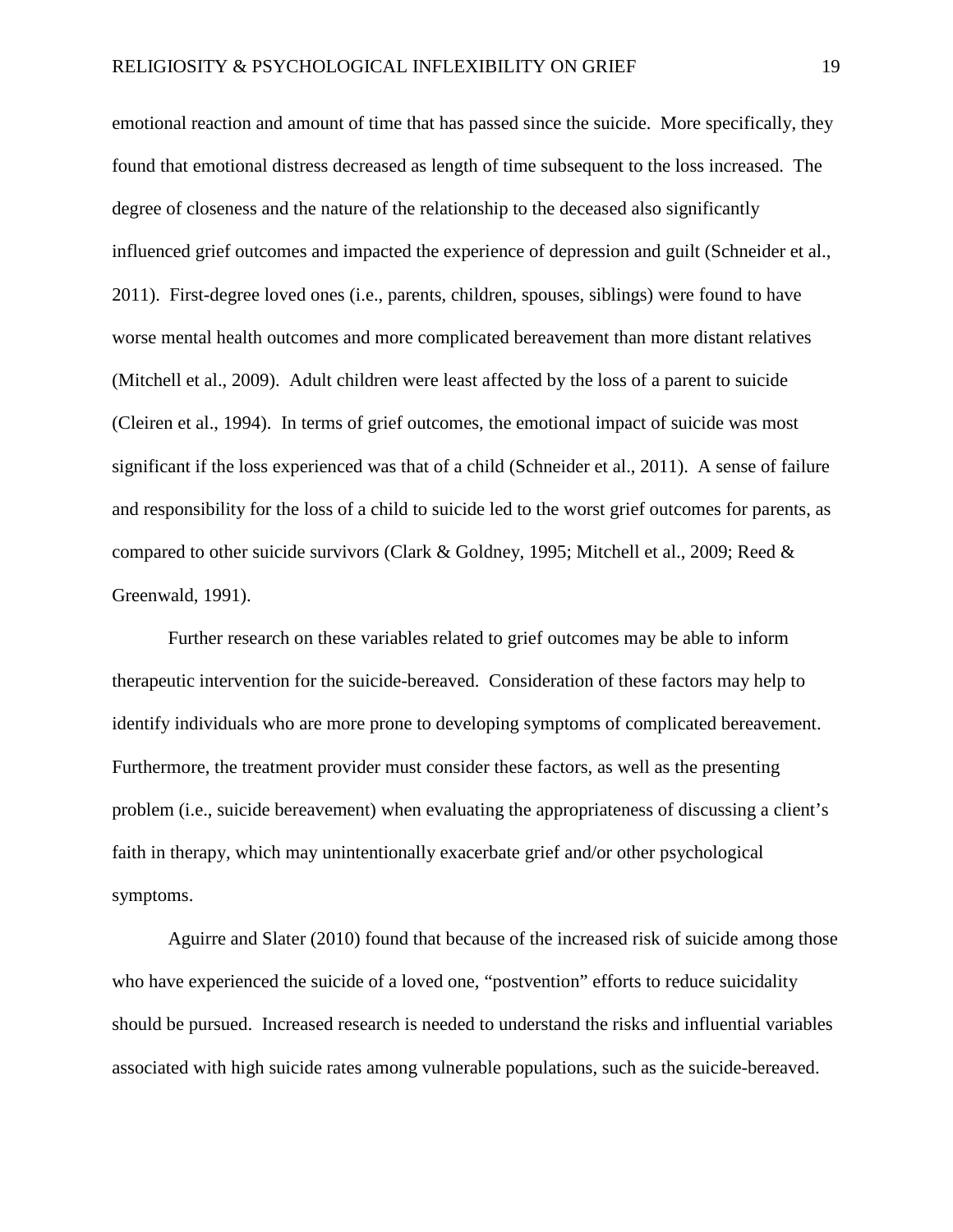#### **Psychological Inflexibility and Religious Coping**

Religious and nonreligious individuals display varying levels of adherence to a religious framework and, consequently, varying levels of adherence to beliefs associated with the religious framework. Psychological inflexibility, a term proposed by Hayes et al. (2006) and a critical variable in the ACT therapeutic approach, has implications with variability in adherence to religious beliefs. This term refers to a psychological framework, such as cognitions or schemas, that can be either flexible or rigid. One's level of psychological inflexibility can be determined by one's ability to adapt to or resist information that is contradictory to one's predetermined set of beliefs or schemas (Hayes et al., 2006).

High religiosity has several overlapping features with psychological inflexibility. For example, strict and literal religious beliefs were associated with less well-being and more distress (Dezutter et al., 2006).A significant correlation was also found between high religiosity and psychological inflexibility, which also contributed to perfectionistic beliefs (Crosby et al., 2011). A relationship was found between strong religious beliefs and a preference for order, structure, and predictability, preferences indicative of high psychological inflexibility (Duriez, 2003). According to Ellis (1980), highly religious thinking was also associated with absolutist thinking, irrationality, and inflexibility. Increased psychological inflexibility displayed within a strong religious framework was even correlated with increased stigma and prejudice against racial minorities (e.g., African American individuals, Middle Eastern individuals), gay men, and atheists (Shen et al., 2013). Research also shows that priming one's religious beliefs can manifest higher levels of psychological inflexibility. For example, activating religious beliefs among Christian participants led to ambiguity intolerance (Sagioglou & Forstmann, 2013). Apparently, individuals desire the structure and sense of belongingness provided by religion;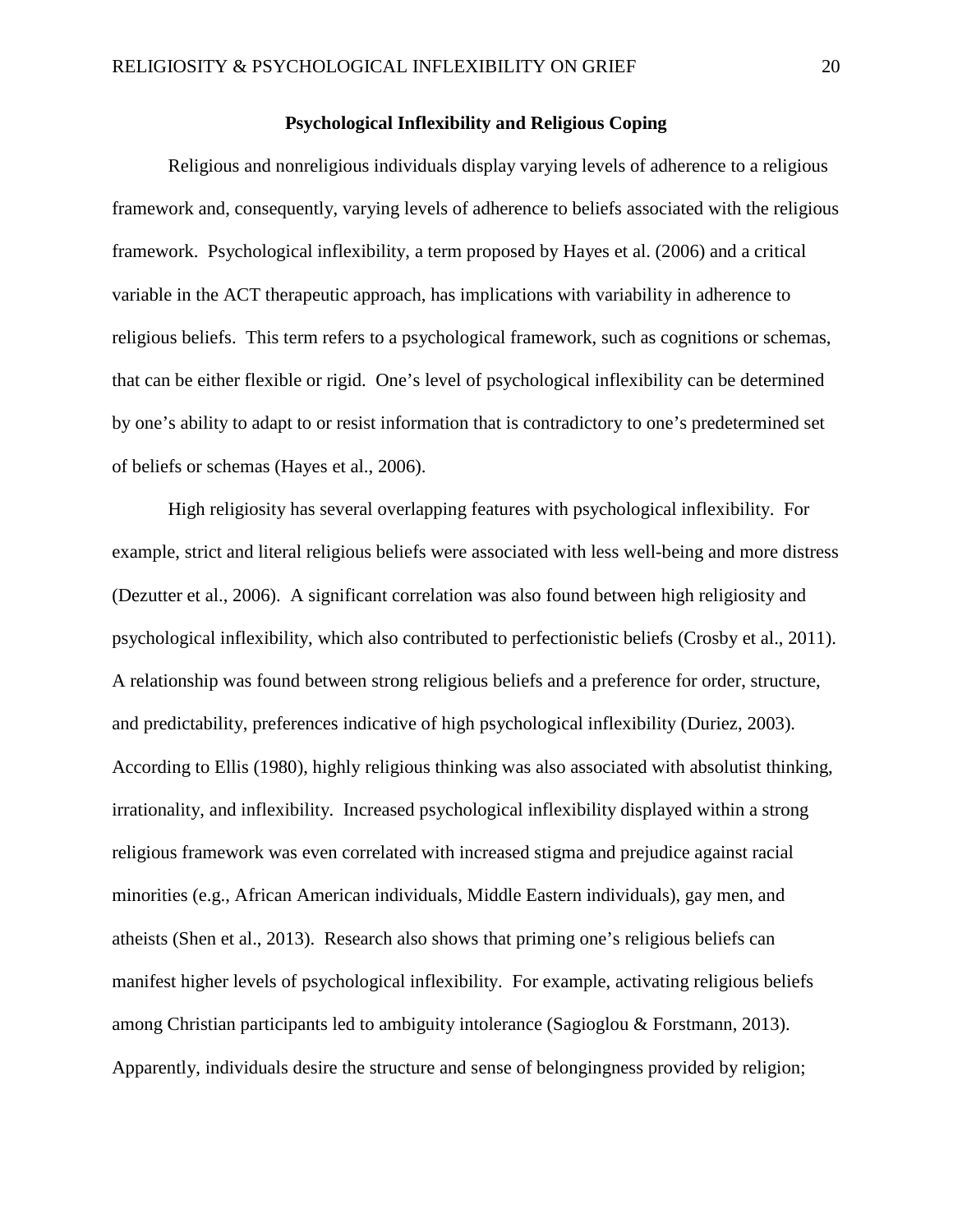however, highly structured and rigid religious beliefs may increase stigmatization and worsen mental health outcomes. Therefore, strict adherence versus a more flexible interpretation of religious doctrine can have varying psychological implications.

Differing levels of psychological rigidity have been found to influence both emotional and physical well-being. For example, higher levels of psychological inflexibility led to worse health outcomes and lower life satisfaction among a sample of patients dealing with chronic pain (Wicksell et al., 2010). In contrast, more cognitive flexibility and less negative appraisal of death facilitated adjustment to bereavement in a sample of individuals who experienced the death of a romantic partner (Delespaux et al., 2013). Therefore, religious beliefs characterized by psychological inflexibility may lead to worse mental health outcomes, particularly when an individual is attempting to cope with loss resulting from suicide. Specifically, worse grief outcomes may result from utilizing a religion within which suicide is stigmatized to cope with a loss to suicide.

Psychological inflexibility was found to contribute to increased emotional problems, such as somatization, depression, and anxiety (Masuda et al., 2014), similar to symptoms of complicated grief. Inflexibility in cognition, such as dichotomous or all-or-nothing thinking, has also contributed to suicidality caused by the view of the self as bad and wrong and others as good and right (Rickelman & Houfek, 1995). This type of rigid, faulty thinking is also evident in those with borderline personality disorder, another population with an elevated risk of suicide (APA, 2013). Those who exhibit cognitive inflexibility or rigid problem-solving approaches, in general, have more difficulty developing a wide range of solutions to life stressors, thereby leading to higher rates of suicidality (Rickelman & Houfek, 1995). Psychological inflexibility could then be considered an important factor underlying many psychological issues.Generally,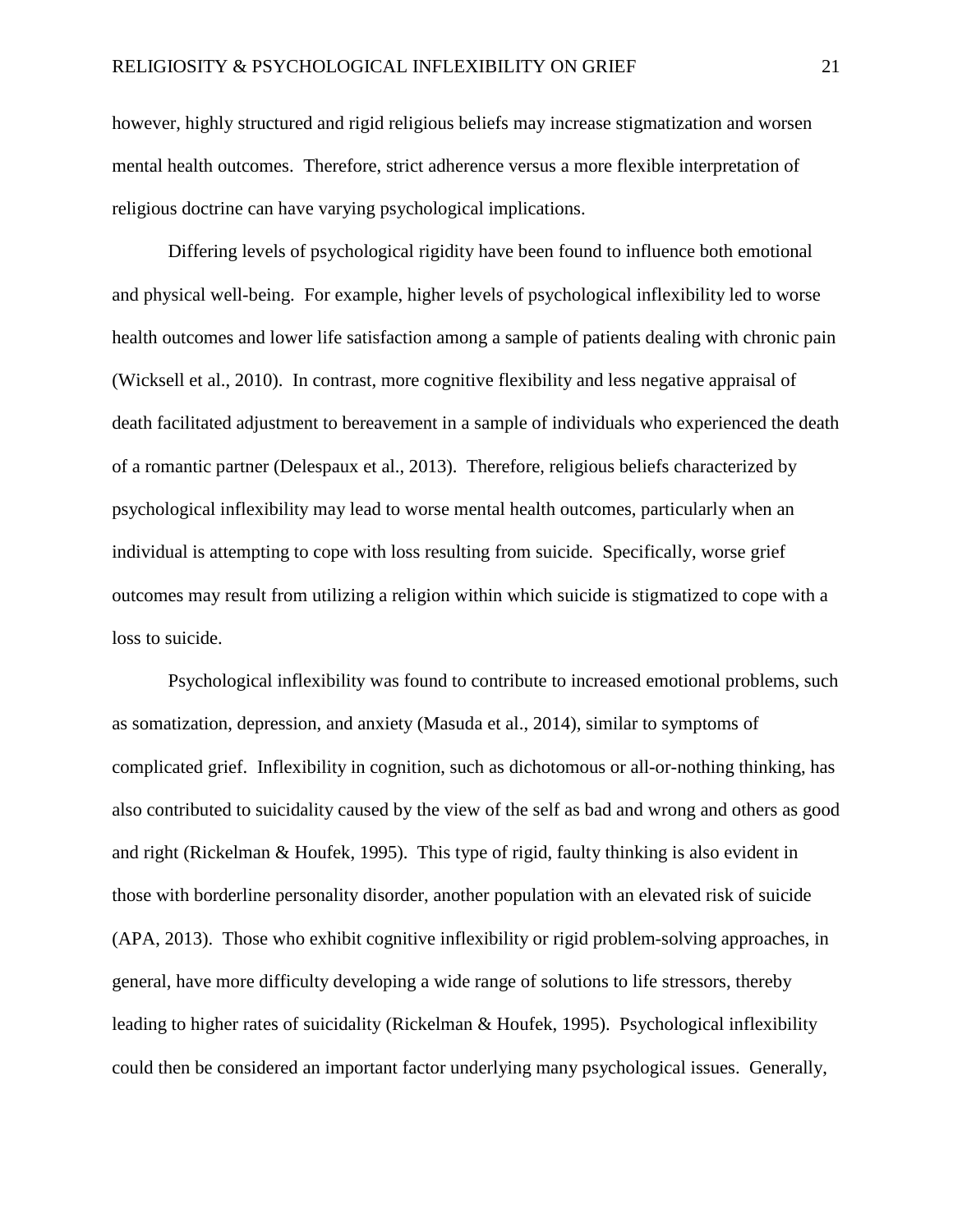these affected vulnerable populations who engage in rigid thinking were more likely to be at risk of suicidality and mental illness than those displaying a more flexible psychological framework. Therefore, a religious belief system characterized by rigidity and inflexibility may be associated with more severe grief, especially in the suicide-bereaved population.

Religion appears to provide individuals with a set of shared beliefs to help make meaning of life's ambiguity and to promote a sense of belongingness (e.g., group membership); however, a strict overreliance on religious beliefs to interpret suicide may lead to more severe grief outcomes, especially among those with high psychological inflexibility. In conclusion, individuals with high psychological inflexibility and high religiosity may have more difficulty considering alternative explanations for a loved one's suicide apart from a stigmatizing religious framework, thereby possibly exacerbating the bereavement process. The suicide-bereaved population is at risk of increased suicidality and poorer mental health outcomes than those who experience normative grief; therefore, gaining a better understanding of such variables as psychological inflexibility and religiosity that may influence the severity of the grief of the suicide-bereaved population when coping with a loss to suicide is imperative.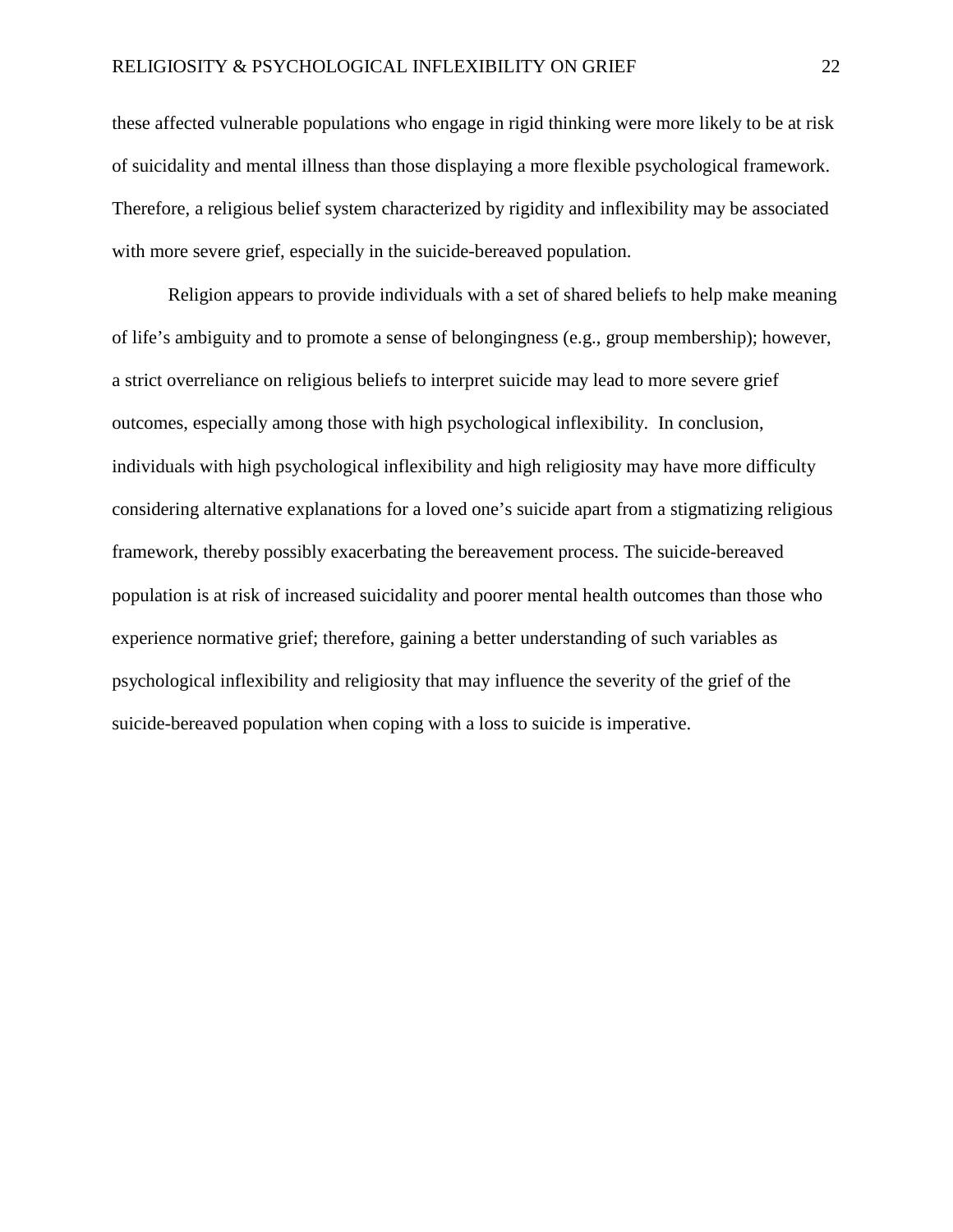#### **CHAPTER 3: METHODS**

#### **Participants**

This study recruited 468 adults in total. However, 145 participants (31% of original sample) were not included in the final analyses because of missing (i.e., 79 participants began but did not complete the study) or ambiguous data (i.e., 66 participants provided unclear data in qualitative responses crucial to analysis). Such data included participants identifying two suicides, thereby rendering it impossible to know which suicide they were responding to in quantitative surveys, and some participants did not specify days/weeks/months/years since the loss. The final analysis ultimately included a total of 323 participants. The a priori G\*Power calculation suggested a total sample size of 128 participants assuming a medium effect size ( $\eta^2$  = 0.25), a significance level of  $p < 0.05$ , and use of an ANCOVA *F* test with four groups and two covariates (i.e., age of the deceased and duration since the loss) to achieve at least 80% power (1-  $\beta$  = .80). A post hoc analysis on G\*Power was conducted and is reviewed later.

Participants' ages ranged from 18 to 85 years. All participants identified as having lost someone as a result of suicide. Each of the four nonrandomized groups was determined by responses on both measures for each independent variable.

#### **Inclusion and Exclusion Criteria**

Only participants who had experienced a loss to suicide and who were at least 18 years of age were included in the study. Random selection was not used. Participants were categorized into one of the four groups using the Centrality of Religiosity Scale (CRS; Huber & Huber, 2012) and the Acceptance and Action Questionnaire-II (AAQ-II; Bond et al., 2011). Participants who fell within the high and low religiosity groups, as per the CRS, were placed into the group corresponding with their level of religiosity (high and low), and these individuals were also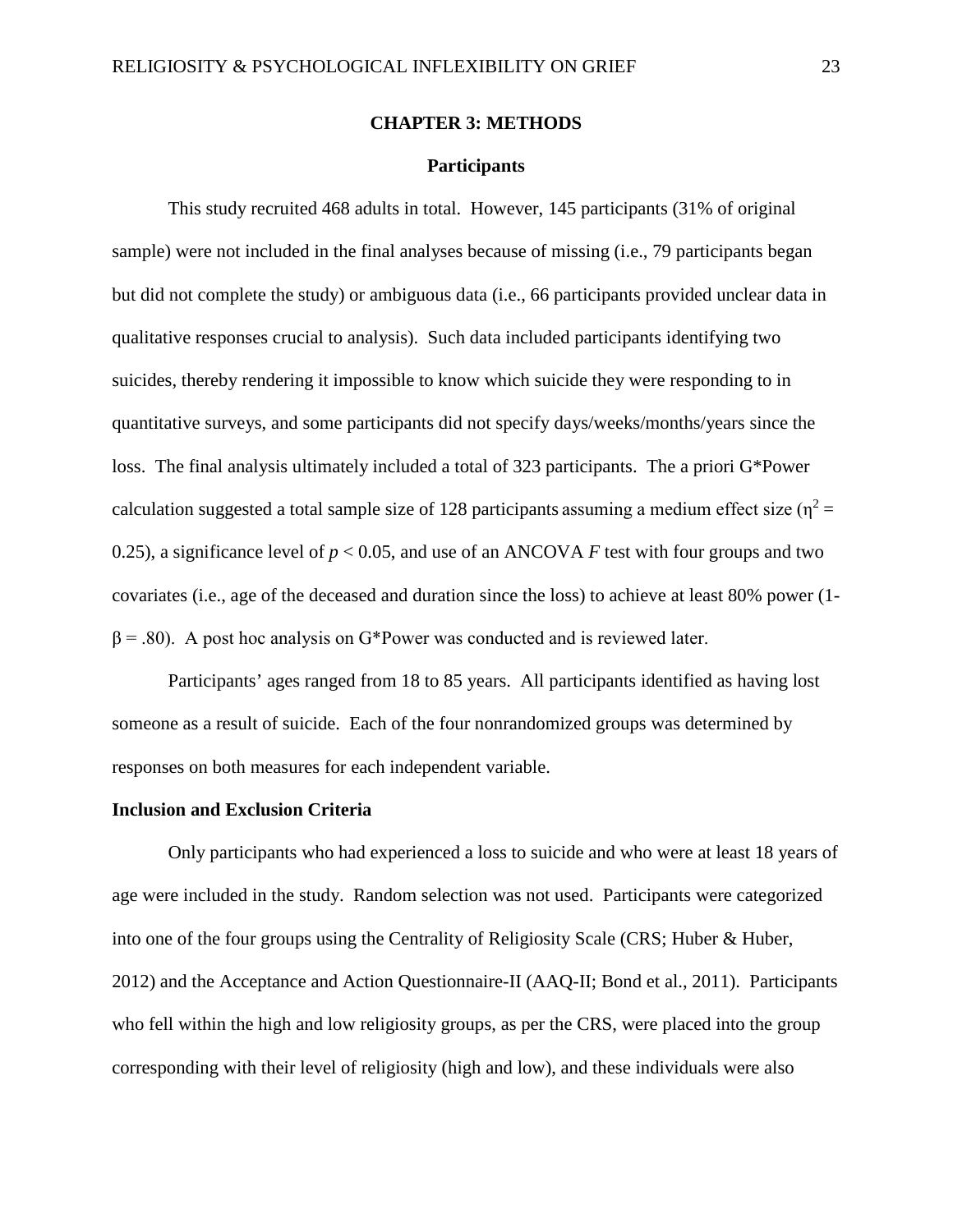compared across high and low dimensions of psychological inflexibility, as measured by the AAQ-II.

Additionally, the CRS was chosen as a measure that was inclusive of followers of various major religions, including those who practiced Abrahamitic religions (e.g., Judaism, Christianity, and Islam), as well as Eastern religious practices (e.g., Hinduism, Buddhism, etc.). Items on the CRS were adapted to both Western and Eastern religious practices and beliefs (e.g., "God or something divine," prayer, and meditation) and were assessed for frequency of religious/spiritual practices to include those who did not partake in these activities or maintain these beliefs. Spirituality was assessed as a religious practice on the CRS. All religious identifications, as well as those who identified as neither religious nor spiritual, were accepted into the study. No exclusion criteria were needed once inclusion criteria were met.

#### **Screening and Recruitment**

Participants were recruited online and in person using convenience sampling procedures through https://www.researchmatch.org, Facebook support forums/groups, and the Out of the Darkness Walk held on October 6, 2019, in Philadelphia. An explanation of the purpose of the study, inclusion criteria, and compensation were submitted to each Facebook page administrator requesting permission to recruit participants before a flyer including similar information and a link to the study was posted to the group by the undersigned (if public) or by the administrator (if private). A flyer was also submitted to https://www.researchmatch.org, where it was then anonymously emailed to potential participants who were registered as at least 18 years of age. A paper flyer was also disseminated to participants at the Out of the Darkness Walk.

#### **Measures**

**Religiosity.** The Centrality of Religiosity Scale (CRS) is a 15-item, standardized, self-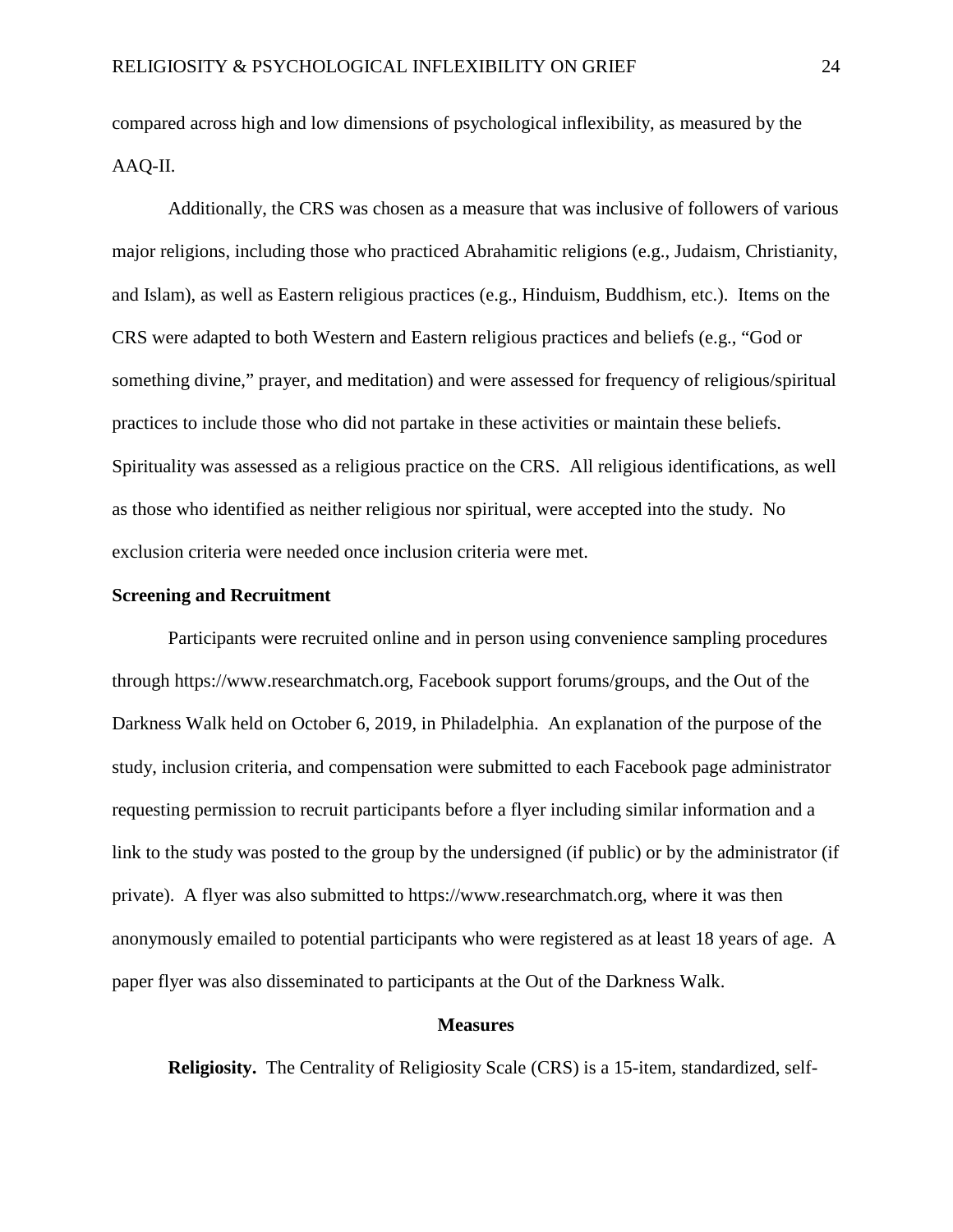report measure that uses Likert scales ranging from 5 to 8 points (8-point Likert scales are recalculated according to a 5-point Likert scale for scoring). Frequency ratings are used to assess the importance of religion as it relates to one's own personality (Huber & Huber, 2012). Personality psychology theories developed by Allport and Ross (1967) and Kelly (1955) were the basis for this measure assessing the centrality of religiosity on personality/psyche.

This measure assesses five core dimensions of religiosity: intellect, ideology, public practice, private practice, and religious experience. The intellectual dimension refers to one's knowledge held of one's religion and application of knowledge of associated tenets/beliefs. The ideology dimension assesses one's religious convictions or strongly held religious beliefs, such as a belief in God. Public practice refers to an individual's practice of religious traditions within the community (e.g., church attendance). Private practice refers to individualized spiritual practices or expressions of religion (e.g., meditation and prayer). Religious experience refers to one's individual connection to or relationship with a higher power or feeling of spiritual wholeness. The CRS has been widely used in more than 100 studies assessing religiosity in sociology and psychology across 25 countries, totaling more than 100,000 participants (Huber,  $\&$ Huber, 2012). The CRS can be used with individuals who practice Abrahamitic religions (e.g., Judaism, Christianity, Islam), as well as Eastern religious practices (e.g., Hinduism, Buddhism). Items on the CRS were adapted to both Western and Eastern religious practices and beliefs (e.g., "God or something divine," prayer, meditation). Additionally, this measure is available in 19 languages. High reliability (ranging from 0.80 to 0.96) and validity were found when assessing discriminant dimensions (Huber & Huber, 2012).

Item scales vary between 5-point Likert scales ranging from 5 (*Very Often* or *Very Much So*) to 1 (*Never* or *Not at all*) and 8-point scales assessing the frequency of religious experiences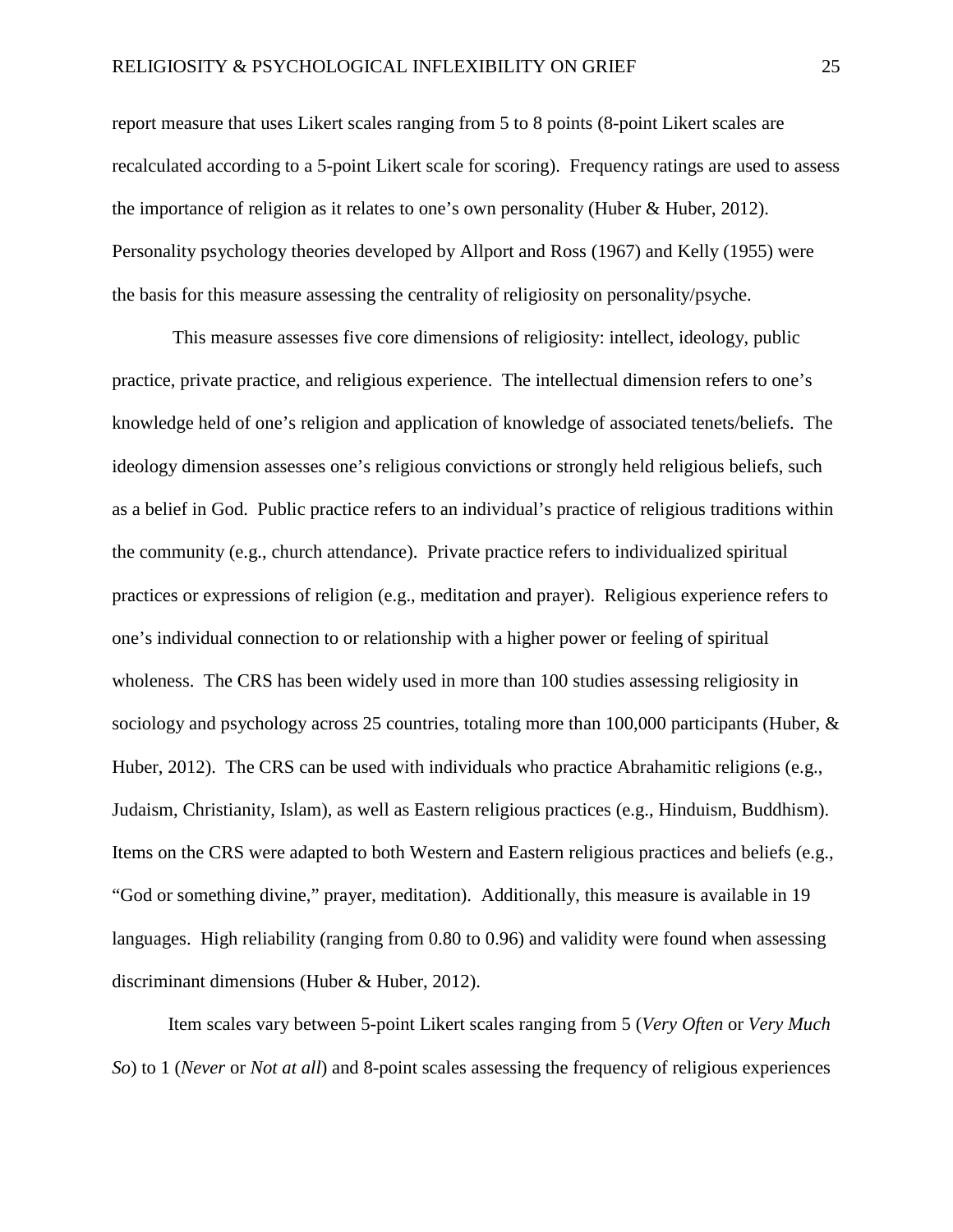ranging from A (*Several Times a Day*) to H (*Never*). Eight-point Likert scale items were

recoded into five different levels (See Table 1).

#### **Table 1**

*CRS Recoding of 8-Point Likert Scale Items*

| Original coding            | Recoded frequencies |
|----------------------------|---------------------|
| Several times a day        |                     |
| Once a day                 | 5                   |
|                            |                     |
| More than once a week      | 4                   |
| Once a week                |                     |
| One or three times a month | 3                   |
|                            |                     |
| A few times a year         |                     |
| Less often                 | 2                   |
|                            |                     |
| lever                      |                     |

*Note.* CRS = Centrality of Religiosity Scale.

These recategorizations were proposed by the authors of the measure. Overall, high frequency ratings would suggest that one's religion is highly integral to one's personality while low frequency ratings would imply that religion is unimportant or minimally present in one's life.

In order to calculate the total score for the CRS, the average score was obtained across all 15 items. To assist with grouping of participants, a median split was implemented to categorize participants within two levels of the independent variable, high and low religiosity. For the low religiosity group, a sum of scores ranging from 1 to 3 indicated that religion was barely or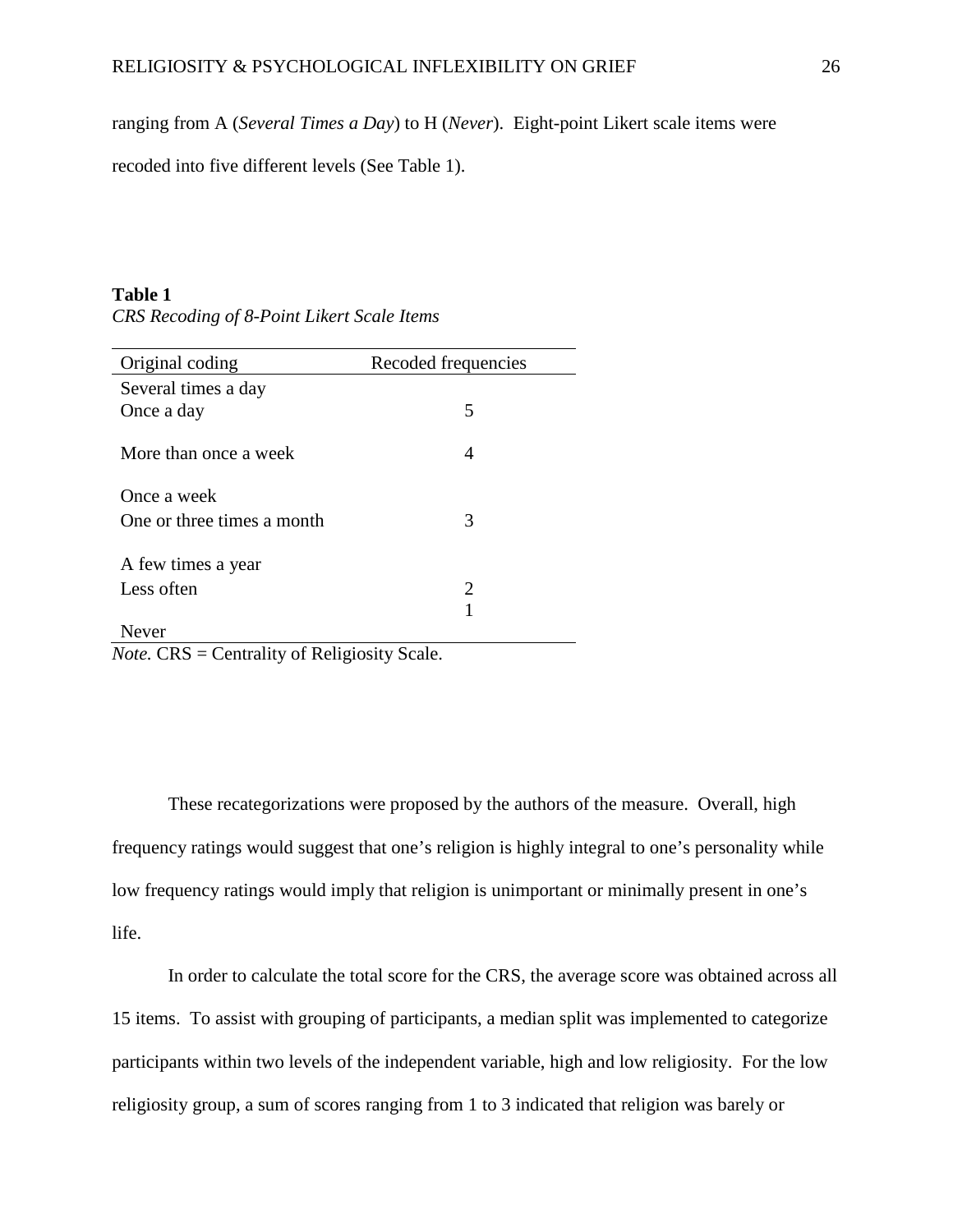minimally present in an individual's life and, therefore, not integral to one's psyche. In contrast, a sum of scores ranging from 3.01 to 5 fell within the group of participants identifying high religiosity, meaning religion was highly relevant to their personalities and psyches.

#### **Grief and Bereavement**

Intensity of grief was assessed using the Inventory of Complicated Grief (ICG; Prigerson et al., 1995). The ICG is a 19-item, self-report assessment that measures frequency of grief symptomatology using 5-point Likert rating scales (i.e., 0 = *Never*, 1 = *Rarely*, 2 = *Sometimes,* 3  $=$  *Often*, and  $4 =$  *Always*). The total score can range from 0 to 76. The measure's authors suggested a cutoff score of 25 on the ICG. More specifically, the authors determined that respondents who scored above a score of 25 on the ICG experienced more significant impairment in overall social, psychological, and physical functioning associated with more complicated grief than those who scored below this cutoff score. Therefore, higher scores indicated pathological symptomatology related to prolonged or complicated bereavement disorders (APA, 2013). No items related to suicidality are included in this measure.

Significant differences, as measured by the ICG, were found between respondents who were closely related to the deceased and respondents who were distantly related (Boelen & van den Bout, 2008). Additionally, the ICG detected significant differences between those who survived the traumatic loss of a loved one and those who experienced a loss to natural causes (Fisher et al., 2017). More specifically, factor analyses conducted by Simon et al. (2011) found that items on the ICG were grouped within six symptom clusters of traumatic loss and grief (i.e., yearning and preoccupation with the deceased, anger and bitterness, shock and disbelief, estrangement from others, hallucinations of the deceased, and behavior change, such as avoidance or dependency). The ICG showed high internal consistency (Cronbach's  $\alpha = 0.94$ ),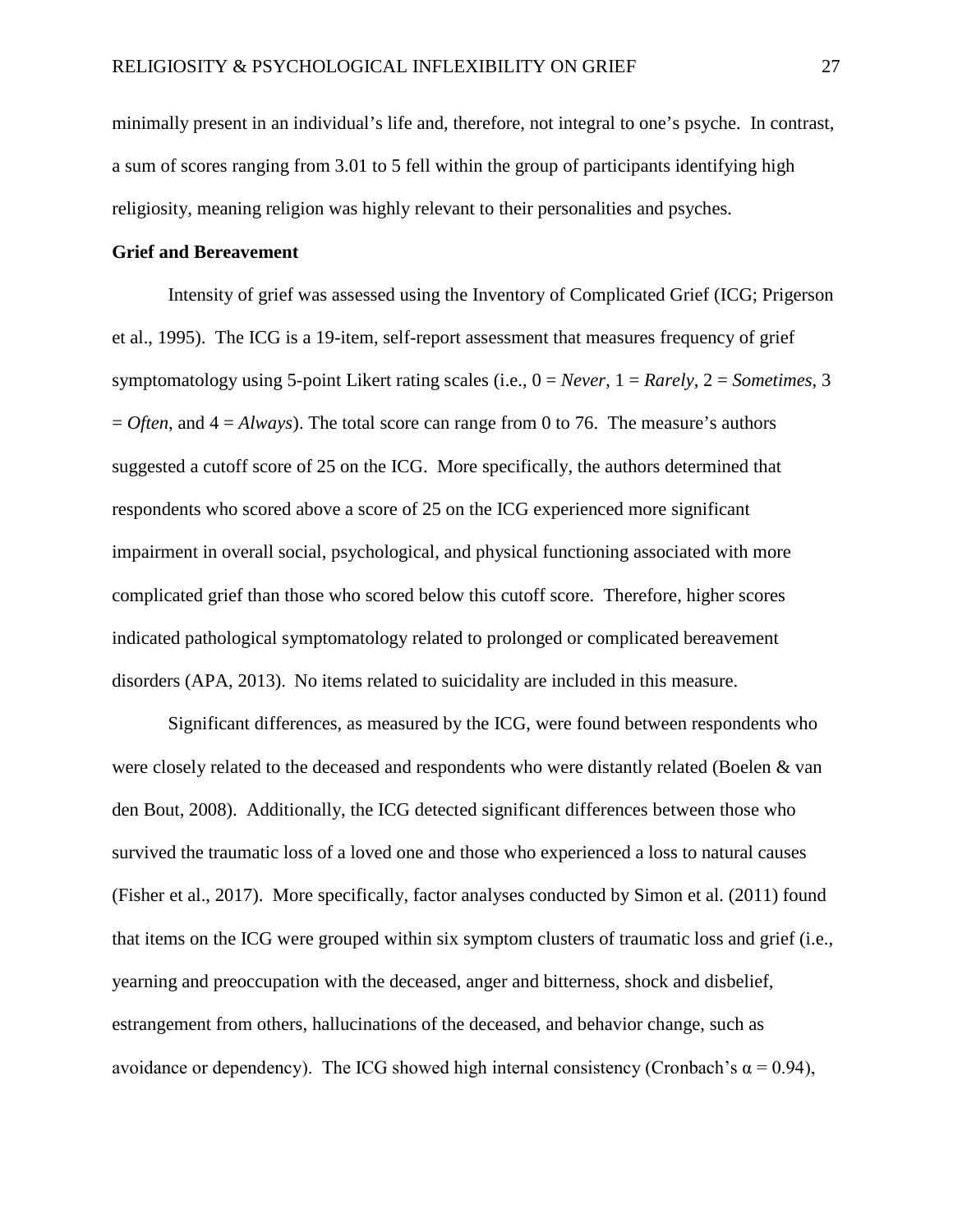test-retest reliability ( $r = 0.80$ ), and strong concurrent validity with other measures of grief (e.g., Texas Revised Inventory of Grief; Faschingbauer et al., 1987; Fisher et al., 2017).

#### **Psychological Inflexibility**

The Acceptance and Action Questionnaire-II (AAQ-II) was developed from the underlying theory of psychological inflexibility included in ACT; Bond et al., 2011). The AAQ-II is a psychometrically sound measure that assesses acceptance and experiential avoidance or psychological inflexibility (Bond et al., 2011).

The AAQ-II includes seven items using a 7-point Likert scale ranging from 1(*Never True*) to 7 (Always True). The AAQ-II also measures negative evaluations of affect (e.g., "I'm afraid of my feelings."), avoidance of cognitions and affect (e.g., "Emotions cause problems in my life."), and adjustment or adaptation when faced with challenging thoughts or feelings (e.g., "My painful memories prevent me from having a fulfilling life."). Higher scores on the AAQ-II indicate higher levels of psychological inflexibility. Total scores range from 7 to 49, and a cutoff score of 24 was proposed to be clinically significant by Bond et al. (2011), with scores above 24 suggesting higher distress related to psychological inflexibility. Therefore, scores ranging from 7 to 24 were categorized as low psychological inflexibility while scores ranging from 25 to 49 fell into the category of high psychological inflexibility. These ranges were used to assist with grouping of participants (high and low) in regard to the independent variable of psychological inflexibility.

Individuals appear to engage in experiential avoidance (i.e., altering the sensitivity of negative thoughts, feelings, and sensations) even if doing so leads to undesirable behavioral outcomes (Hayes et al., 1996). These factors are thought to predict mental health outcomes and life satisfaction (Hayes et al., 2006). Experiential avoidance, as measured by the AAQ-II, has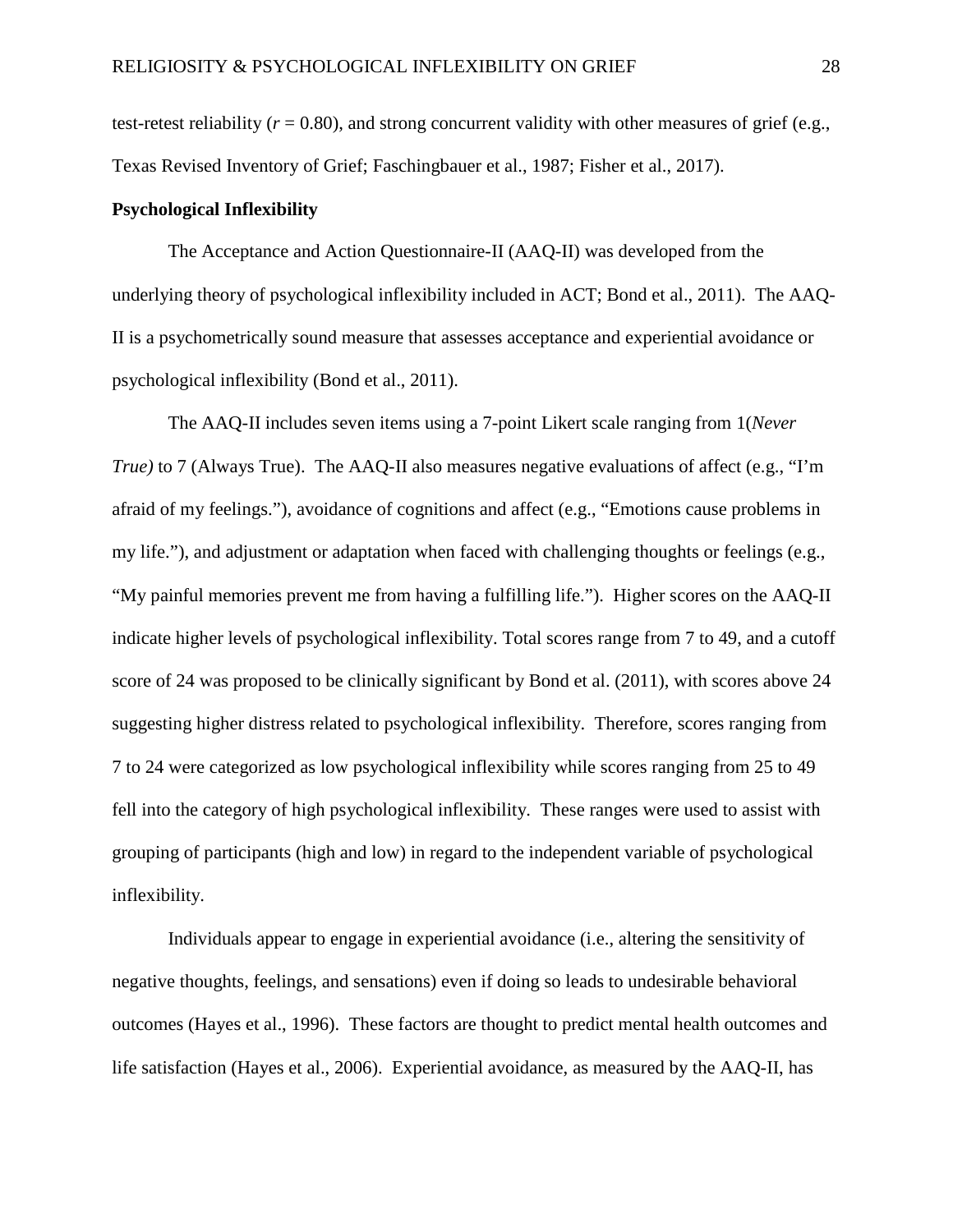been found to mediate the effect of coping processes and emotion regulation strategies on anxiety-related distress (Kashdan et al., 2006).

The AAQ-II has been administered on nearly 3,000 participants across six different samples, resulting in satisfactory content, reliability, and validity (e.g., mean  $\mu = .84$ ). The AAQ-II also contains appropriate discriminant validity and has concurrent validity (*r* = .97) with better psychometric properties than the initial version of the test, the AAQ-I (Bond et al., 2011). Responses during psychometric testing were found to not be significantly influenced by social desirability, meaning that participants did not feel that their responses had to reflect cultural or social norms (Bond et al., 2011).

#### **Procedure**

The researcher obtained IRB approval prior to the initiation of the study. Participants were recruited using convenience sampling both in person and online via https://www.researchmatch.org and both religious and nonreligious Facebook support groups (i.e., Suicide Prevention Awareness, Grief Beyond Belief, Project Semicolon, Suicide Awareness Voices of Education, National Suicide Prevention Lifeline '1-800-273-TALK,' Suicide Awareness/Prevention, SOLOS Survivors of Loved Ones to Suicide, Out of the Darkness Overnight Walk, Out of the Darkness Walks, and American Foundation for Suicide Prevention).

A paper advertisement including the study's purpose, inclusion criteria, and a link to the study (IRB approved) was directly disseminated by research assistants to potential participants at the Out of the Darkness Walk, which occurred on October 6, 2019, in Philadelphia, Pennsylvania.

Using the ResearchMatch website, a national health volunteer registry that was created by several academic institutions and supported by the U.S. National Institutes of Health as part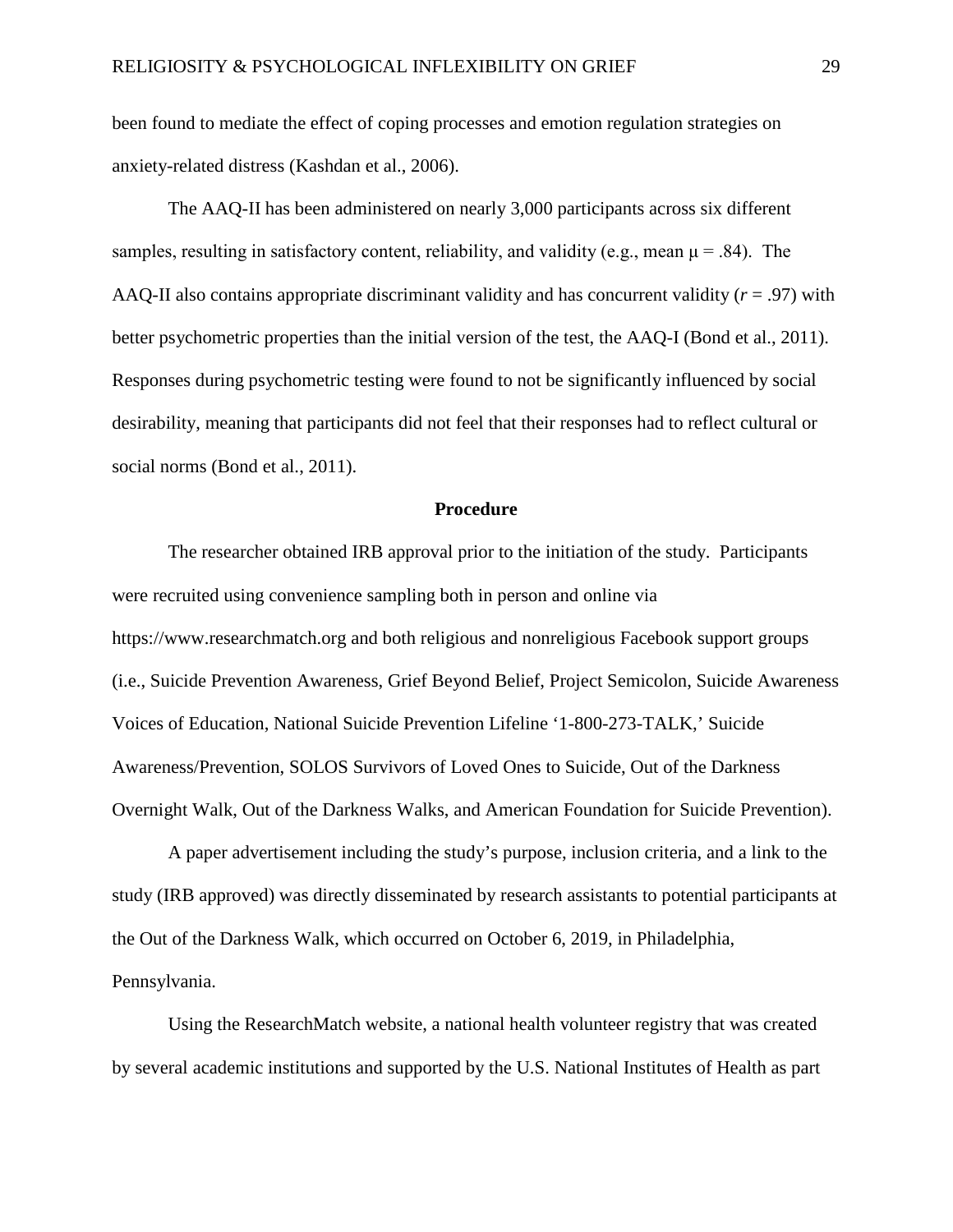of the Clinical Translational Science Award (CTSA) program, participants who were subscribed to the website's email list (unavailable to the researcher directly) and met inclusion criteria of age (i.e., older than 18 years) consented to receive an anonymous email from the ResearchMatch organization including the aforementioned advertisement. The other inclusion criterion, requiring the participant to have lost someone to suicide, could not be stipulated on the website but was included within the emailed advertisement.

Regarding recruitment through Facebook, permission was first requested from group administrators using a templated letter created by the researcher. Once permission was received or if groups were public, an electronic version of the flyer was posted to each of the group's main pages by the researcher directly, if allowed, or by the group administrator.

Participants who received the flyer, if interested in participating in the study, were able to visit the link and complete the survey measures using REDCap. The survey was accessible using the following links: https://is.gd/grief\_bereaved or

https://redcap.pcom.edu/surveys/?s=TNN8K94XYY. The first link was created by the researcher to provide ease of access to the study, as advertised on the flyer. However, the latter link, assigned by REDCap, was shared through ResearchMatch, as required by the website. Both links directed participants to the survey on REDCap.

Participants first completed a demographics information form, including age of participant and the deceased at time of death, race, ethnicity (i.e., Hispanic/Latin/Spanish or non-Hispanic/Latin/Spanish), sex, socioeconomic status, highest level of education, religious identification, relationship to the deceased, self-rated degree of closeness to the deceased individual, duration since the loss, participation in formal mental health treatment since the loss, and self-assessed change in religiosity since the suicide. If the predetermined categories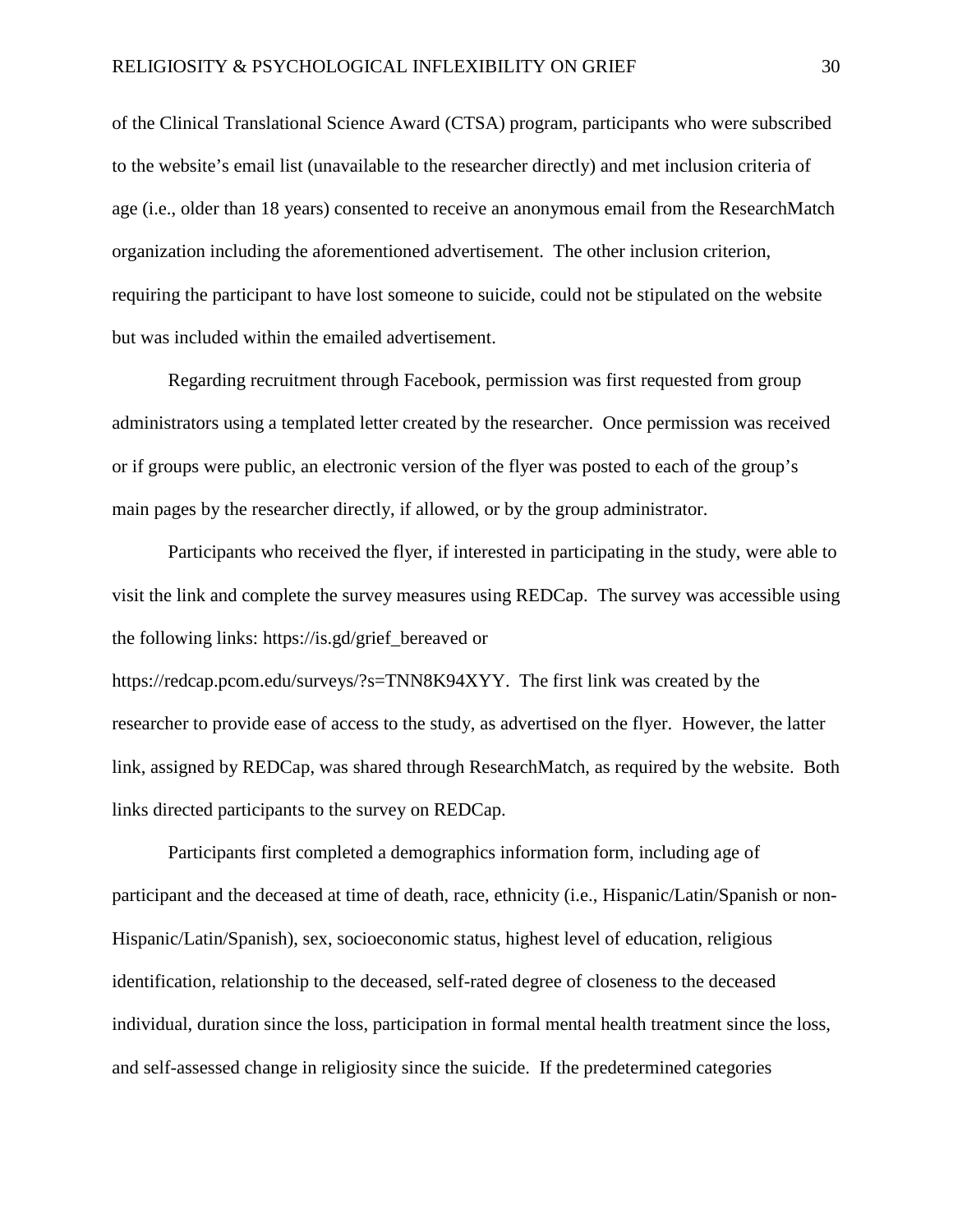regarding sex, race, religious identification, and relationship to the deceased were inapplicable to the participants, they were encouraged to identify "Other" along with the option to qualitatively describe an alternative response. To assess change in religiosity, participants were asked to indicate their agreement or disagreement with a statement (i.e., "I have become less religious since the loss") using a 5-point Likert scale ranging from 1 (*Strongly Disagree*) to 5 (*Strongly Agree*).

The first assessment administered was the ICG (Prigerson et al., 1995). This survey was estimated to take approximately 5 minutes to complete. The CRS; Huber  $\&$  Huber, 2012) was then administered, followed by the AAQ-II; Bond et al., 2011). Both measures in total were estimated to take approximately 15 to 20 minutes to complete and were used to assist with participant group assignment. Individuals were compared across both measures in regard to the outcome variable of grief, as assessed by the ICG. Contact information for the National Suicide Prevention Lifeline was provided to participants who completed the entirety of the survey.

All participants' responses were submitted anonymously via the REDCap link. A separate link appeared upon submission of participants' responses to all study measures. Participants elected to follow the link to a raffle to which they could submit their names and emails for an opportunity to win a \$20 Amazon gift card as compensation for their participation in the study. Their personal information submitted as part of the raffle was never associated with their responses to the study measures. A name was randomly selected from the raffle using REDCap on March 26, 2020, and a gift card was sent electronically through Amazon.com on that date to the email address provided by that participant.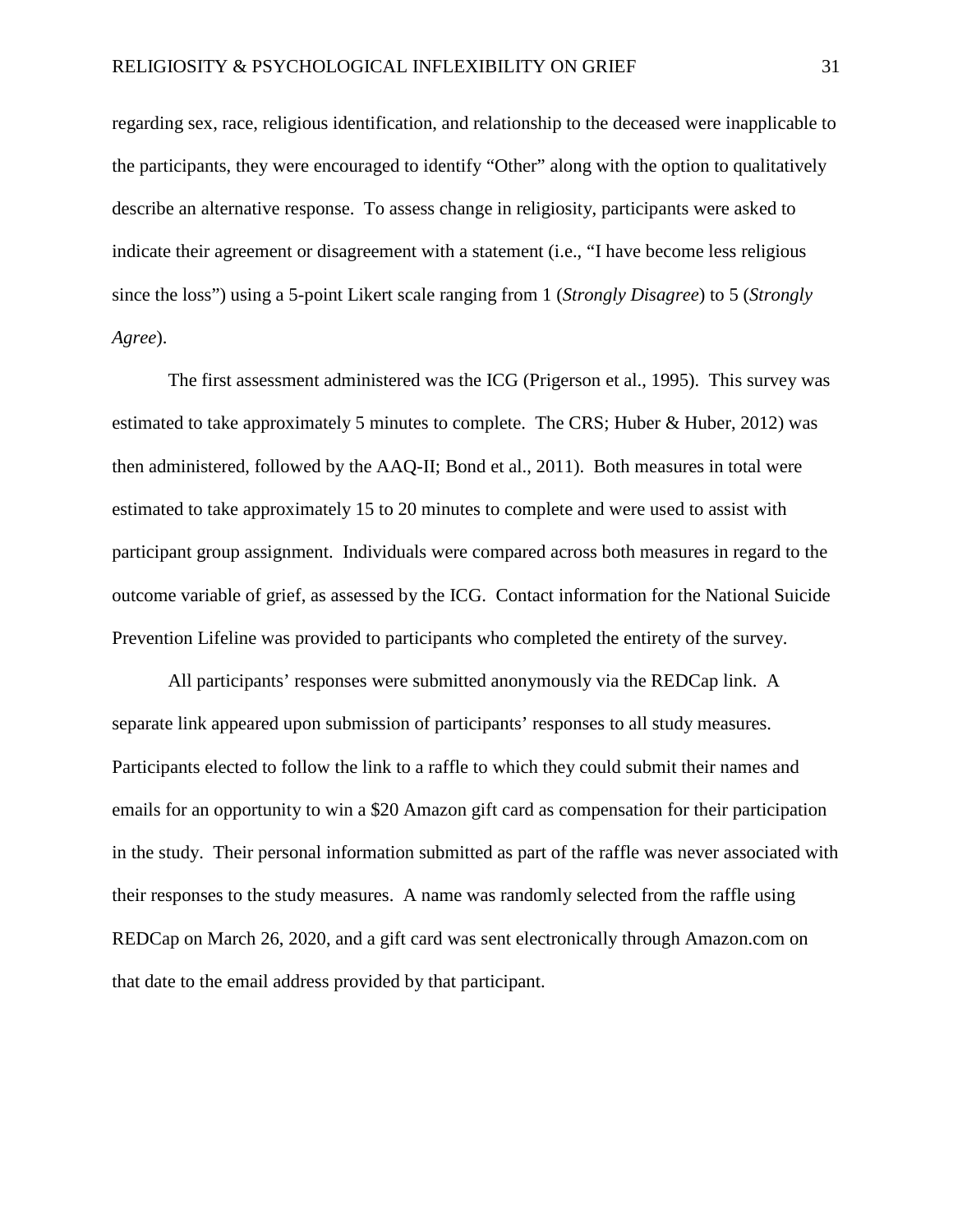# **CHAPTER 4: RESULTS**

Statistical analyses were computed using the Statistical Package for the Social Sciences (SPSS). A Bonferonni correction was implemented to correct for Type I error, which adjusted the alpha to .025 across analyses.

The purpose of the present study was to examine the impact of religiosity and psychological inflexibility on grief outcomes in a suicide-bereaved sample. The study was a quasi-experimental 2 x 2 design with four nonrandomized groups, each group containing participants who differed in regard to two independent variables (e.g., psychological inflexibility and religiosity). The independent variable of religiosity varied on two levels, low religiosity and high religiosity, as determined using the Centrality of Religiosity Scale (CRS). Another independent variable, psychological inflexibility, as assessed using the Acceptance and Action Questionaire – II (AAQ-II), differed across two levels (i.e., high and low psychological inflexibility). The CRS and AAQ-II were used to determine group assignment for each participant. Grief was assessed and responses were compared across participants in all four groups to evaluate whether high and low levels of religiosity combined with high and low psychological inflexibility influenced grief outcomes experienced by individuals who experienced a loss to suicide (see Tables 2 and 3).

#### **Table 2**

*Descriptives Across Four Groups on Grief (ICG Total)*

| Four Group Assignments                              | M     | SD    | n  |
|-----------------------------------------------------|-------|-------|----|
| High psychological inflexibility x high religiosity | 29.96 | 12.6  | 68 |
| High psychological inflexibility x low religiosity  | 29.01 | 15.95 | 74 |
| Low psychological inflexibility x high religiosity  | 16.56 | 10.24 | 94 |
| Low psychological inflexibility x low religiosity   | 13.51 | 9.43  | 87 |
| Note $ICC = Invariant of Complied Cref$             |       |       |    |

Note. ICG = Inventory of Complicated Grief.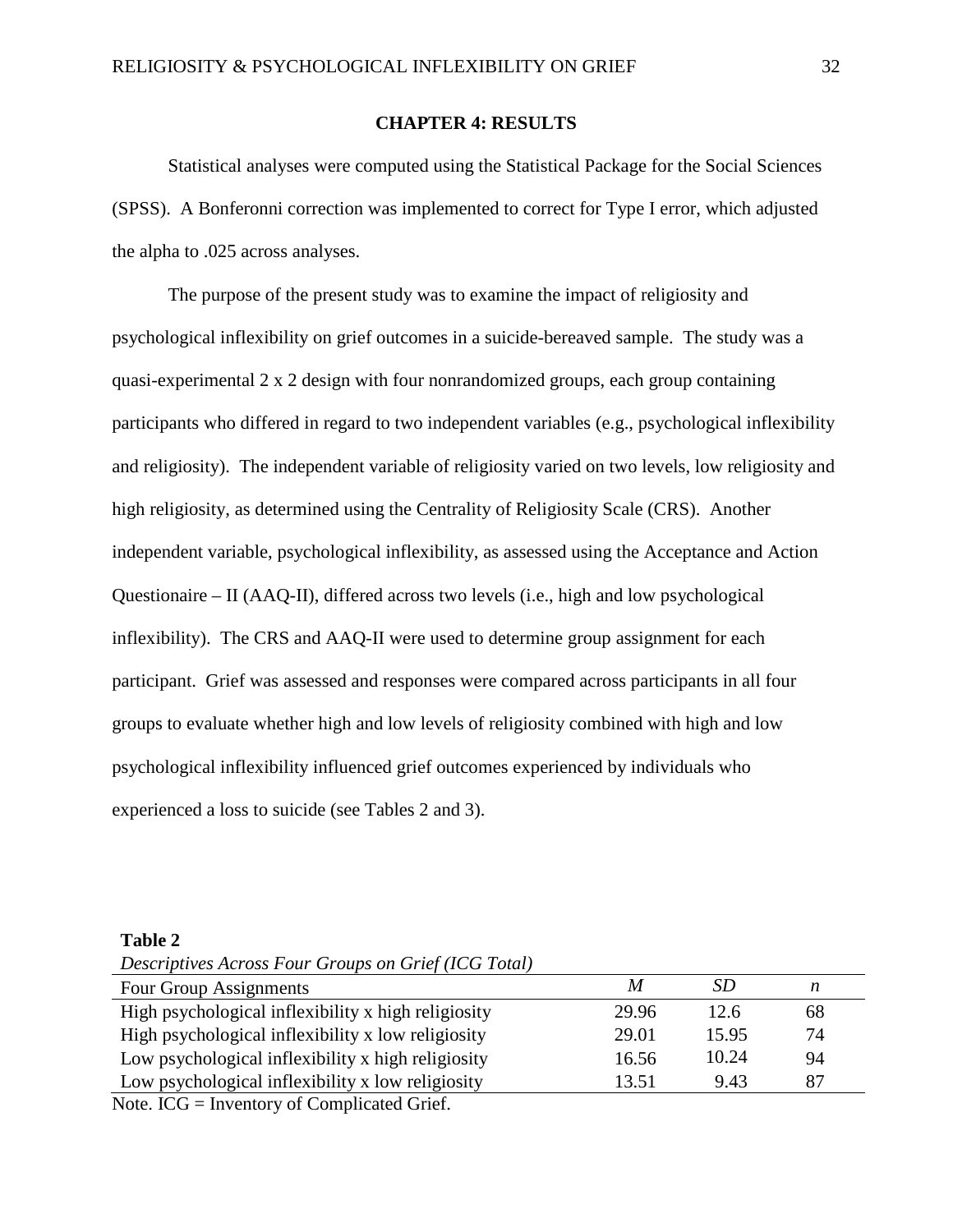# **Table 3**

*Descriptives Across Four Levels on Grief (ICG Total)*

| Levels of Independent Variables  | M     | <i>SD</i> | n   | $\%$  |
|----------------------------------|-------|-----------|-----|-------|
| High psychological inflexibility | 29.46 | 14.40     | 142 | 43.96 |
| Low psychological inflexibility  | 15.09 | 9.95      | 181 | 56.04 |
| High religiosity                 | 22.19 | 13.06     | 162 | 50.2  |
| Low religiosity                  | 20.63 | 14.97     | -61 | 49.8  |
|                                  |       |           |     |       |

*Note.* ICG = Inventory of Complicated Grief.

Data were analyzed using a between-subjects, two-way analysis of covariance (ANCOVA) statistical procedure; analysis of variance (ANOVA) and *t*-test statistical procedures; and a linear regression analysis.

## **Descriptives**

A total sample size of 323 participants was included in the analyses. Frequencies for all demographic variables reviewed in the following can be found in Table 4.

A post hoc analysis was conducted on G\*Power to assess the achieved power of the study. Given the sample obtained totaled 323 participants, significantly larger than the original estimate of 128, the actual power increased from 80% to 99% (1- $\beta$  = .99).

The participants' ages ranged from 18 to 85 years ( $M = 45.33$ ,  $SD = 15.77$ ). In regard to sex, a large majority of participants identified as female (75.5%) while only 21.7% identified as male. Only nine individuals identified as Other (2.8%; e.g., gender queer, chose to not disclose, fluid, nonbinary, transmale, and unspecified).

Racially, most participants identified as White or Caucasian (87.3%) and as Black or African American (5.9%). Furthermore, six participants identified as Other (1.9%) (i.e.,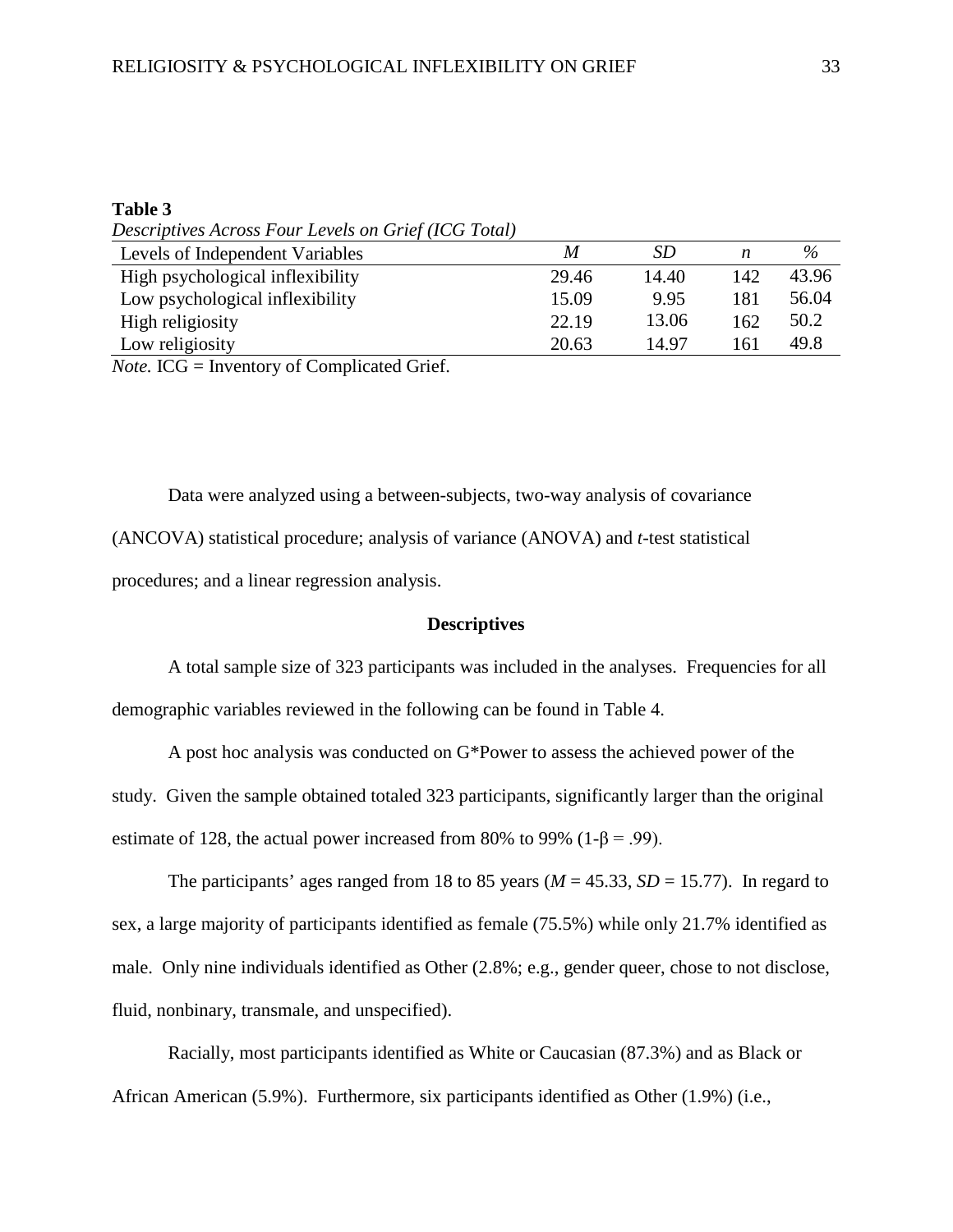"adopted multiple," multiracial, mixed Caucasian/Iranian/Asian Indian, Hispanic, biracial Hispanic, Jewish, and Caucasian/Hispanic). A separate question was included to determine those who also identified ethnically as Hispanic, Latin, or Spanish, which accounted for only 4.6% of the sample. Overall, the sample was largely White/Caucasian, non-Hispanic.

In regard to level of education, most participants received a bachelor's degree (27.6%) closely followed by those who possessed a master's degree or other professional degree (23.8%). Most participants also identified themselves as falling within the middle class (42.7%) regarding socioeconomic status (SES).

In regard to specific religious identifications, a majority of participants identified as Christian (54.2%), Non-religious (22.6%), and Atheist (11.5%). Also, a significant portion of participants (7.7%) identified their religion as "Other," and therefore, qualitative information that fell within the predetermined category of Christian faiths (i.e., Catholicism, Unitarian Universalism, and Baptist), identified by a few participants as "Other," were recategorized as Christian. Following recategorization, 4.0% remained categorized under "Other" (i.e., spiritual/nonreligious, Wiccan, Multifaith, Taoism, Agnostic Jehovah's Witness, nonspiritual/nonreligious, and "Dpirt").

In terms of identification of relationship with the deceased loved one, the highest percentage of individuals identified the loss of a friend/colleague (47.1%). The category of "Other" was originally representative of 22.6% of responses of this variable. Therefore, four additional categories (i.e., cousin, aunt/uncle, niece/nephew, and grandparent) were created based upon the frequency of these relationships identified by participants qualitatively (not provided in the original predetermined categorizations). The category of "Other" ultimately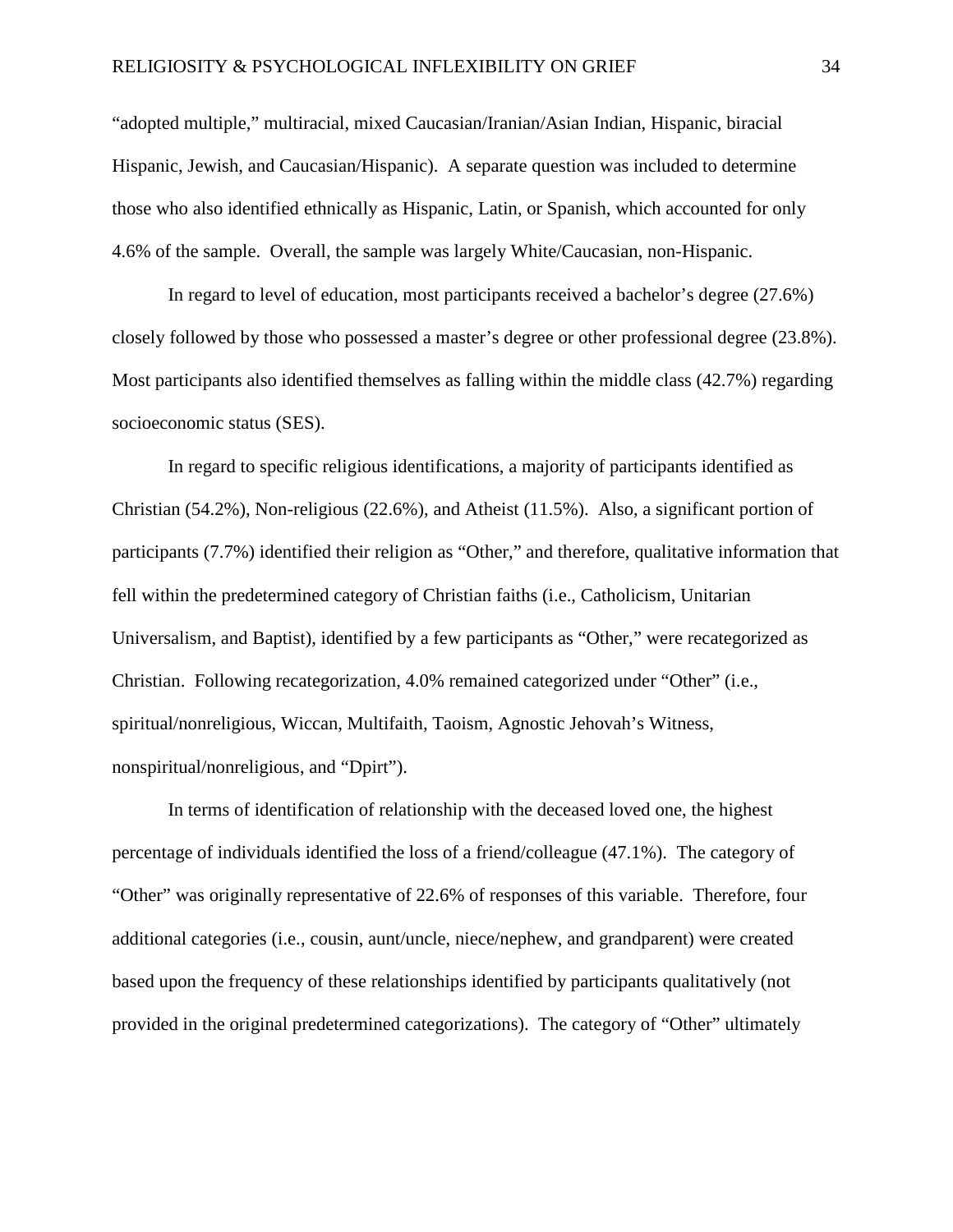represented 6.8% of the relationships to the deceased (i.e., classmate, former spouse or

paramour, step-relatives, in-laws, great grandparent, neighbor, student/resident, acquaintance).

# **Table 4**

| Frequencies for Demographic Variables |                  |                |
|---------------------------------------|------------------|----------------|
| Demographic Variables                 | $\boldsymbol{n}$ | $\%$           |
| <b>Sex</b>                            |                  |                |
| Male                                  | 70               | 21.7           |
| Female                                | 244              | 75.5           |
| Other                                 | 9                | 2.8            |
| Race <sup>a</sup>                     |                  |                |
| White/Caucasian                       | 282              | 87.3           |
| <b>Black/African American</b>         | 19               | 5.9            |
| Asian                                 | 6                | 1.9            |
| American Indian or Alaskan Native     | 5                | 1.5            |
| Asian Indian                          | $\overline{2}$   | 0.6            |
| Native Hawaiian or Pacific Islander   | $\overline{2}$   | 0.6            |
| Middle Eastern or North African       | 1                | 0.3            |
| Other                                 | 22               | 6.8            |
| Religion                              |                  |                |
| Christianity                          | 175              | 54.2           |
| Nonreligious                          | 73               | 22.6           |
| Atheism                               | 37               | 11.5           |
| Other                                 | 13               | $\overline{4}$ |
| Islam                                 | $\overline{2}$   | 0.6            |
| <b>Buddhism</b>                       | 5                | 1.5            |
| Judaism                               | 15               | 4.6            |
| Hinduism                              | 3                | 0.9            |
| Education                             |                  |                |
| Did not finish high school            | 5                | 1.5            |
| High school/GED                       | 26               | 8              |
| Some college                          | 65               | 20.1           |
| Associate's degree                    | 31               | 9.6            |
| Bachelor's degree                     | 89               | 27.6           |
| Master's or other professional degree | 77               | 23.8           |
| Doctoral degree                       | 30               | 9.3            |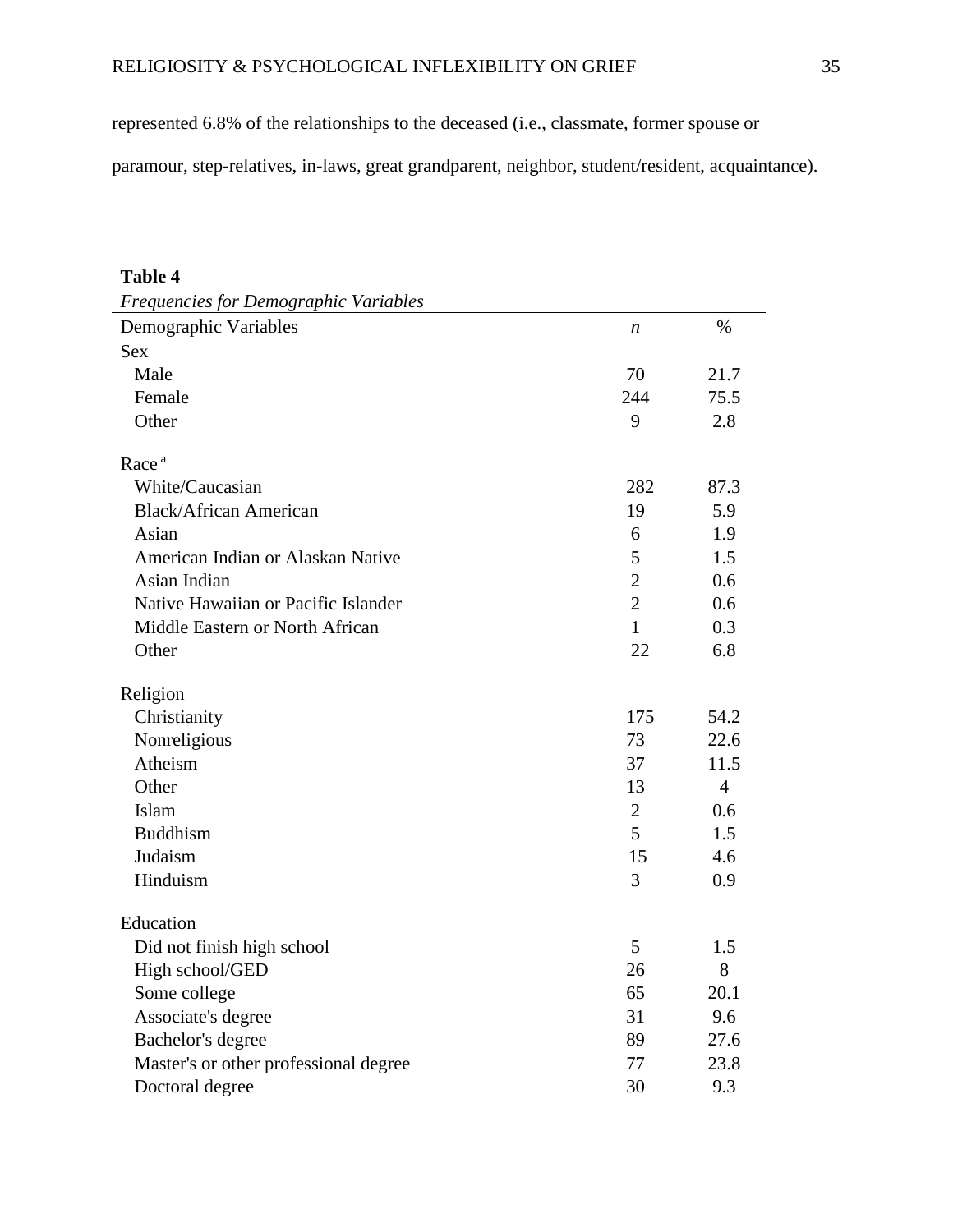| Socioeconomic status (SES) |     |      |
|----------------------------|-----|------|
| Upper                      | 3   | 0.9  |
| Upper middle               | 66  | 20.4 |
| Middle                     | 138 | 42.7 |
| Lower middle               | 82  | 25.4 |
| Low                        | 34  | 10.5 |
| Relationship to deceased   |     |      |
| Father/mother              | 34  | 10.5 |
| Daughter/son               | 10  | 3.1  |
| Brother/sister             | 43  | 13.3 |
| Spouse/partner             | 17  | 5.3  |
| Friend/colleague           | 152 | 47.1 |
| Cousin                     | 21  | 6.5  |
| Aunt/uncle                 | 10  | 3.1  |
| Niece/nephew               | 11  | 3.4  |
| Grandparent                | 3   | 0.9  |
| Other                      | 22  | 6.8  |

<sup>a</sup>95.4% ( $n = 308$ ) of the sample identified as non-Hispanic.

Participants were also asked to rate their degree of closeness to the deceased using a 5 point Likert scale. Most participants identified their relationship to the deceased as "About as close as most of my relationships with others" (30.7%), followed by "Closer than most relationships I've had with other people" (30%), "Not as close as most of my relationships" (21.7%), "Closer than any relationship I've ever had before or since" (9.3%), and "Not very close at all" (8.4%). Additionally, nearly an equal split was found between 168 participants who denied any history of participation in formal mental health treatment subsequent to the loss (52%) and 155 participants who acknowledged having received treatment following the suicide (48%).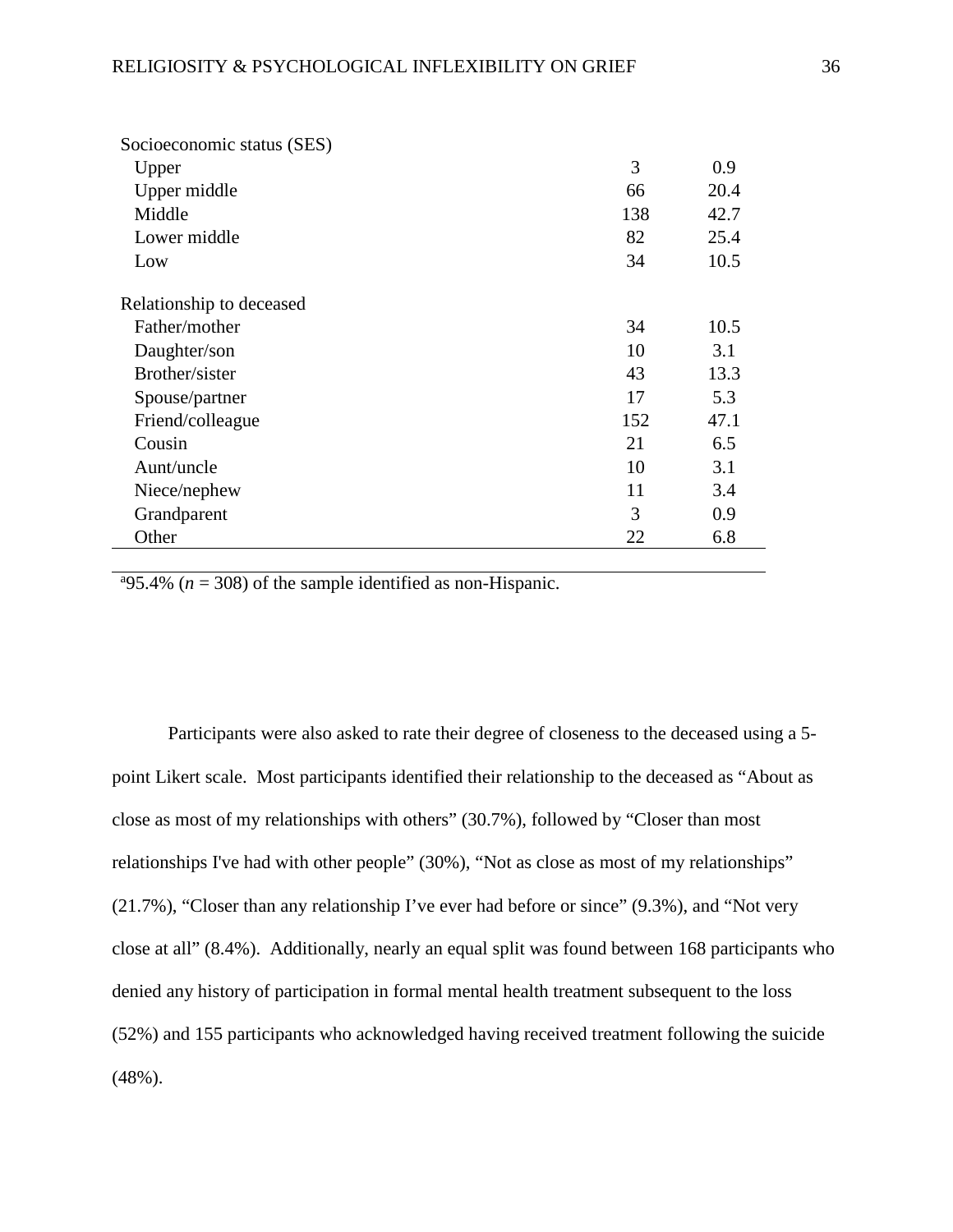To assess any change in religiosity since the loss to suicide, participants were asked to identify their level of agreement or disagreement using a 5-point Likert scale based upon the statement, "I have become less religious since the loss of my loved one to suicide." In response to this question, a large majority (60.7%) chose either "Strongly Disagree" or "Disagree," followed by "Neutral"  $(25.7\%)$ , "Agree"  $(8.7\%)$ , and "Strongly Agree"  $(5.0\%)$ .

Another variable, duration of time since the loss to suicide, was identified. This variable requested that participants quantify the amount of time since the loss in days, weeks, months, or years. All responses were then converted into months in order to maintain uniformity in the analysis process. Responses for duration since the loss ranged from 0.11 (i.e., 3 days) to 696 months (i.e., 58 years; *M =* 115.60 months or 9.63 years*, SD =* 129.05 months or 10.75 years). The ages of the deceased ranged from 6 to 80 years ( $M = 36.59$  years,  $SD = 15.97$  years).

In regard to the independent variable of religiosity, results from the CRS placed 161 participants (49.8%) in the low religiosity group ( $M = 2.12$ ,  $SD = 0.58$ ) with an average overall sum ranging from 1 to 3 while the remaining 162 participants (50.2%) placed within the high religiosity group ( $M = 3.94$ ,  $SD = 0.56$ ) with average sum scores in the 3.01 to 5 range on items across the CRS. Groups were created based upon a median split of the range of possible scores on the CRS. Participants were also assigned to groups according to differences in scores (i.e., high and low) on the AAQ-II, a measurement of psychological inflexibility. Individuals whose scores fell within the range of 7 to 24 on the AAQ-II were grouped within low psychological inflexibility and those whose scores fell within the range of 25 to 49 were assigned to the high psychological inflexibility group. In total, 181 participants (56.04%) placed in the low psychological inflexibility group ( $M = 14.63$ ,  $SD = 5.18$ ) while 142 participants (43.96%) placed in the high psychological inflexibility group ( $M = 32.84$ ,  $SD = 6.69$ ) based upon the results of the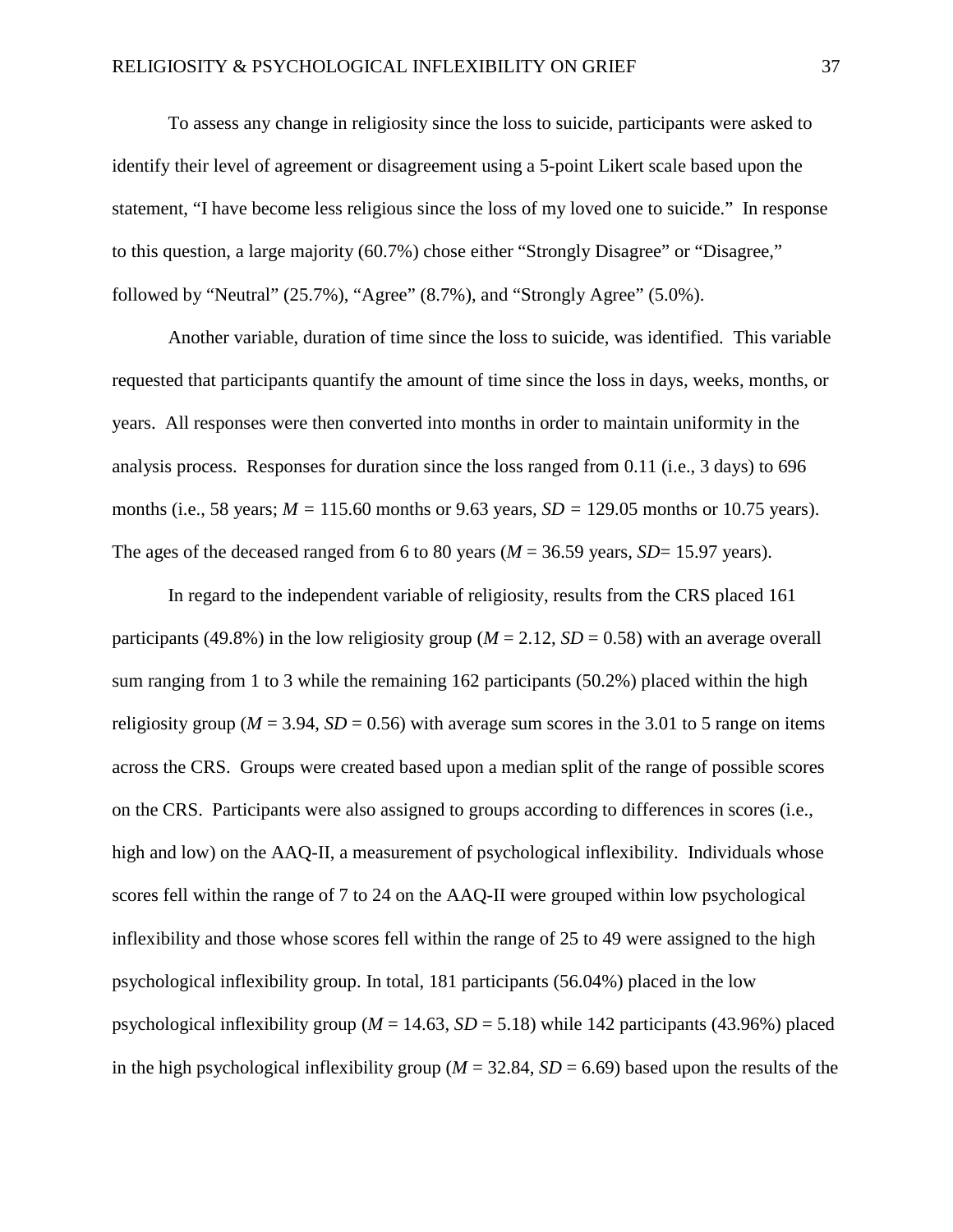AAQ-II. Descriptive statistics for each of the four groups were reviewed previously in Tables 2 and 3.

### **Hypotheses Results**

H1: High religiosity as a main effect yields worse grief outcomes than low religiosity.

A two-way ANCOVA was performed to examine the main effect of two categorical independent variables, psychological inflexibility and religiosity, on the continuous dependent variable of grief. Two continuous covariates, duration since the loss and age of the deceased, were evaluated for their influence on grief outcomes.

First, data were examined for outliers, and assumptions of ANCOVA were tested. An ANCOVA assumes a continuous dependent variable, two independent variables consisting of two or more categorical groups, continuous covariates, normal distribution, independence of observations, homogeneity of variances, a linear relationship between covariates and the dependent variable for each group, homoscedasticity, normal distribution of residuals across each group, no significant outliers across groups of independent variables, and homogeneity of regression slopes.

The assumption of normality was tested and confirmed upon visual investigation of a histogram. To ensure independence of observations, each individual was assigned to only one of the four total groups based upon categorizations of high and low across two independent variables.

To evaluate the assumption of homogeneity of variances, a Levene's test was run across four groups, including the two covariates, to assess the effect on grief outcomes. Results suggested heterogeneity of variance in violation of this assumption,  $F(3, 319) = 10.18$ ,  $p = .000$ . Another Levene's test was conducted without covariates, also revealing heterogeneity of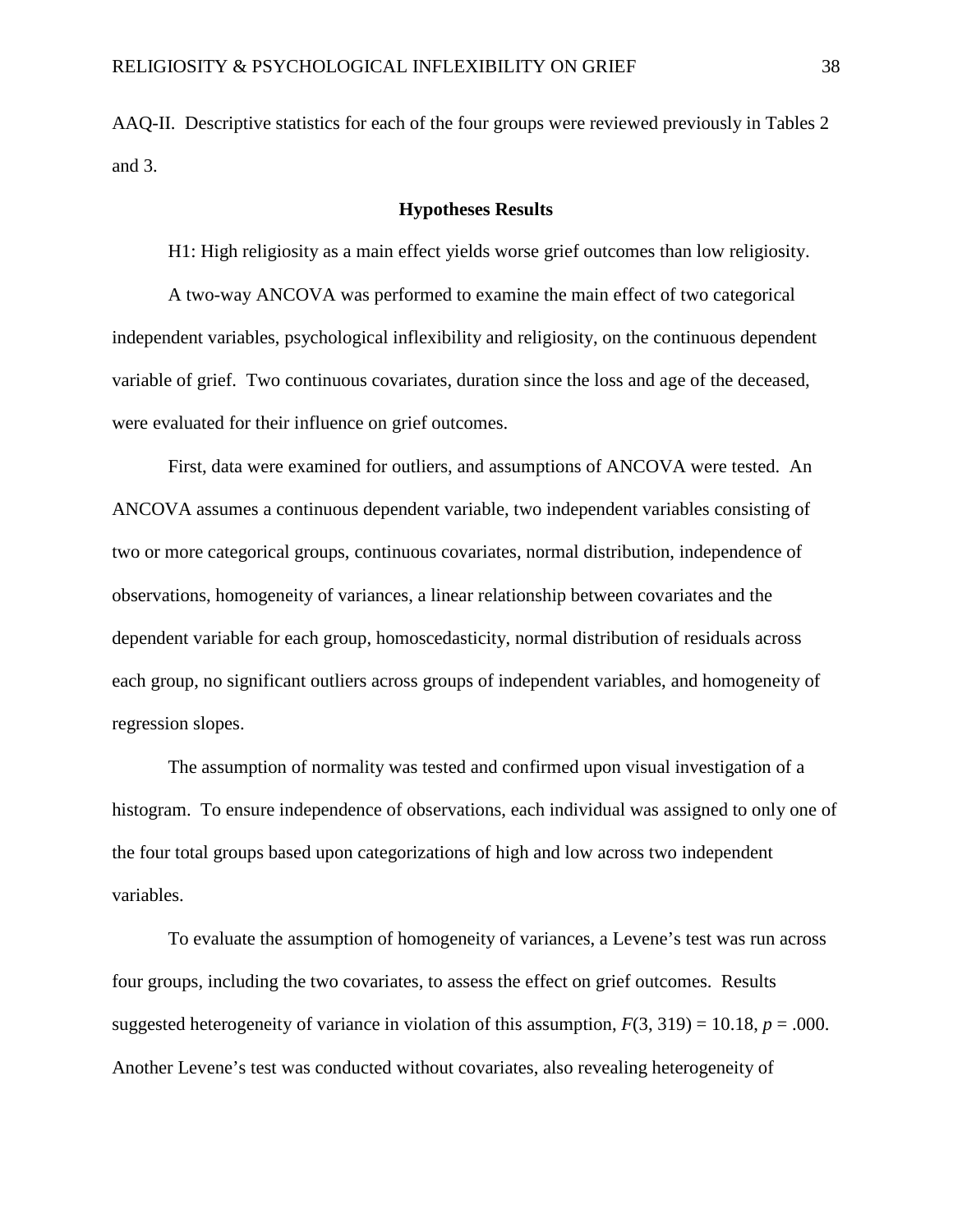variance across the two independent variables on grief (*p* = .000). However, Field (2013) suggested that as the sample size increases, this statistic becomes less concerning.

To evaluate the assumption that a linear relationship should occur between covariates and the dependent variable across each of the groups, two grouped scatterplots were created to evaluate the influence of each covariate separately. Upon visual investigation of these graphs, no linear relationship was observed between either covariate on the dependent variable across each level of the independent variables, in violation of this assumption. Additionally, correlations were run to further test this assumption. Specific to the age of the deceased covariate, no statistical significance was found on the outcome of grief across any of the four groups (*p* > 0.05). Ultimately, the lack of statistical significance suggested that this variable was unrelated to the dependent variable at any level of the independent variables. Specifically, regarding the covariate duration since the loss, statistical significance was found supporting this variable's influence on the outcome of grief, albeit across only two groups, the low psychological inflexibility/high religiosity group ( $p = .008$ ) and the high psychological inflexibility/low religiosity group ( $p = .002$ ). On the other hand, no statistical significance was found between the covariate duration since the loss and the dependent variable of grief across the two remaining groups, low psychological inflexibility/low religiosity (*p* = .06) and high psychological inflexibility/high religiosity  $(p = .230)$ .

The assumption of homoscedasticity, or the variance of the error across all combinations of the independent variables and for each covariate, was tested and supported upon visual investigation of regression standardized residual scatterplots and normal P-P plots.

To evaluate the assumption that residuals should be approximately normally distributed across four groups, including the two independent variables, a Shapiro-Wilk Test of Normality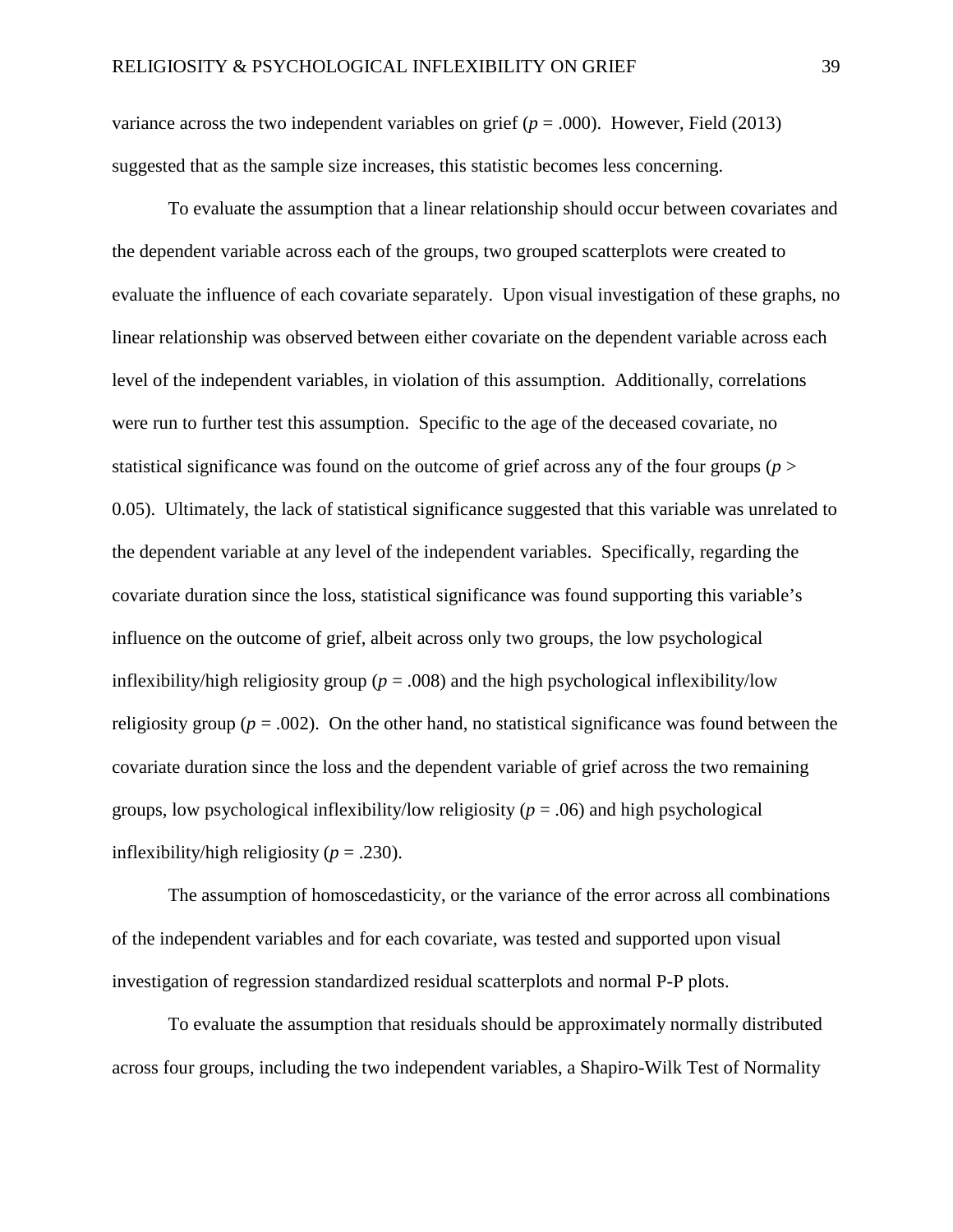was run, and Q-Q plots were visually investigated. Results from the Shapiro-Wilk Test of Normality and Q-Q plots showed a significant departure from normality across only the low psychological inflexibility and low religiosity group,  $W(87) = .945$ ,  $p = .001$ , and the low psychological inflexibility and high religiosity group,  $W(94) = .952$ ,  $p = .002$ . Results for the remaining two groups (i.e., high psychological inflexibility/low religiosity and high psychological inflexibility/high religiosity) showed normality of residuals (*p* > .05). Although nonnormality was evident within two of the four groups, Field (2013) suggested that this violation was less important in larger sample sizes because the sampling distribution will become normal regardless of how the data may appear.

Additionally, upon visual investigation of a histogram, no outliers more than three standard deviations from the mean were observed across all four combinations of the two independent variables. The final assumption of ANCOVA, homogeneity of regression slopes, was analyzed separately for the covariates of duration since the loss and age of the deceased. A test of between-subjects effects was run to assess three-way interaction effects between duration since the loss and high and low religiosity,  $F(1, 315) = 2.407$ ,  $p = .122$ ; high and low psychological inflexibility,  $F(1, 315) = 2.244$ ,  $p = .135$ ; and all four groups of both independent variables,  $F(1, 315) = 3.845$ ,  $p = .051$ . For the variable age of the deceased, another test of between-subjects effects was run to assess three-way interaction effects between this covariate and high and low religiosity,  $F(1, 315) = .291$ ,  $p = .590$ ; high and low psychological inflexibility,  $F(1, 315) = 2.560$ ,  $p = .895$ ; and all four groups of both independent variables,  $F(1, 315) = 5.888$ ,  $p = .842$ . These results support the assumption of homogeneity of regression slopes.

Overall, no statistical significance was found between the main effect of religiosity on grief outcomes including covariates, as determined by a two-way ANCOVA,  $F(1, 317) = 2.18$ , *p*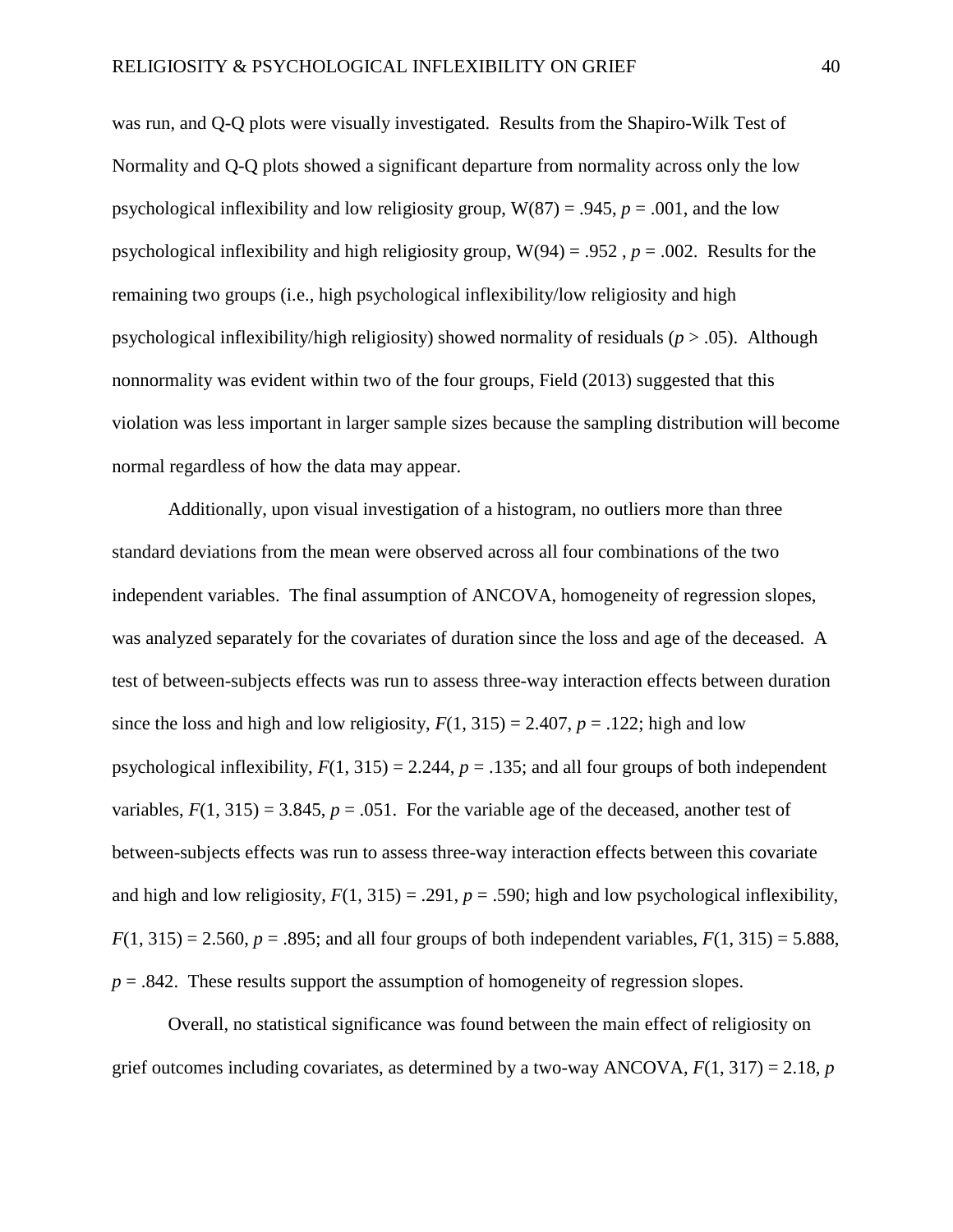> .05. The lack of statistical significance of religiosity on grief went unchanged when covariates were removed from the ANCOVA analyses and when one covariate, duration since the loss, was considered alone. A correlational analysis was also run to assess differences between low and high religiosity on grief outcomes, which was not statistically significant,  $r(321) = .01$ ,  $p > 05$ , meaning no relationship was found between either level of religiosity (i.e., low and high) on grief outcomes.

H2: High psychological inflexibility yields worse grief outcomes than low psychological inflexibility.

A two-way ANCOVA was conducted to test this hypothesis. First, data were examined for outliers, and assumptions of ANCOVA were tested. Results of assumption testing for ANCOVA were previously reviewed and are, therefore, not repeated here.

Two levels of the independent variable of psychological inflexibility (i.e., low and high) were assessed in regard to their influence on the dependent variable of grief. Unlike levels of religiosity, significant differences were found between low psychological inflexibility and high psychological inflexibility on grief outcomes,  $F(1, 317) = 96.93$ ,  $p < .01$ ,  $\eta_p^2 = .23$ . Both levels of psychological inflexibility showed a moderate to large effect size in their effect on grief outcomes (*p* < .05). Specifically, high psychological inflexibility led to worse grief outcomes (*M*   $= 29.46$ , *SD* = 14.40) than low psychological inflexibility (*M* = 15.09, *SD* = 9.95). This hypothesis was therefore supported.

H3: Suicide-bereaved individuals with low psychological inflexibility and low religiosity will experience less severe symptoms of grief than those of suicide-bereaved individuals who display high psychological inflexibility and high religiosity.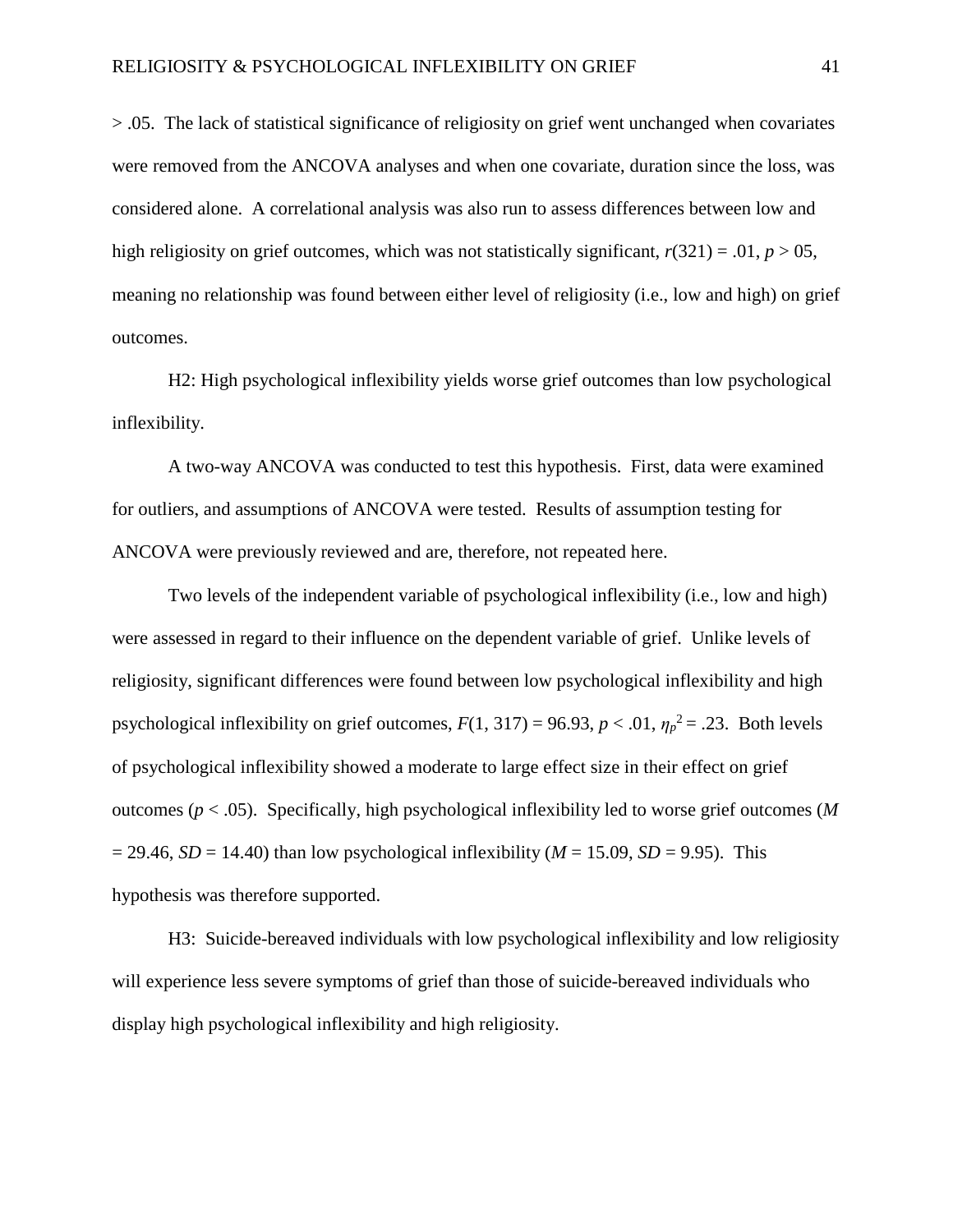To test Hypotheses 3, the interaction between the two levels of religiosity (i.e., low and high religiosity) and the two levels of psychological inflexibility (i.e., low and high psychological inflexibility) was examined as it relates to the outcome variable of grief. Results of assumption testing for an ANCOVA were reviewed previously and are not repeated here.

A 2 x 2 test of between-subjects, two-way ANCOVA was run to examine the interaction of high and low psychological inflexibility and high and low religiosity on grief outcomes when hypothesized covariates were assessed. There was no statistically significant interaction between all four groups on grief outcomes,  $F(1, 317) = 1.11$ ,  $p > .05$ . Results of the ANCOVA conducted on the first three hypotheses can be found in Table 5.

#### **Table 5**

*Analyses of Variance for Religiosity and Psychological Inflexibility Groups on Grief* Groups  $F(1, 317)$   $\eta_p$  $\eta_p^2$ Religiosity 2.18 .007 Psychological inflexibility  $96.93^*$  .234 Religiosity x psychological inflexibility 1.11 .003  $p^*$   $> 0.001$ .

To assess the predictive value of these two continuous independent variables on the dependent variable of grief, a multiple linear regression (MLR) was conducted. MLR assumes a continuous dependent variable, two or more independent variables, normality, no significant outliers, a linear relationship between the dependent variable and each/all independent variables,

H4: The age of the deceased and duration since the loss of a loved one to suicide are predictive of grief outcomes.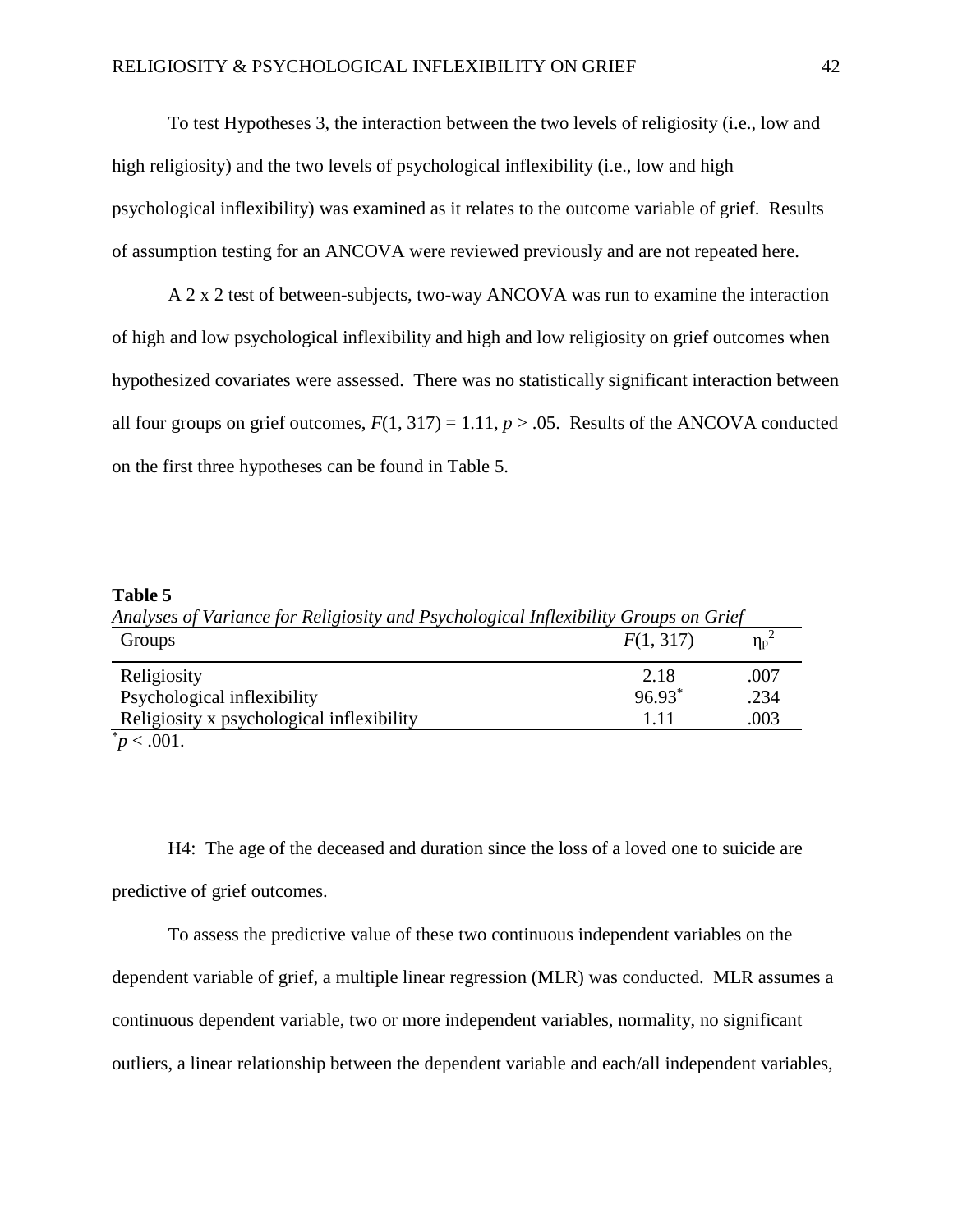independence of observations, no multicollinearity, homoscedasticity, and normal distribution of residuals.

The first two assumptions were justified previously. The assumption of normality of the distribution was tested and supported through visual inspection of a histogram. The assumption of no significant outliers was evaluated through the visual inspection of scatterplots containing a line of best fit for both predictive variables of age of deceased and duration since loss on grief outcomes  $(R^2 = .074)$ . Upon visual investigation of this specific scatterplot, the assumption of no significant outliers was violated, as both independent variables displayed a good deal of variability around the line of best fit. Removal of both independent variables, however, would preclude an analysis; therefore, only one variable, age of the deceased, was removed based on its violation in this assumption of normality and in the violation of the assumption of a linear relationship with the dependent variable, grief.

Correlations were conducted to distinguish linearity between the dependent variable and each independent variable, age of the deceased and duration since the loss, reviewed in Table 6. When considered together, both independent variables explained only 7.7% of the variance in grief outcomes, and 93% of the variance would be better explained by other variables not controlled for in this study. Upon further investigation, the predictive value of duration since loss appears to be driving the significant finding, as it accounted for 7.4% of the total outcome variance.

When variables were assessed separately for their influence on grief, duration since the loss was significantly correlated with the dependent variable (*p* < .001), while age of the deceased was not significantly correlated with grief (*p* = .683), in violation of this assumption. Specifically, an examination of the correlations between these two variables and the dependent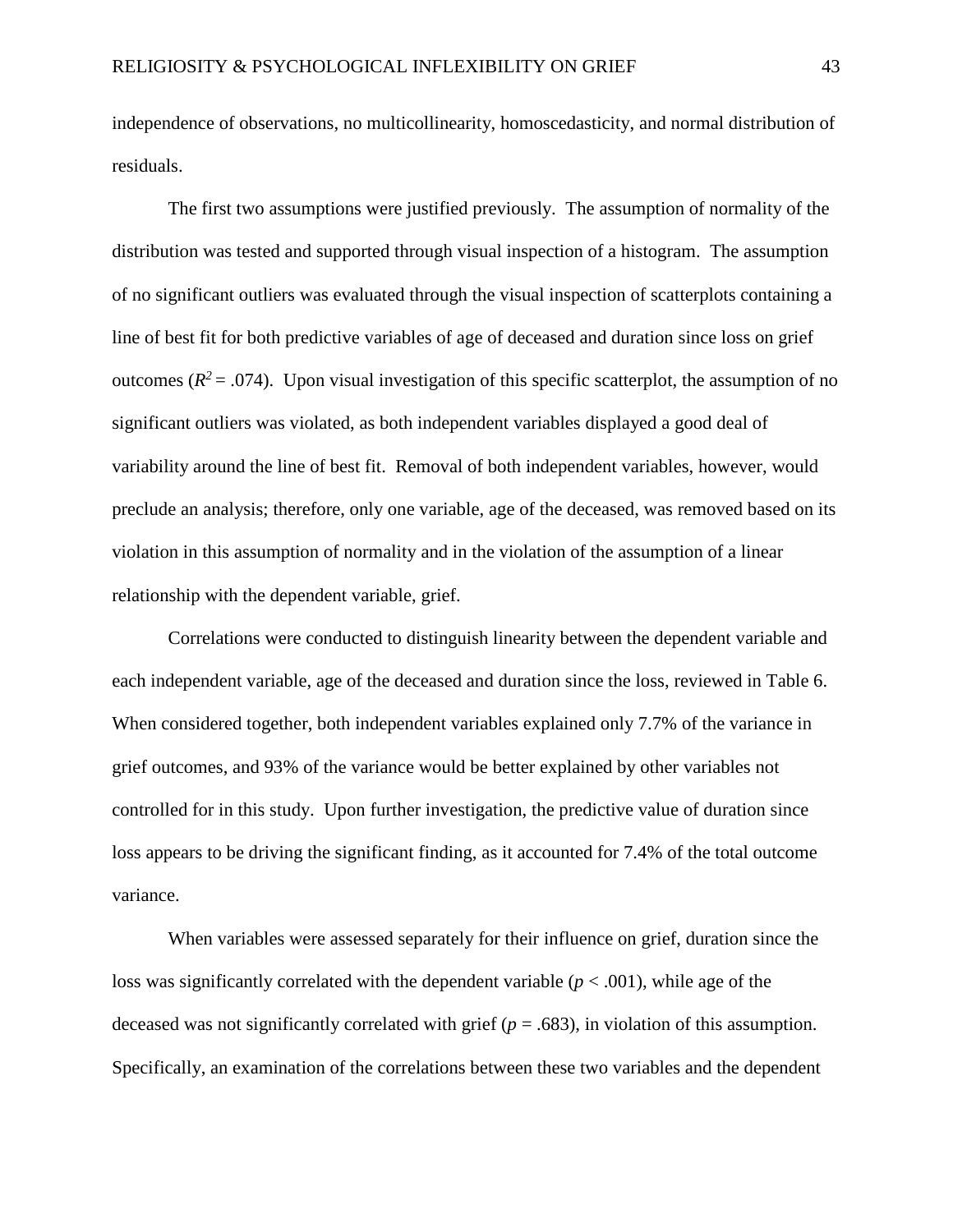variable revealed a significant and negative relationship between duration since the loss of the loved one and grief outcomes (see Table 6). These results suggested that grief outcomes in the sample appeared to be less severe as more time passed since the loss to suicide. To rectify this assumption violation and the assumption regarding outliers, the predictor variable of age of deceased was removed from the regression.

# **Table 6**  *Correlations of Dependent and Independent Variables*

| Variables                                                         | Grief     | Duration since loss Age of deceased |           |
|-------------------------------------------------------------------|-----------|-------------------------------------|-----------|
| Grief                                                             | $- -$     | $-0.273*$                           | $-0.023$  |
| Duration since loss                                               | $-0.273*$ | $- -$                               | $-0.111*$ |
| Age of deceased                                                   | $-0.023$  | $-0.111*$                           | $- -$     |
| $^*$ Correlation is significant at the $n < 0.05$ level $(2 \nta$ |           |                                     |           |

\* *Correlation is significant at the p<0.05 level (2-tailed)*

To evaluate the assumption of independence of observations or residuals, a Durbin-Watson statistic was calculated (*d* = 1.595), suggesting a slightly positive autocorrelation. Nevertheless, values within the range of 1.5 to 2.5 are relatively normal while values outside of this range are cause for concern (Field, 2013).

The assumption of homoscedasticity was visually assessed using a scatterplot, which suggested heteroscedasticity, in violation of this assumption. The assumption that residuals were approximately normally distributed was tested through visual investigation of a Normal P-P Plot of Regression Standardized Residual chart. This chart showed slight deviation from the regression line, suggesting kurtosis, again, in violation of this final assumption.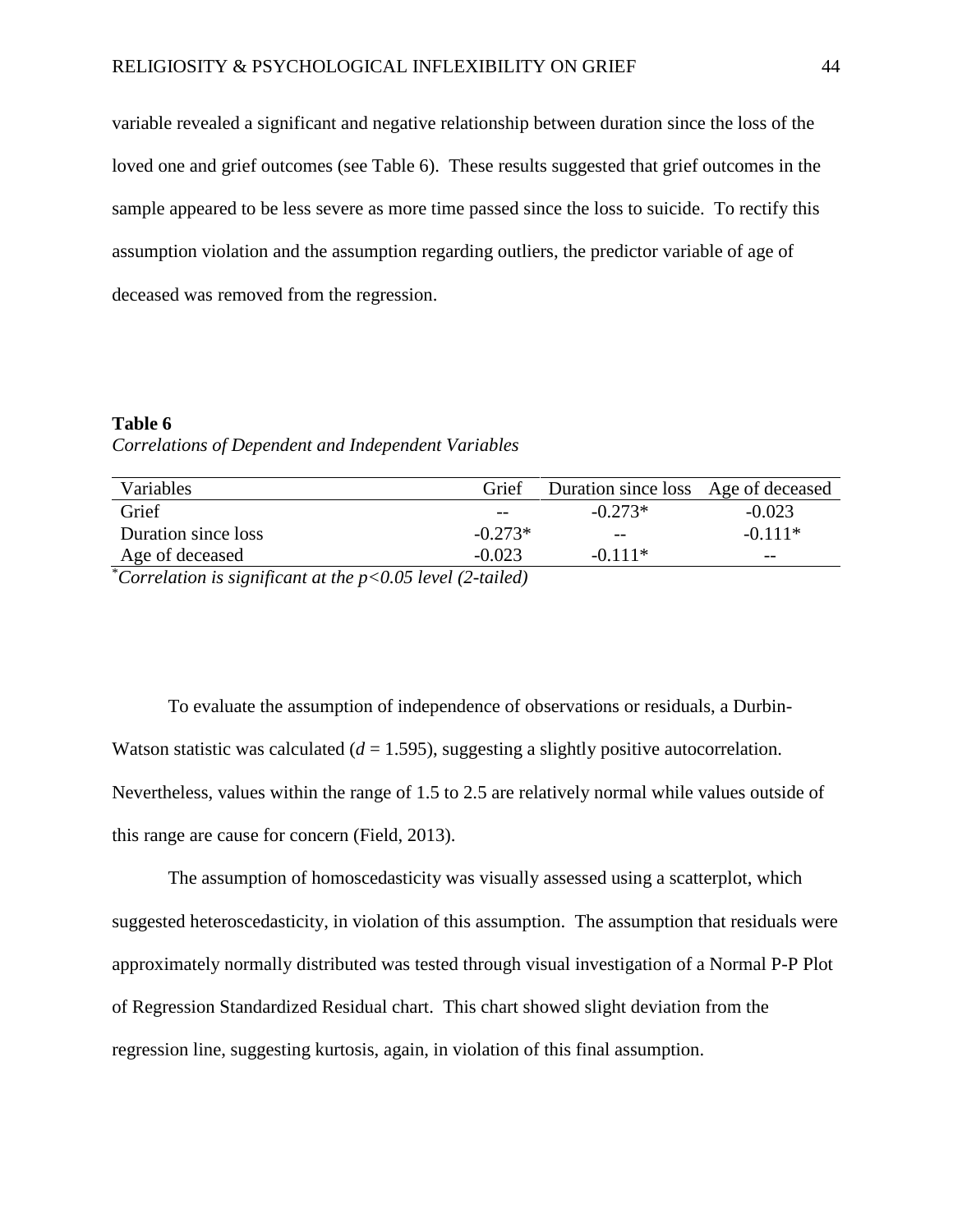After removal of the hypothesized predictor variable, age of the deceased, a linear regression was conducted to predict grief from duration since the loss of a loved one. The variable of duration since the loss was negatively and only modestly correlated with grief (*r* = -.273) yet was highly significant in its predictive value,  $F(1, 322) = 25.831$ ,  $p = .000$ ,  $R^2 = .074$ . Additionally, tolerance and variance inflation factor (VIF) values (Tolerance  $= 1.000$ , VIF  $=$ 1.000) for duration since the loss suggests the complete absence of collinearity with correlations not exceeding -.273. This assumption was therefore not violated. Descriptives of predictor variables on grief outcomes are reviewed in Table 7.

#### **Table 7**

*Descriptives for Predictor Variables on Grief (n = 323)*

| <b>Predictor Variables</b>                                                                                                                                                                                                                                                                                                                                                                    | M      | SD     |
|-----------------------------------------------------------------------------------------------------------------------------------------------------------------------------------------------------------------------------------------------------------------------------------------------------------------------------------------------------------------------------------------------|--------|--------|
| Duration since loss (in weeks)                                                                                                                                                                                                                                                                                                                                                                | 115.55 | 129.05 |
| Age of the deceased                                                                                                                                                                                                                                                                                                                                                                           | 36.59  | 15.97  |
| ICG total score                                                                                                                                                                                                                                                                                                                                                                               | 21.41  | 14.04  |
| $\mathbf{v}$ $\mathbf{v}$ $\mathbf{v}$ $\mathbf{v}$ $\mathbf{v}$ $\mathbf{v}$ $\mathbf{v}$ $\mathbf{v}$ $\mathbf{v}$ $\mathbf{v}$ $\mathbf{v}$ $\mathbf{v}$ $\mathbf{v}$ $\mathbf{v}$ $\mathbf{v}$ $\mathbf{v}$ $\mathbf{v}$ $\mathbf{v}$ $\mathbf{v}$ $\mathbf{v}$ $\mathbf{v}$ $\mathbf{v}$ $\mathbf{v}$ $\mathbf{v}$ $\mathbf{$<br>$\sim$ $\sim$ $\sim$ $\sim$ $\sim$ $\sim$ $\sim$ $\sim$ |        |        |

*Note.* ICG = Inventory of Complicated Grief.

### **Exploratory Post Hoc Analyses**

A number of exploratory analyses were conducted on categorical variables as they relate to grief outcomes using one-way ANOVA and an independent samples *t* test. The following categorical variables were tested for relationships with grief outcomes: sex (not significant), *F*(1,  $312$ ) = 0.27, *p* > .05; religious identification (not significant),  $F(7, 315) = 0.80$ , *p* > .05; self-rated degree of closeness to the deceased (significant such that participants who identified their relationship with the deceased as closer than any relationship they have ever had before or since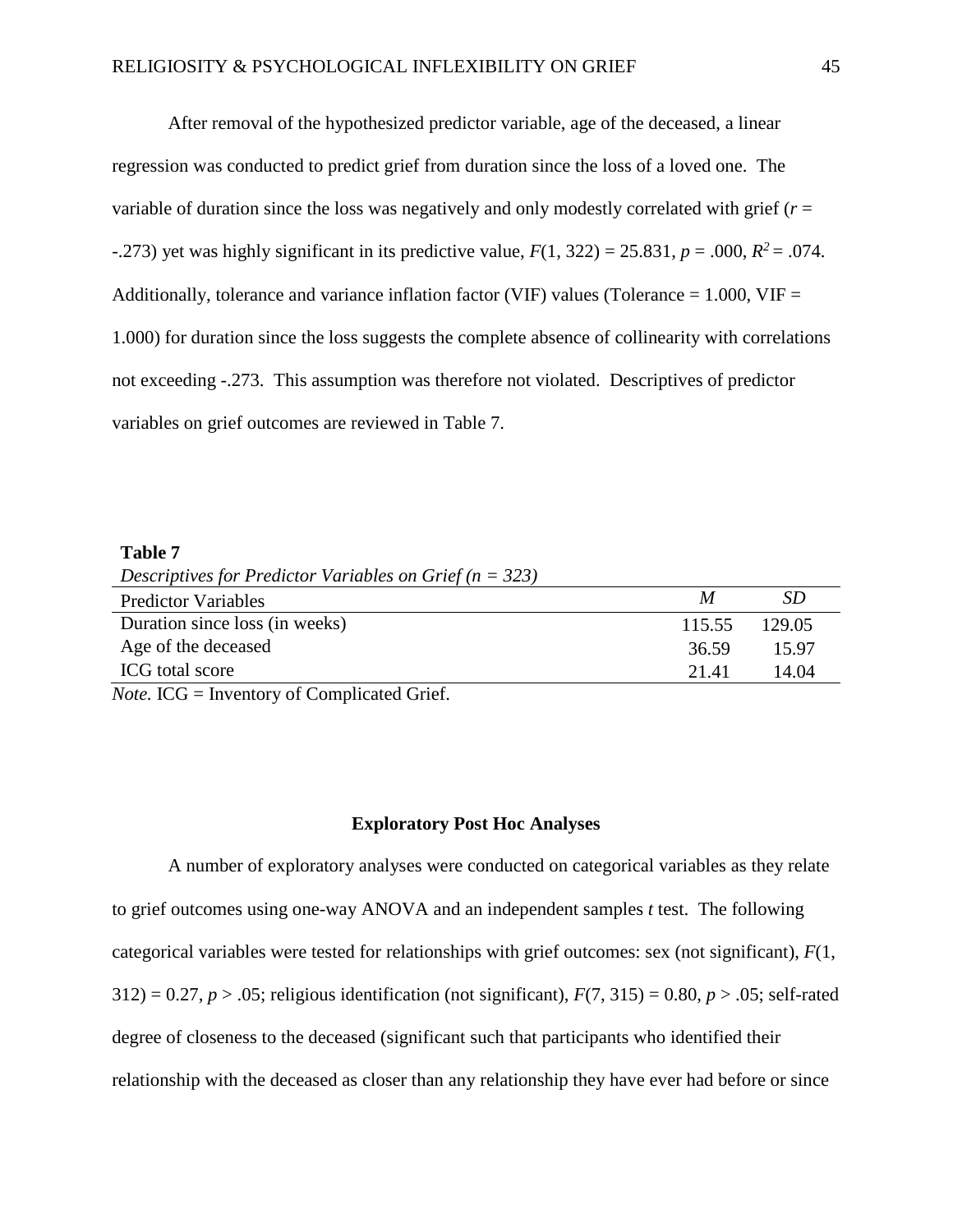were more likely than any other degree of closeness response to have more severe grief), *F*(4,  $318$ ) = 21.021,  $p < 0.01$ ; relationship to the deceased (significant such that the loss of a child [daughter/son] yielded the most severe grief outcomes, followed by the loss of a sibling [brother/sister], a spouse/partner, a parent [father/mother], a friend or colleague, cousin, other, aunt/uncle, niece/nephew, and grandparent),  $F(9, 313) = 4.80$ ,  $p < .01$ ; change of religiosity over time (significant such that participants who responded that they strongly disagreed or disagreed with the statement, "I have become less religious since the loss of my loved one to suicide" fared better in grief outcomes than those who responded agree or strongly agree to the statement), *F*(4,  $318$ ) = 17.41,  $p < 0.01$ ; and history of participation in formal mental health treatment since the loss (significant such that participation in mental health treatment led to poorer grief outcomes),  $t(321) = -2.56$ ,  $p < .025$  (See Table 8). All statistically significant ANOVA post hoc analyses (i.e., degree of closeness, relationship to the deceased, and change in religiosity) produced large effect sizes in regard to their impact on grief outcomes while the *t*-test analysis assessing the relationship between participation in formal mental health treatment on grief yielded a small effect size (See Table 8).

#### **Table 8**

*Results of ANOVA and t-Test Posthoc Analyses*

| Independent variables        | $\boldsymbol{F}$      | $\overline{\eta_p}^2$ |
|------------------------------|-----------------------|-----------------------|
| <b>Sex</b>                   | 0.27                  | .001                  |
| Religious identification     | 0.80                  | .015                  |
| Degree of closeness          | $21.021$ <sup>*</sup> | .201                  |
| Relationship to the deceased | $4.80*$               | .125                  |
| Change in religiosity        | $17.41*$              | .181                  |
| Independent variable         | t(321)                | $\boldsymbol{d}$      |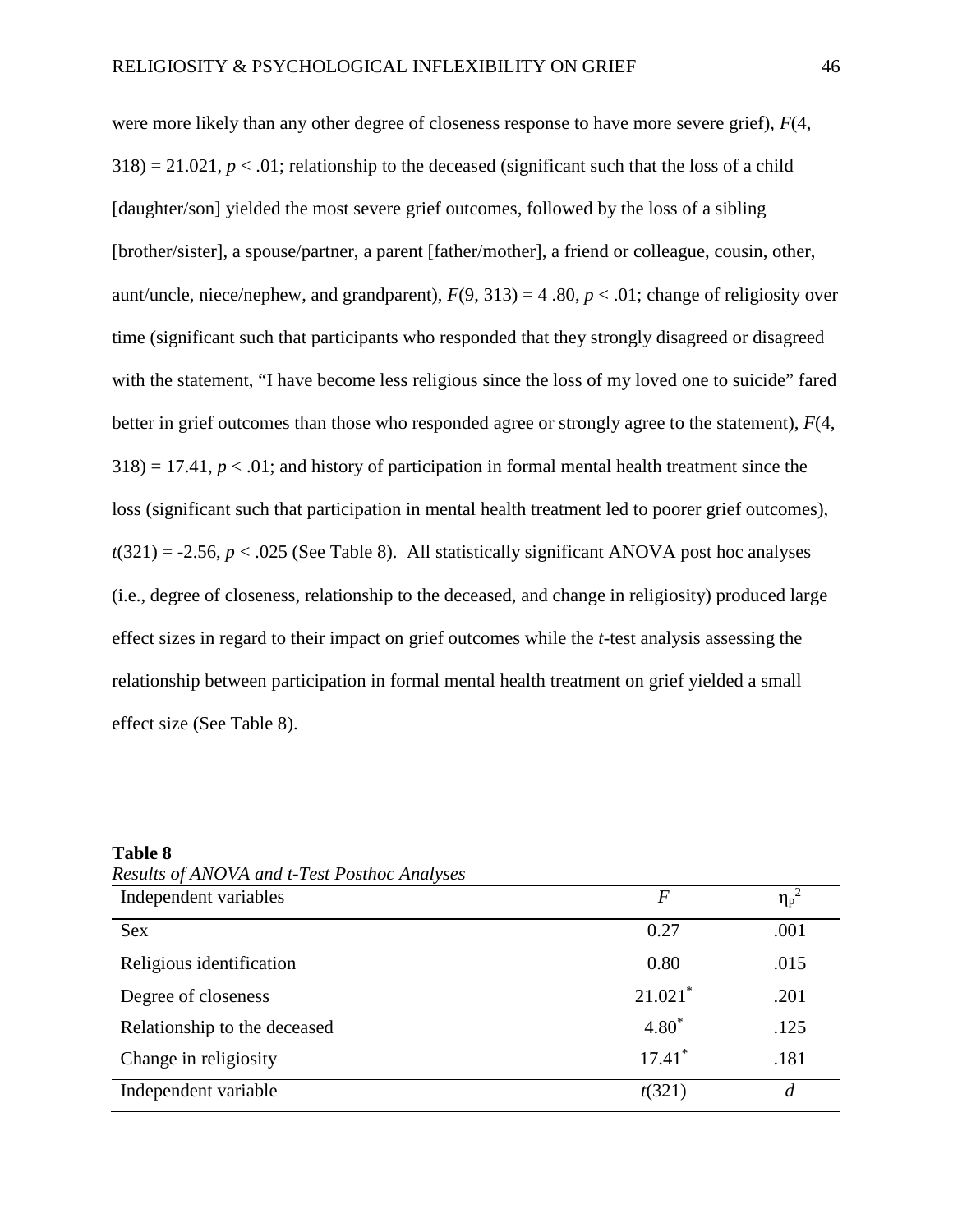| Mental health treatment | <b>- </b><br>$-1$<br>$\overline{\phantom{0}}$<br>∠.∪ | $\sim$<br>$\overline{\phantom{a}}$<br>$\cup$ . $\sim$ 0 |
|-------------------------|------------------------------------------------------|---------------------------------------------------------|

 $*_{p} < .01$ .

Descriptive statistics for each statistically significant analysis reviewed in Table 8 are

included in Table 9.

# **Table 9**

*Descriptive Statistics for Statistically Significant Post-Hoc Analyses on Grief Outcomes*

| Variables                                                  | M     | <b>SD</b> | $\boldsymbol{n}$ |
|------------------------------------------------------------|-------|-----------|------------------|
| <b>Relationship to Deceased</b>                            |       |           |                  |
| Father/Mother                                              | 25.12 | 13.01     | 34               |
| Daughter/Son                                               | 34.2  | 11.98     | 10               |
| Brother/Sister                                             | 28.95 | 16.02     | 43               |
| Spouse/Partner                                             | 27    | 17.37     | 17               |
| Friend/Colleague                                           | 19.01 | 12.56     | 152              |
| Cousin                                                     | 18.48 | 12.81     | 21               |
| Aunt/Uncle                                                 | 16.9  | 15.51     | 10               |
| Niece/Nephew                                               | 13.55 | 8.27      | 11               |
| Grandparent                                                | 10.00 | 9.64      | 3                |
| Other                                                      | 17.73 | 12.32     | 22               |
| <b>Self-Rated Relationship Closeness</b>                   |       |           |                  |
| Closer than any relationship I've ever had before or since | 37.4  | 14.52     | 30               |
| Closer than most relationships I've had with other people  | 25.22 | 13.58     | 97               |
| About as close as most of my relationships with others     | 18.65 | 11.87     | 99               |
| Not as close as most of my relationships                   | 15.9  | 10.67     | 70               |
| Not very close at all                                      | 14.41 | 13.51     | 27               |
| Self-Rated Change in Religiosity Since the Loss            |       |           |                  |
| <b>Strongly Disagree</b>                                   | 15.6  | 10.67     | 97               |
| Disagree                                                   | 19.96 | 12.51     | 99               |
| Neutral                                                    | 22.92 | 13.85     | 83               |
| Agree                                                      | 35.07 | 14.59     | 28               |
| <b>Strongly Agree</b>                                      | 33.94 | 17.07     | 16               |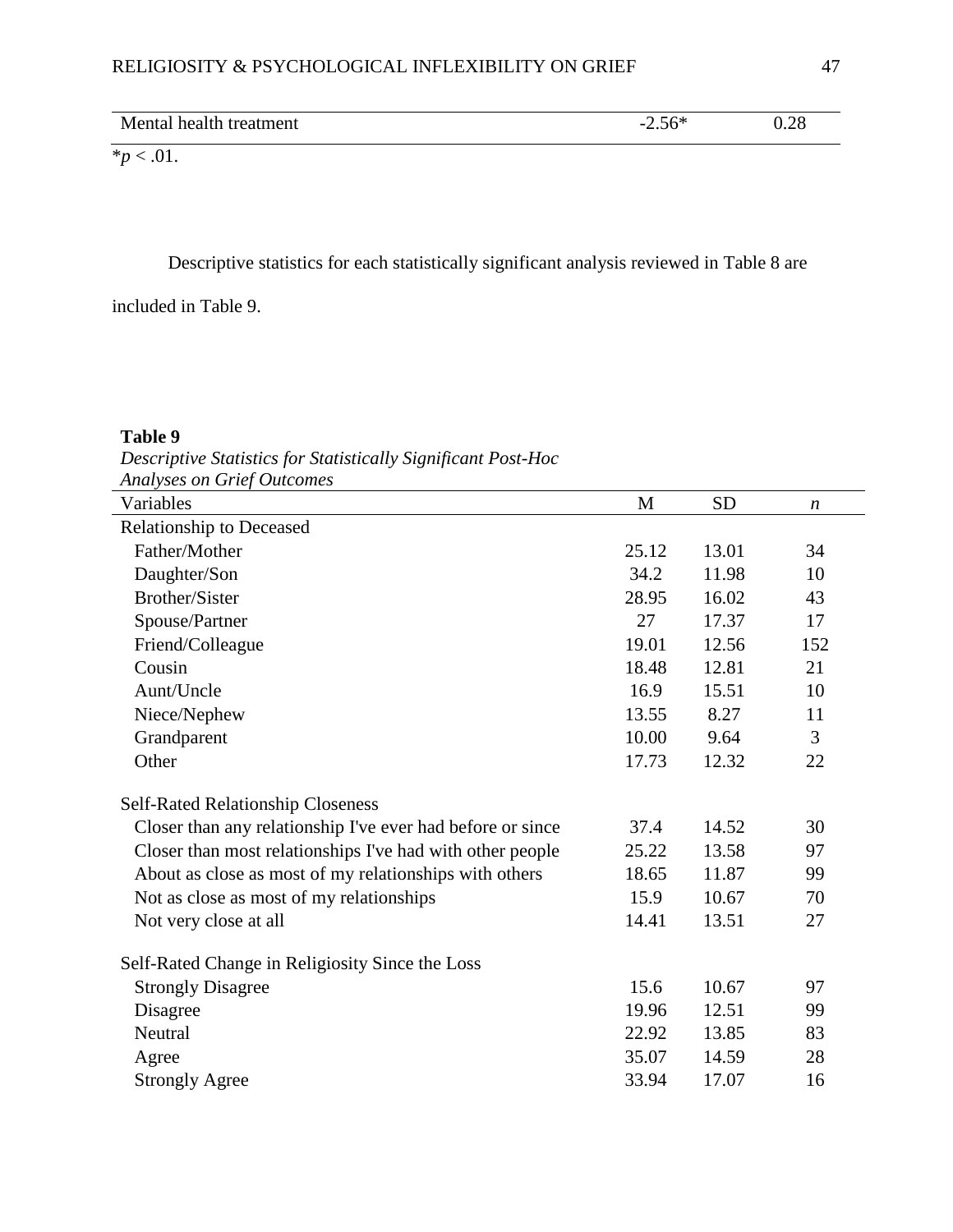| Thotory of Furtherputton in meman freuth freuthern binee the |       |       |     |
|--------------------------------------------------------------|-------|-------|-----|
| Loss                                                         |       |       |     |
| Yes                                                          | 23.48 | 13.98 | 155 |
| No                                                           | 19.51 | 13.87 | 168 |
| Note: M = Mean, SD = Standard Deviation, $n$ = number of     |       |       |     |
| participants                                                 |       |       |     |

History of Participation in Mental Health Treatment Since the

One should note that assumptions testing was conducted for all post hoc exploratory analyses, and several violations were detected. A review follows of the assumptions violated for only the analyses that were significant. The assumptions of a one-way ANOVA included a continuous dependent variable, two or more categorical/independent groups, normality, independence of observations between groups, no significant outliers, and homogeneity of variance.

All independent variables reviewed as follows are categorical and were analyzed in regard to their relationship to a continuous dependent variable, grief. Upon visual inspection of histograms, normality was assumed across all analyses conducted as previously reviewed. Additionally, for all post hoc analyses reviewed as follows, the assumption of independence of observations between groups was not violated, as each participant could be assigned to only one group. A between-groups study design was used.

Brown-Forsythe tests were conducted to evaluate the assumption of equal variances suggesting asymmetrical distributions of race and religiosity  $(p < .01)$ ; self-rated change in religiosity and grief (*p* < .05); self-rated degree of closeness and grief (*p* < .001); and relationship to the deceased and grief  $(p = .000)$ . Otherwise, equal variances were found, as assessed by the Brown-Forsythe test, between religious identification on grief and sex on grief (*p* > .05).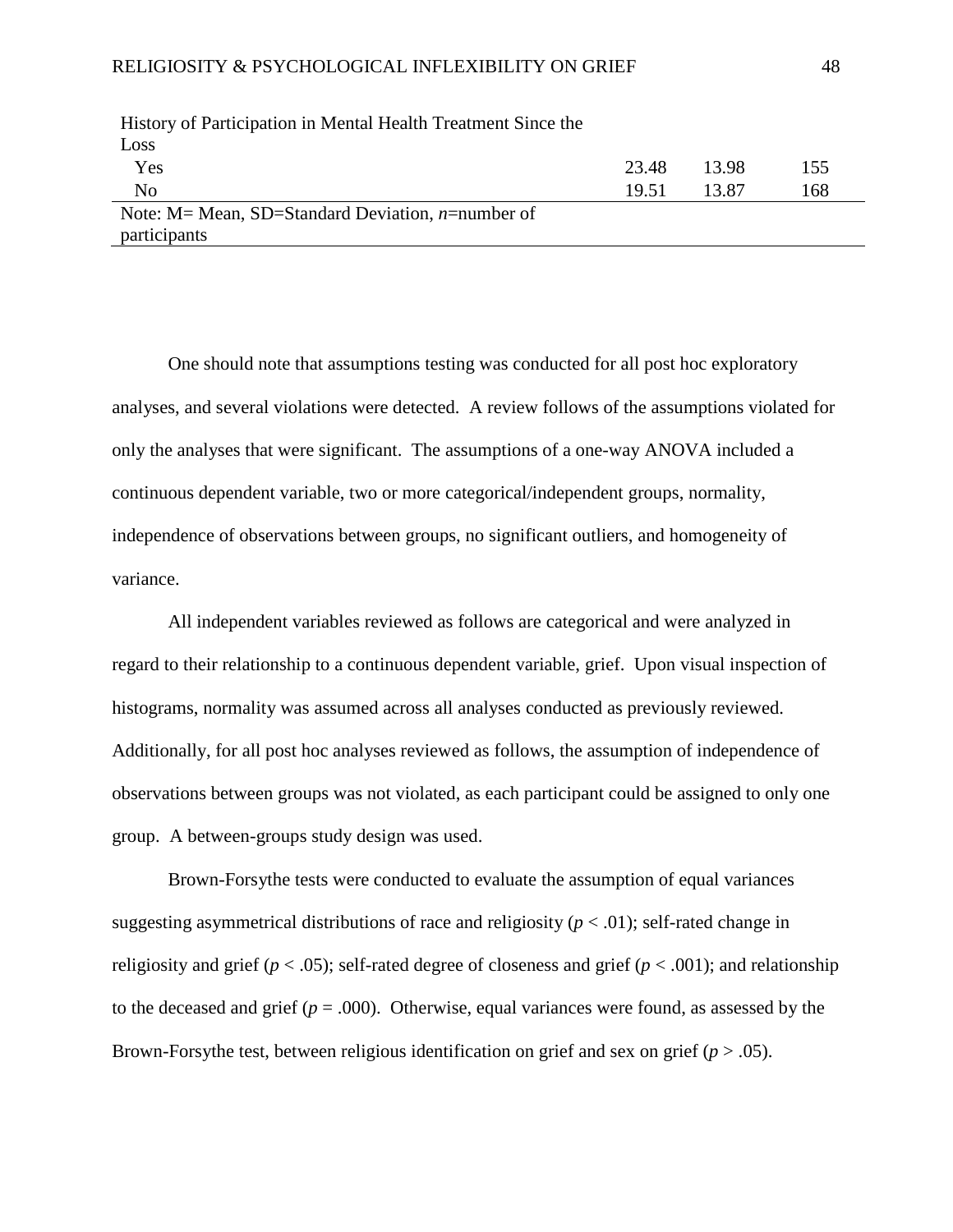Tests of homogeneity of variances were conducted and violated, suggesting heterogeneity between groups in regard to religious identification and grief,  $F(7, 315) = 0.797$ ,  $p > .05$ , as well as sex and grief,  $F(1, 312) = 0.272$ ,  $p > 0.05$ . The remaining analyses supported homogeneity of variances for race and religiosity,  $F(1, 299) = 8.614$ ,  $p < .01$ ; self-rated change in religiosity on grief,  $F(4, 318) = 17.410$ ,  $p < .001$ ; self-rated degree of closeness to the deceased on grief,  $F(4, 16)$  $318$ ) = 21.021, *p* < .001; and relationship to the deceased on grief,  $F(9, 313) = 4.804$ , *p* < .001.

Finally, an independent samples *t* test was run to assess the relationship between two levels of treatment history since the loss on grief outcomes. The assumptions of an independent *t* test include the use of a continuous dependent variable (i.e., grief), two categorical independent samples (i.e., yes or no treatment history), independence of observations, no significant outliers, normal distribution of the dependent variable across each group of the independent variable, and homogeneity of variances. The first three assumptions were not violated, as previously reviewed. To test for homogeneity of variances, a Levene's test was conducted, suggesting equal variances between groups  $(p > .05)$ .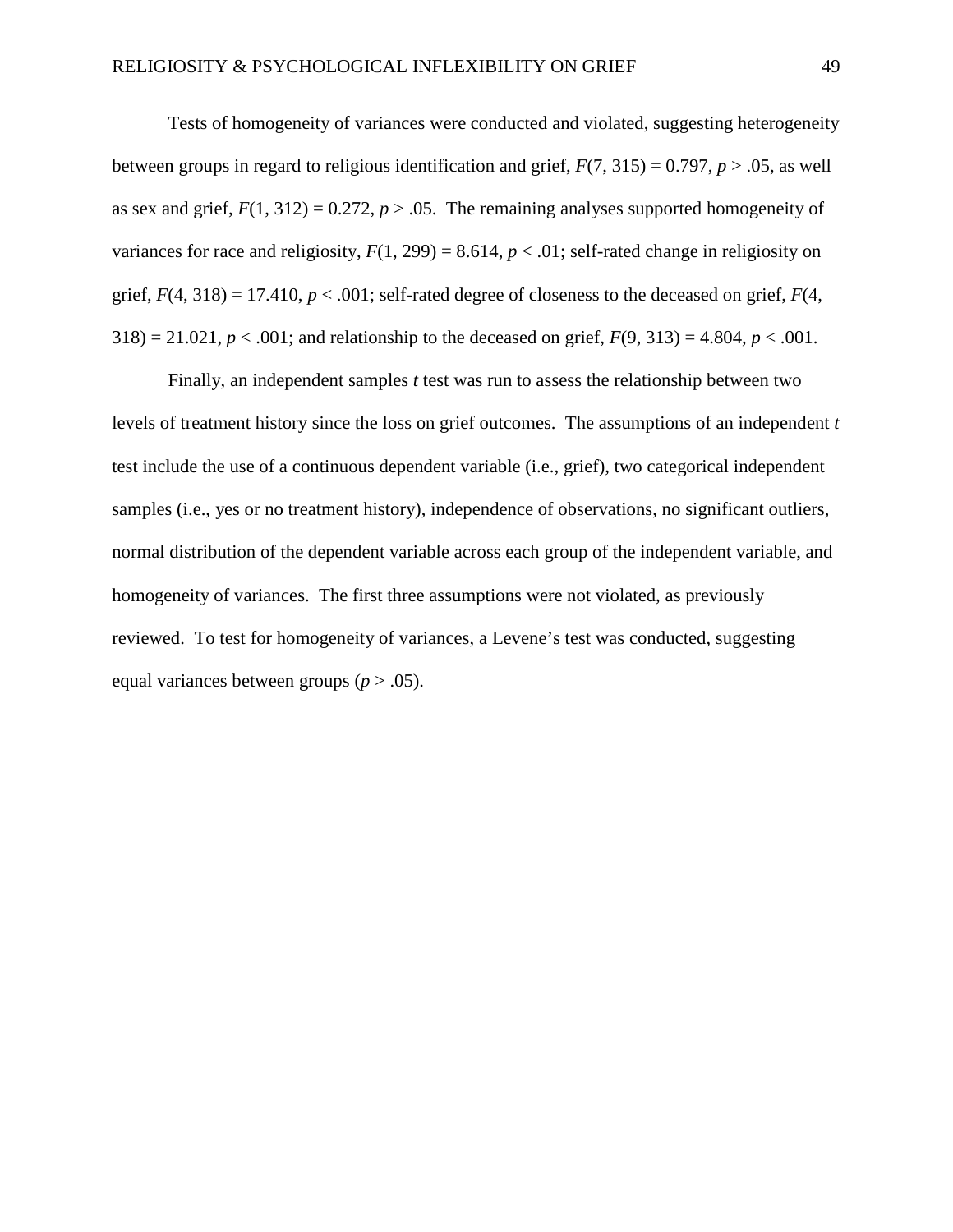### **CHAPTER 5: DISCUSSION**

### **Interpretation and Implication**

The primary objective of this study was to assess the influence of religion and psychological inflexibility on grief symptoms in a sample of suicide-bereaved participants. Research has shown that religion can have beneficial effects regarding the interpretation of death and the bereavement process (Pargament, 2011). However, up to this time, minimal research had been conducted on the grief outcomes specific to the suicide-bereaved with strict adherence to religious beliefs in the coping process. When particular types of loss were considered in the literature, robust religious beliefs did not always confer protective benefits (Burke et al., 2011). More specifically, individuals who had experienced a traumatic, unexpected loss tended to have worse grief outcomes and were more likely to develop other psychiatric concerns, such as suicidality and trauma-related disorders than those who experienced an expected loss to natural circumstances (Young et al., 2012). Owing to the stigmatization of suicide across most major faiths, it was hypothesized that the use of religion to cope with a traumatic loss, specifically the suicide of a loved one, would exacerbate grief symptoms and contribute to internalized personal stigmas (e.g., self-blame, shame, guilt, feelings of having failed the deceased; Cook, 2013). Furthermore, it was hypothesized that these grief outcomes would be most severe in those with high psychological inflexibility or strict adherence to stigmatizing religious beliefs.

Psychological inflexibility has been associated with highly religious, absolutist thinking (Ellis, 1980), as well as with increased mental health issues (Masuda et al., 2014). For example, strict and literal religious beliefs were associated with less well-being and more distress (Dezutter et al., 2006). Additionally, higher levels of psychological inflexibility led to worse health outcomes and lower life satisfaction (Wicksell et al., 2010). Further research was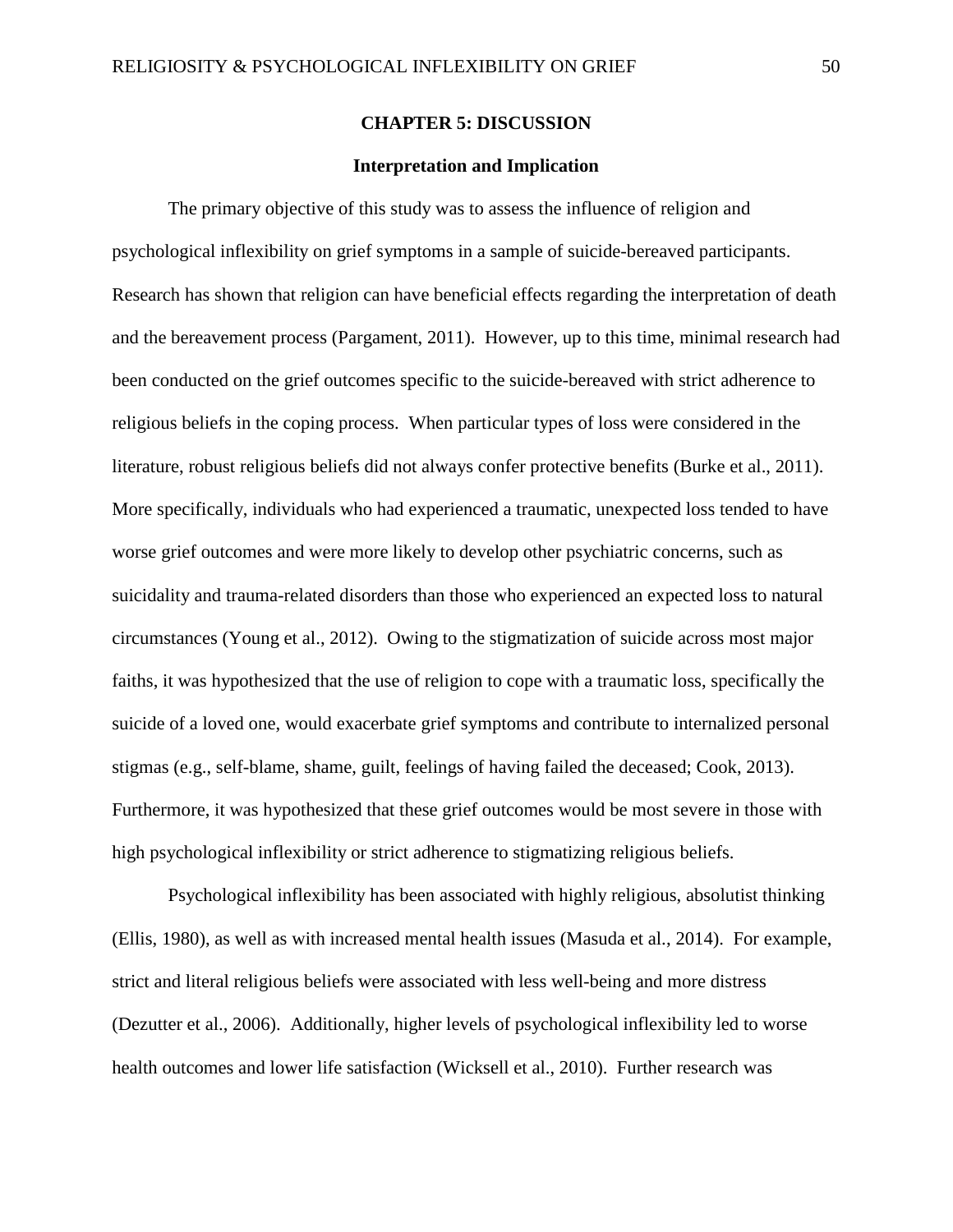necessary to better understand the coping processes of this vulnerable population who were identified to be at increased risk of complicated grief and suicidality (Young et al., 2012).

Contrary to the expected relationships hypothesized, the results of this study found neither high nor low religiosity influenced grief outcomes. Additionally, no statistically significant interaction was found between high and low religiosity and high and low psychological inflexibility on grief. Nevertheless, when considered alone, both high and low psychological inflexibility were statistically significantly related to grief outcomes. More specifically, those study participants who identified as having high psychological inflexibility had more severe grief outcomes; those with low psychological inflexibility exhibited less severe grief. Overall, these results supported prior research that indicated the potentially harmful impact of psychological inflexibility on mental health outcomes (Masuda et al., 2014). However, the results did not support the hypothesized relationship between high religiosity and poor grief outcomes in a suicide-bereaved sample.

A linear regression analysis with duration of time since the loss predicting grief outcomes was a significant finding in the current study. Specifically, as the amount of time since the loss increased, the severity of grief decreased. Age of the deceased was unrelated to grief outcomes and was therefore removed from the regression analyses.

Furthermore, as part of multiple post hoc exploratory analyses, identified relationship to the deceased showed statistical significance in regard to its relationship on grief outcomes. Moreover, the loss of a child and the closer the participant's self-rated relationship was to the deceased, the more severe the grief outcomes were. These results aligned with research conducted by Boelen and van den Bout (2008), which showed that first degree relatives of the deceased exhibited more severe grief when compared to all others who completed the Inventory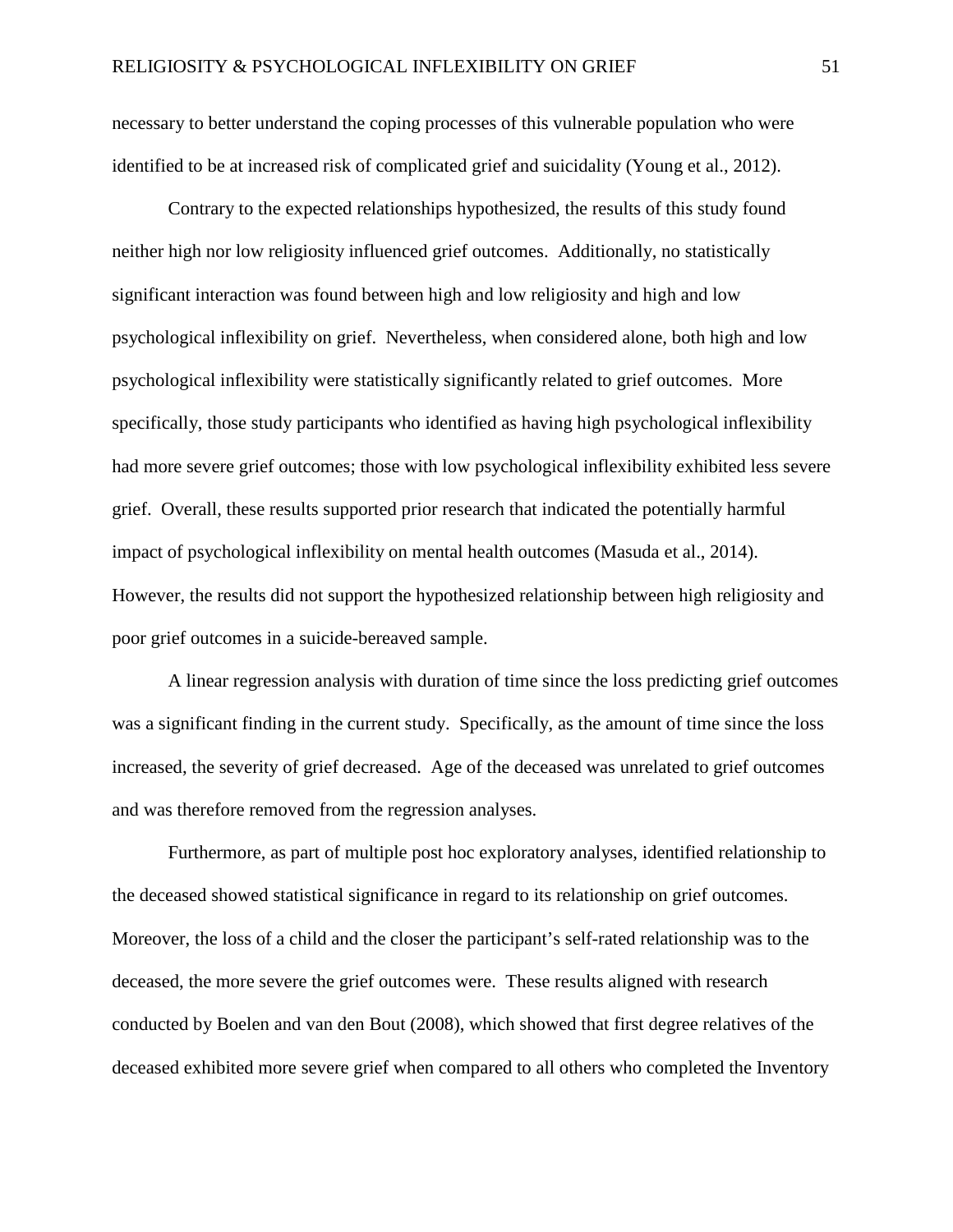of Complicated Grief (ICG). Results also indicated that participants who had partaken in mental health treatment since the loss of a loved one to suicide had worse grief outcomes than those who did not. This relationship was initially unexpected; however, upon further consideration, these results may suggest that those who sought mental health treatment may have been experiencing more severe grief. Notably, this item did not require participants to specify the time and duration of treatment, making useful interpretation of these results difficult. The participant might have been currently in treatment or recently begun treatment and had not yet seen improvements in grief.

Additionally, participants who identified no significant decrease in religiosity since the loss were more likely to have less severe grief than those who identified a decrease in religiosity. This finding, however, can be the result of a floor effect among the large portion of nonreligious and atheist participants in the sample rather than be indicative of a protective factor of religion. In terms of demographics, a statistically significant relationship was found between race and religiosity in that African Americans/Blacks were more likely than Caucasians/Whites to be highly religious. This relationship was similarly detected in prior research by Jacobson et al. (1990), who determined that race at least partially explained heterogeneity in benefits of religiosity. Nevertheless, the overrepresentation of Caucasians/Whites in the sample should be considered, and therefore this result should be interpreted cautiously.

On the contrary, no such significance was found for the relationship between gender and grief outcomes, as was previously found by Schneider et al. (2011), who indicated that female individuals had worse grief outcomes than male individuals when coping with a loss to suicide. Furthermore, religious identification had no significance in regard to grief outcomes. Religiosity as a whole did not appear to have any effect on grief, as had been hypothesized.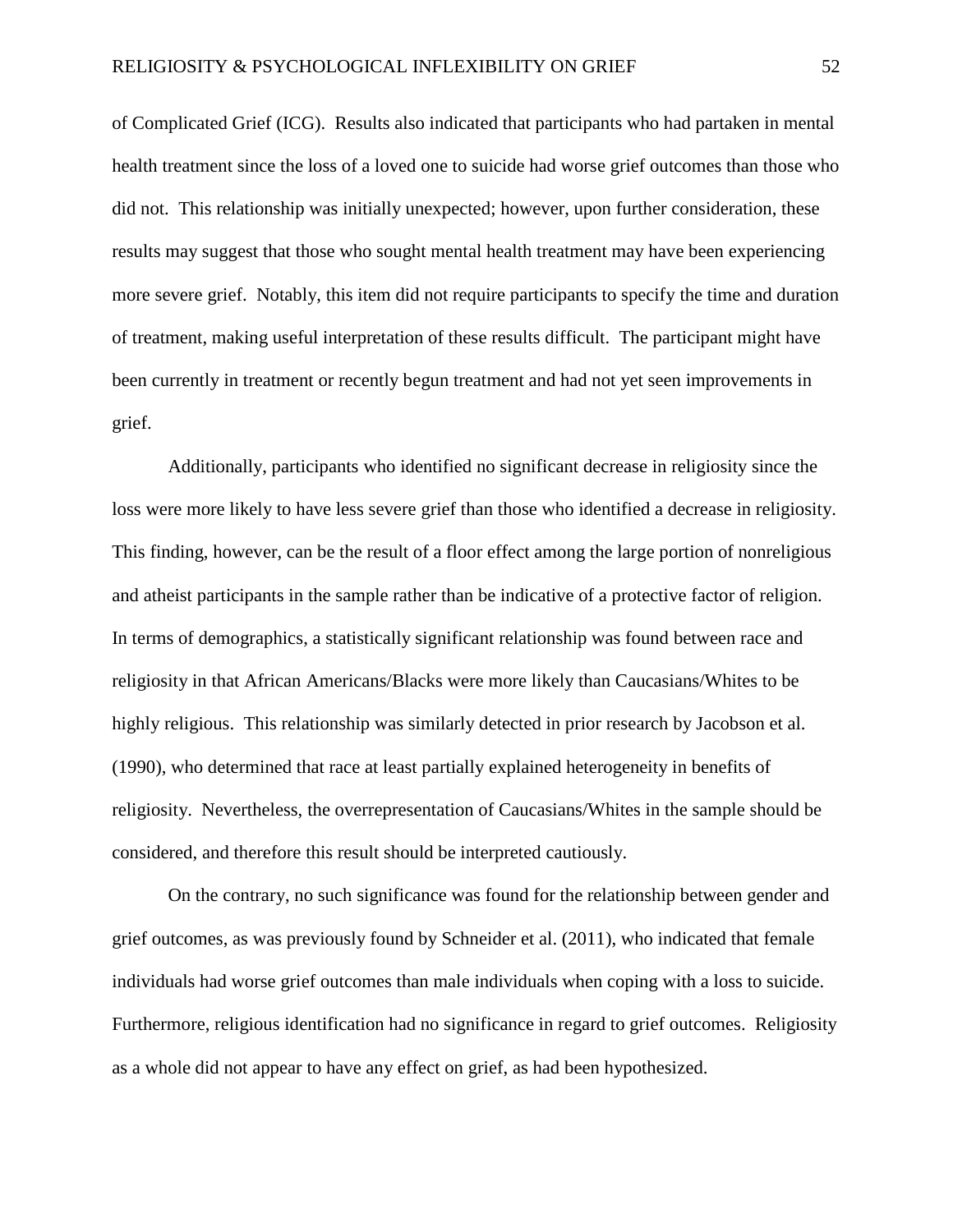This research sought to better understand the influence between a strict religious interpretation of suicide on the grieving process of the suicide-bereaved. Despite the lack of significant findings on religiosity and grief outcomes in this study, the current results do not corroborate prior studies' findings suggesting predominantly protective benefits of religion on the bereavement process and mental health. Furthermore, participants who endorsed a decrease in religiosity since the loss actually experienced more severe grief when coping with a loss to suicide. Though no statistical significance was found in regard to religiosity's impact on the suicide bereavement process, a post hoc analysis did detect a potential risk of increased grief if participants endorsed a reduction in religiosity subsequent to the loss. Interpretation of this study's results suggests no difference between nonreligious and religious people in their grief (i.e., neither level of religiosity was significant), but religious people may be worse off than nonreligious people in their grief should they experience lessened religiosity after a loss to suicide.

It was anticipated that results from this study could inform therapeutic intervention regarding the appropriateness of incorporating one's faith to interpret the loss and assist with coping with a loss to suicide. Although religion was hypothesized to have a negative impact on the grieving process of the suicide-bereaved, results did not support this hypothesis, and instead, results demonstrated no significant impact of level of religiosity at all on grief outcomes. Nevertheless, rigid, inflexible thinking in the suicide-bereaved sample significantly impacted the severity of grief. As was previously found in research, those who exhibited high inflexibility in their thinking were at greater risk of increased mental health issues (Dezutter et al., 2006; Masuda et al., 2014) and suicidality possibly related to their difficulty with problem solving and openness to other interpretations (Rickelman, & Houfek, 1995).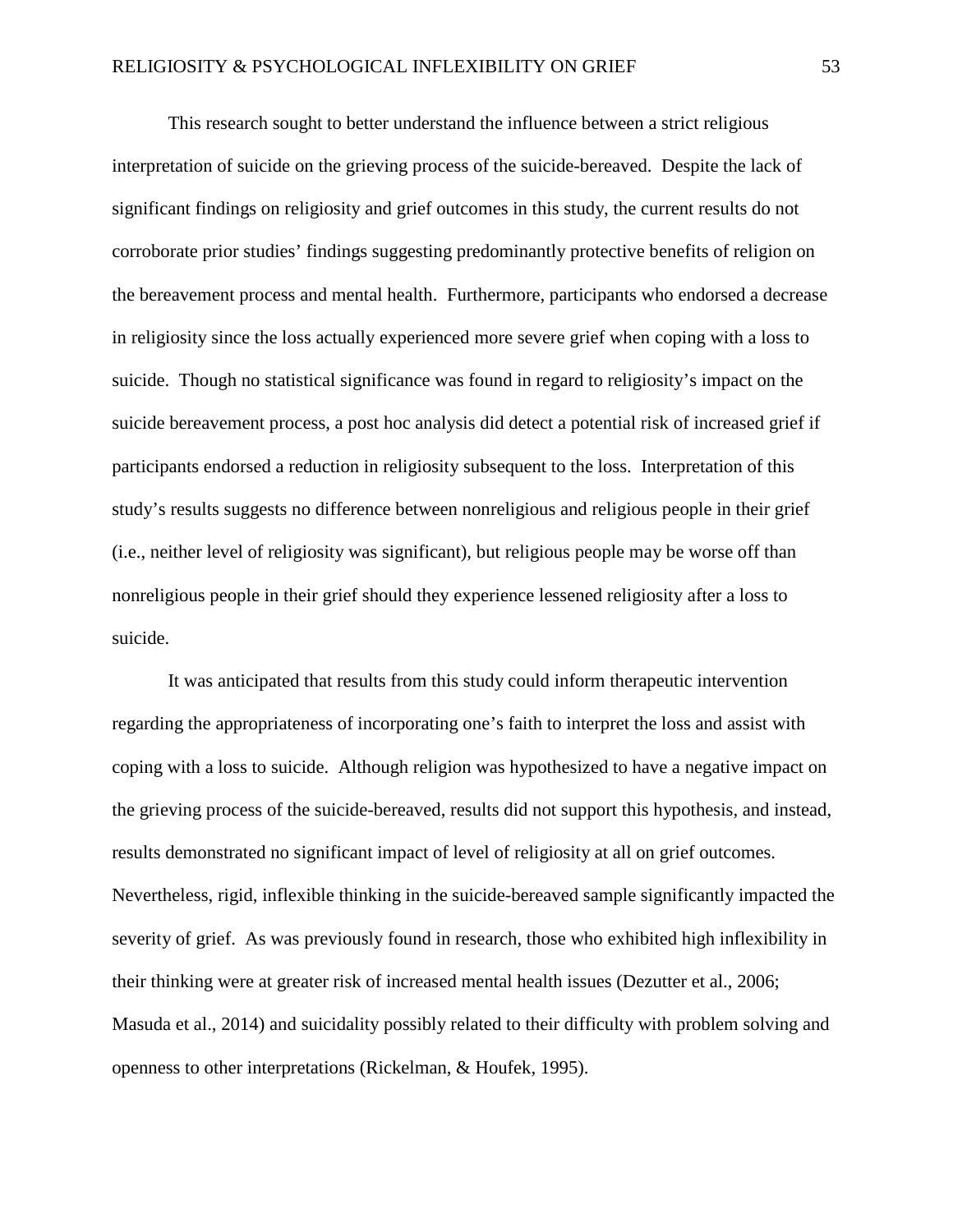Other key findings in the current study can help to identify those who may be most at risk of severe, complicated grief outcomes. Those who identified a recent loss, the loss of a close loved one, and the loss of a child were found to have the most severe grief outcomes. Owing to the increased risk of suicide in this population, these results can help to identify individuals who may be at higher risk of more complicated grief than others. Therefore, these results may still be considered useful to inform mental health treatment and risk assessment for this already at-risk population.

### **Limitations**

One limitation of the study is inherent in the nature of a quasi-experimental research design. Namely, groups were not randomized, no control group was used for comparison, and no manipulation of independent variables was performed. For these reasons, the use of a quasiexperimental design minimized the possibility of generalizability of these results to the target population of the suicide-bereaved. The sampling procedures via convenience sampling also did not allow for equally representative distributions of demographic variables, such as age, religion, gender, and race/ethnicity, further limiting the generalizability of these results to the general population. Specifically, Caucasians/Whites and female individuals were overrepresented in the sample. According to the American Foundation for Suicide Prevention (2020), middle-aged white male individuals were most at risk of completing suicide within the general population. However, adult females were 1.5 times more likely than adult males to attempt suicide (American Foundation for Suicide Prevention, 2020). The mean age of participants in this study was 45.33 years, placing most participants within the middle-aged range, who are at higher risk of suicide than younger or older individuals. Therefore, this study's sample, in regard to age, sex, and race, was representative of this overall at-risk population, providing further support for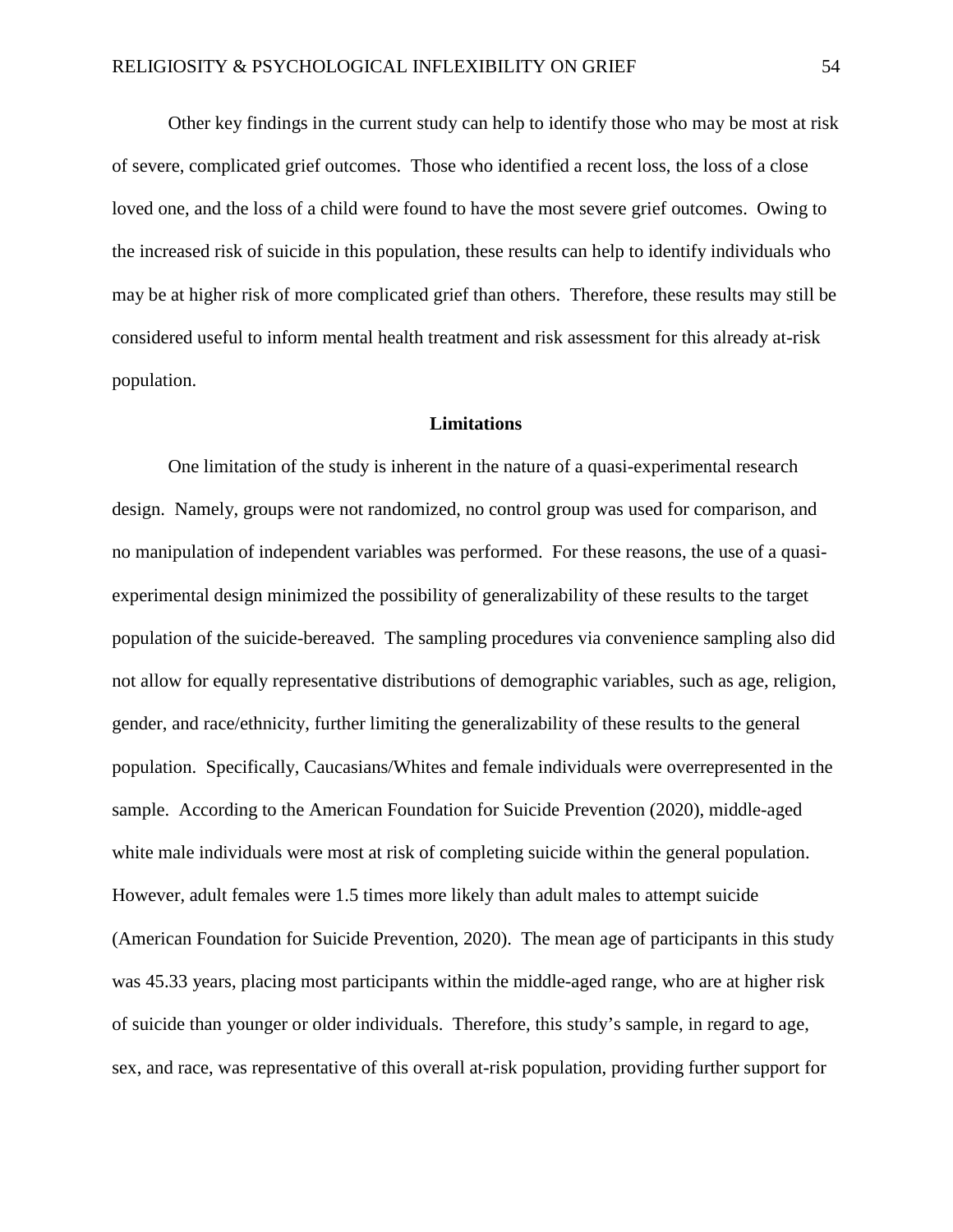generalizability of these results. These statistics also relate to the purpose of the study to uncover helpful information to better inform the treatment and identification of those who are at greater risk of suicidality than the general population. Additionally, according to the U.S. Census Bureau Survey (2019), other demographic variables of this sample, including socioeconomic status, education, and treatment history, were an approximate representation of the overall national population. The use of electronic recruitment methods through ResearchMatch allowed the researcher to procure a wider range of participants across many different geographical areas and from various backgrounds who were not specifically associated with suicide, religious, or grief-specific support groups in turn reducing bias in recruitment. Furthermore, equity across group assignments was attempted to the fullest extent possible. The obtained sample size of 323 participants significantly surpassed the original a priori estimate of 128 participants, in turn increasing the statistical power of the current study from an estimated 80% to 99%.

Additionally, the survey used self-report measures that may have been influenced by response biases, such as giving responses perceived to be socially desirable. To account for this limitation, participants submitted their responses privately in any setting chosen by the participant and anonymously through electronic survey completion. Results were also collected during a single point in time requiring participants to rely on retrospective memory at times (e.g., self-reported change in religiosity since the loss), which is vulnerable to bias and inaccuracy.

Further, the loss of more than one loved one to suicide was unaccounted for when the survey was initially created. This oversight effectively reduced the number of usable participant data because of ambiguity and undefined responses across measures. As a result, approximately 50 participants' responses were removed from the final data analysis. The removal of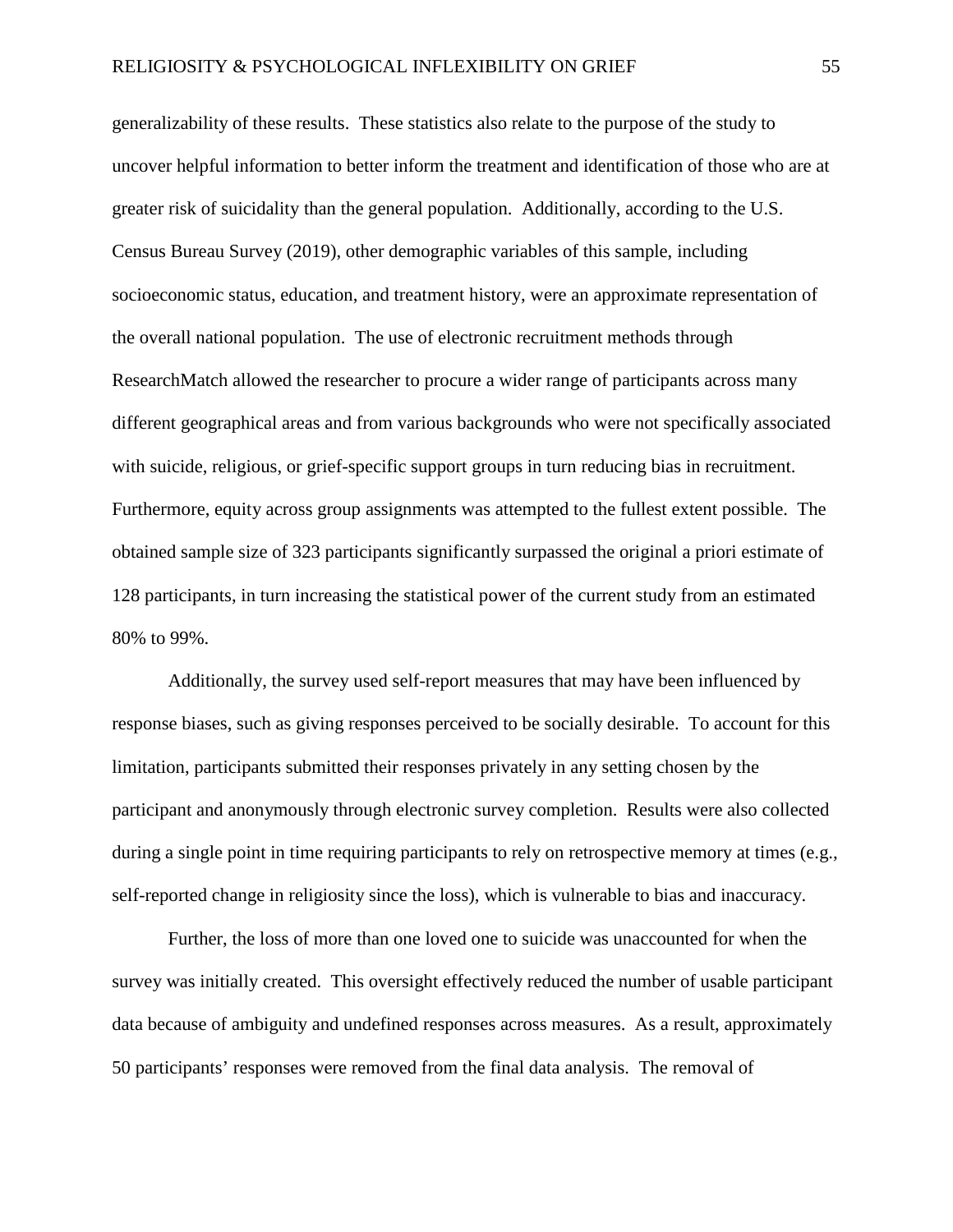participants from the study ultimately did not impact the power of the study because the recruitment of 323 participants significantly surpassed the initial estimate of participants required. For future research, participants who identified multiple losses to suicide should be included to assess impact on grief.

Additionally, predetermined demographic categories appeared to be somewhat restrictive. To compensate, an "Other" category was offered across most demographic items. The "Other" category, along with a qualitative explanation, was frequently chosen in regard to religion and relationship to the deceased. Specifically, many individuals who identified as Catholic or Baptist chose not to identify as "Christian." Nevertheless, they were recategorized as "Christian," for example, so as to uphold uniformity and to reduce the frequency of "Other" responses. Moreover, the relationship identified did not provide common categories of aunt/uncle, cousin, niece or nephew, or grandparent. Therefore, because of the high frequency of these responses, these categories were added to again reduce the frequency of "Other" responses.

An item regarding change in religiosity on the demographics form was also restricting in its format. Specifically, when asked to rate a change in religiosity since the loss, participants were asked to use a Likert scale to determine level of agreement/disagreement with the statement, "I have become less religious since the loss of my loved one to suicide." However, this statement assumes that one had initially identified as at least somewhat religious. Therefore, this item was inappropriate for participants who had consistently identified as nonreligious and was inherently flawed in this regard. Nevertheless, participants could identify as nonreligious in regard to religious identification on the demographics form, and the Centrality of Religiosity Scale (CRS) also accounted for those who practiced religion infrequently or never meaning religion was not integral to their psyche. Notably, nonreligious was the second most frequently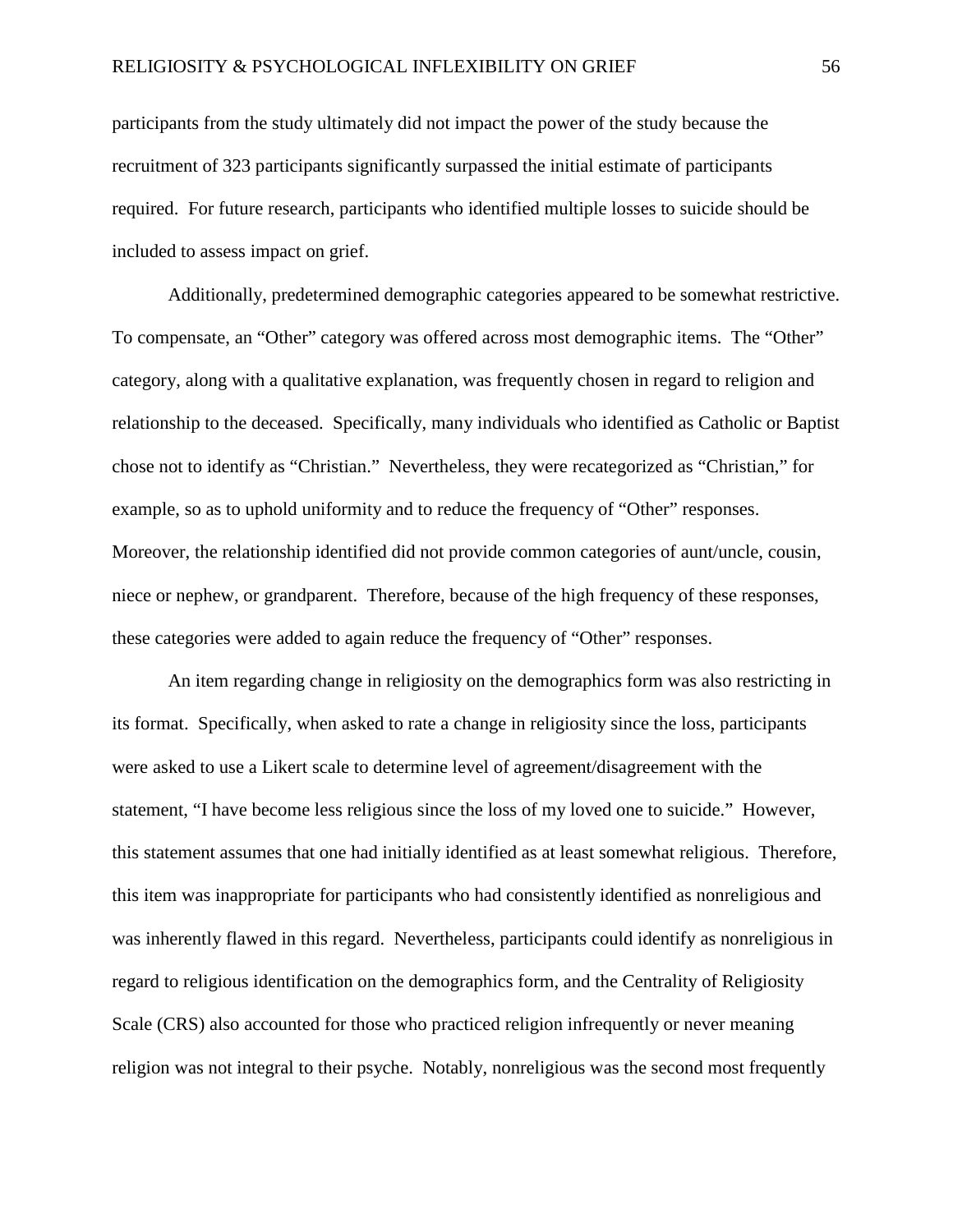occurring religious identification within the sample, seriously calling into question the utility of the change in religiosity item.

Results of a linear regression analysis using duration since the loss showed only minimal predictive significance on grief outcomes, as 92.6% of the variability in grief outcomes for participants were accounted for by other variables that were not controlled for in this study. Some of the items included in the demographics form could not be assessed as covariates because of their categorical format, possibly significantly impacting results. Research showed that a close, first-degree relationship to the deceased (Mitchell et al., 2009), and specifically the loss of a child (Schneider et al., 2011), precipitated the most severe grief outcomes in the suicide-bereaved. Female individuals were also purported to experience more complicated grief than male individuals when coping with a loss to suicide (Schneider et al., 2011). Race was also found to be associated with level of religiosity in that African Americans who practiced the same religion as their Caucasians counterparts were more likely than their counterparts to experience greater benefits associated with their religious practices (Jacobson et al., 1990). Although this study could not assess the influential and predictive value of these categorical variables on grief, post hoc analyses were conducted to assess the relationship, if any, between these independent variables and the outcome of grief. Many of these analyses yielded statistically significant results, as previously reviewed. Therefore, better control of variables in the current study known to have an impact on grief is a limitation that if properly addressed in future work could yield different results.

Prior studies conducted on religion and mental health produced contradictory results as the result of differing definitions and measurements of religion. The current study used a widely normed and reliable assessment, the CRS, to measure level of religiosity. The CRS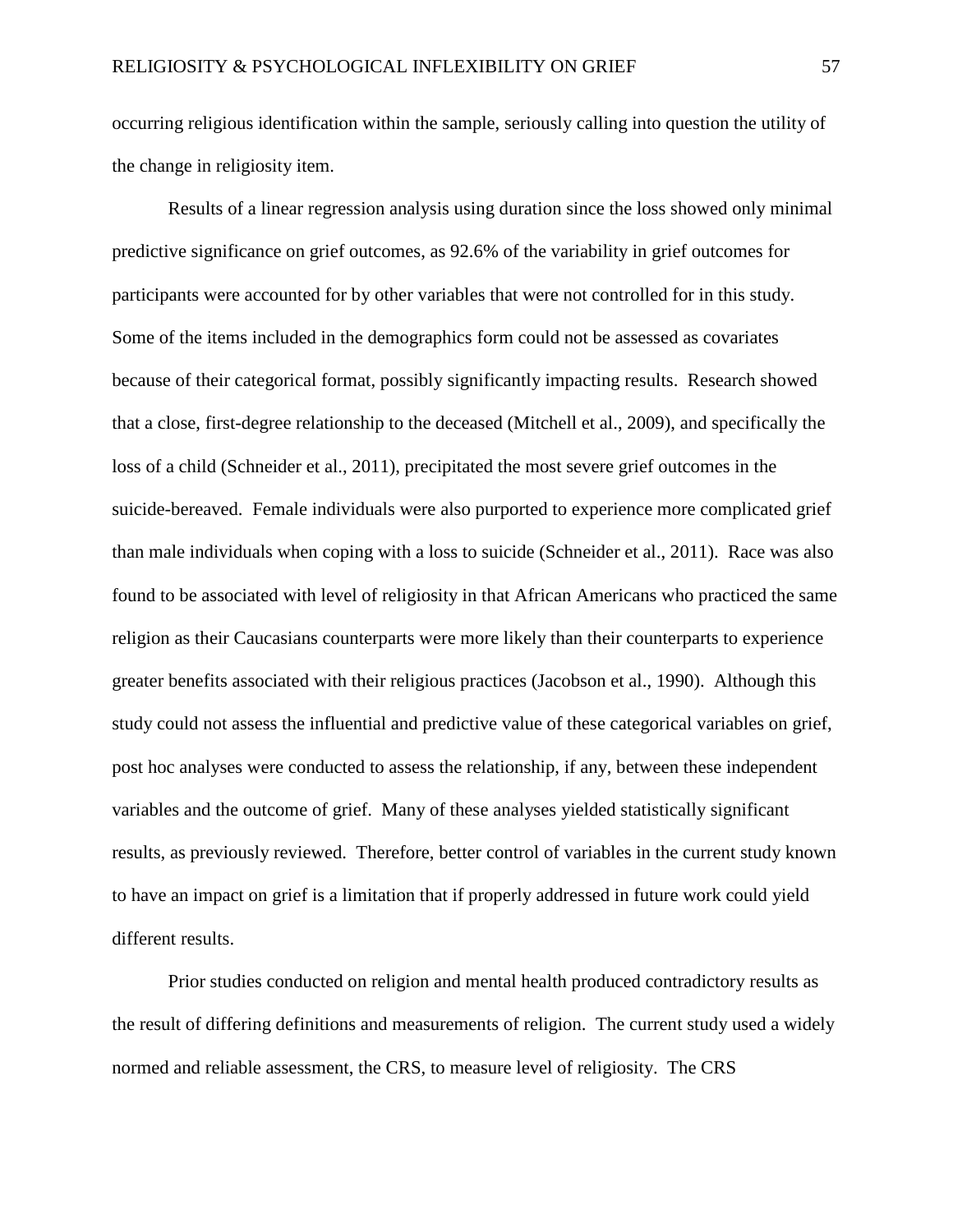encompassed both religious and spiritual practices/beliefs. Therefore, spirituality or intrinsic religious expression was not evaluated as a separate entity within this study. Salsman et al. (2005) found that intrinsic religious expression, or spirituality, was more positively associated with life satisfaction and adjustment than extrinsic religion or public practice. Although both public and private practice were included in the CRS, they were not analyzed separately in regard to grief outcomes. The decision to assess both public and private practices of religion together may have diluted the strength of this study's results. Additionally, the use of a median split using scores obtained on the CRS for religiosity groupings may have weakened results if most participants fell near the median. This research hoped to discover more information regarding the bereavement process of those who identified as being within the extremes of religiosity. These limitations should be considered to improve future research on religion and suicide bereavement.

### **Future Directions**

For future research, the researcher should specify if multiple losses to suicide were experienced. If so, the participant should choose the individual for whom they have had the most difficulty grieving. This specification may reduce ambiguity that precipitated the elimination of many participants' survey responses from the data. Future research may also consider the comparison of grief outcomes across multiple losses to suicide. Additionally, two independent variables showed limited predictive value on grief outcomes (less than 8%). Future research should consider other possible variables that may have not been considered in this study. Statistically significant post hoc analyses may provide guidance for possible influential variables, such as history of participation in formal mental health treatment, change in religiosity since the loss, self-rated degree of closeness, and relationship to the deceased. The use of a qualitative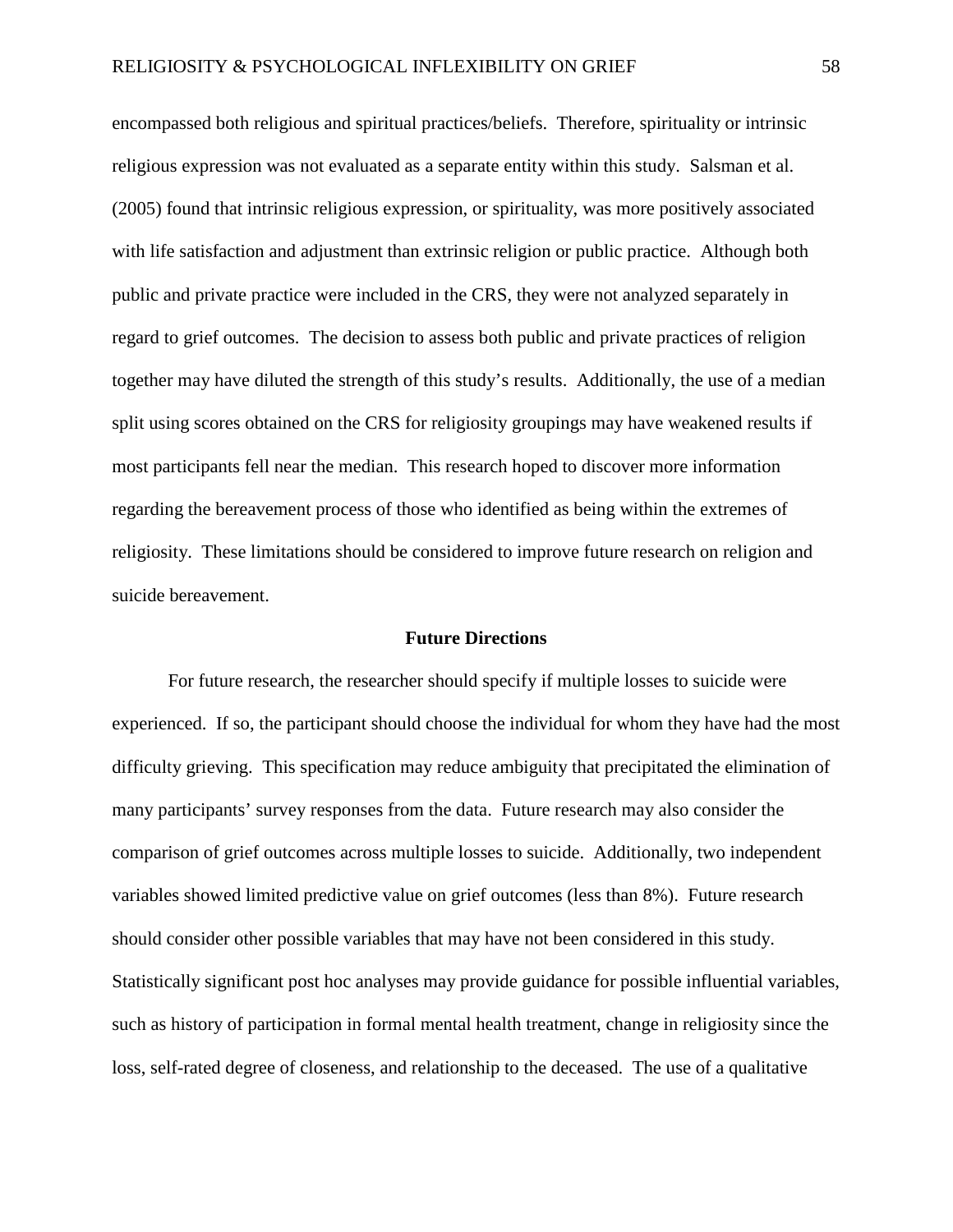approach could also yield valuable information regarding other possible influential variables that were not controlled for in this study, as well as provide insights, such as any perceived religious stigma associated with suicide bereavement, the negative religious coping (NRC) process proposed by Burke et al. (2011), and various (extrinsic or intrinsic) components of religion that may assist or exacerbate the suicided bereavement process. Additionally, a longitudinal study can provide information regarding a more accurate assessment of individual changes in religiosity and grief over time instead of relying on retroactive self-reports, which are vulnerable to bias and inaccuracy.

When considering level of religiosity, the use of only quartiles or extreme scores on the CRS may be considered to account for the statistical insignificance of religiosity on grief possibly caused by the use of a median split for religiosity group assignments.Future research may choose to emphasize the impact of only the extremes of religiosity on grief. The statistical significance of psychological inflexibility on grief outcomes of the suicide-bereaved can be replicated and developed upon in future research. Specifically, a focus on the faulty, rigid problem-solving methods of those who displayed high psychological inflexibility may better inform the current research on suicide bereavement and applied therapeutic practice. Based upon these results, the elevated suicide risk of this vulnerable population could also be reduced by increasing psychological flexibility among the suicide-bereaved.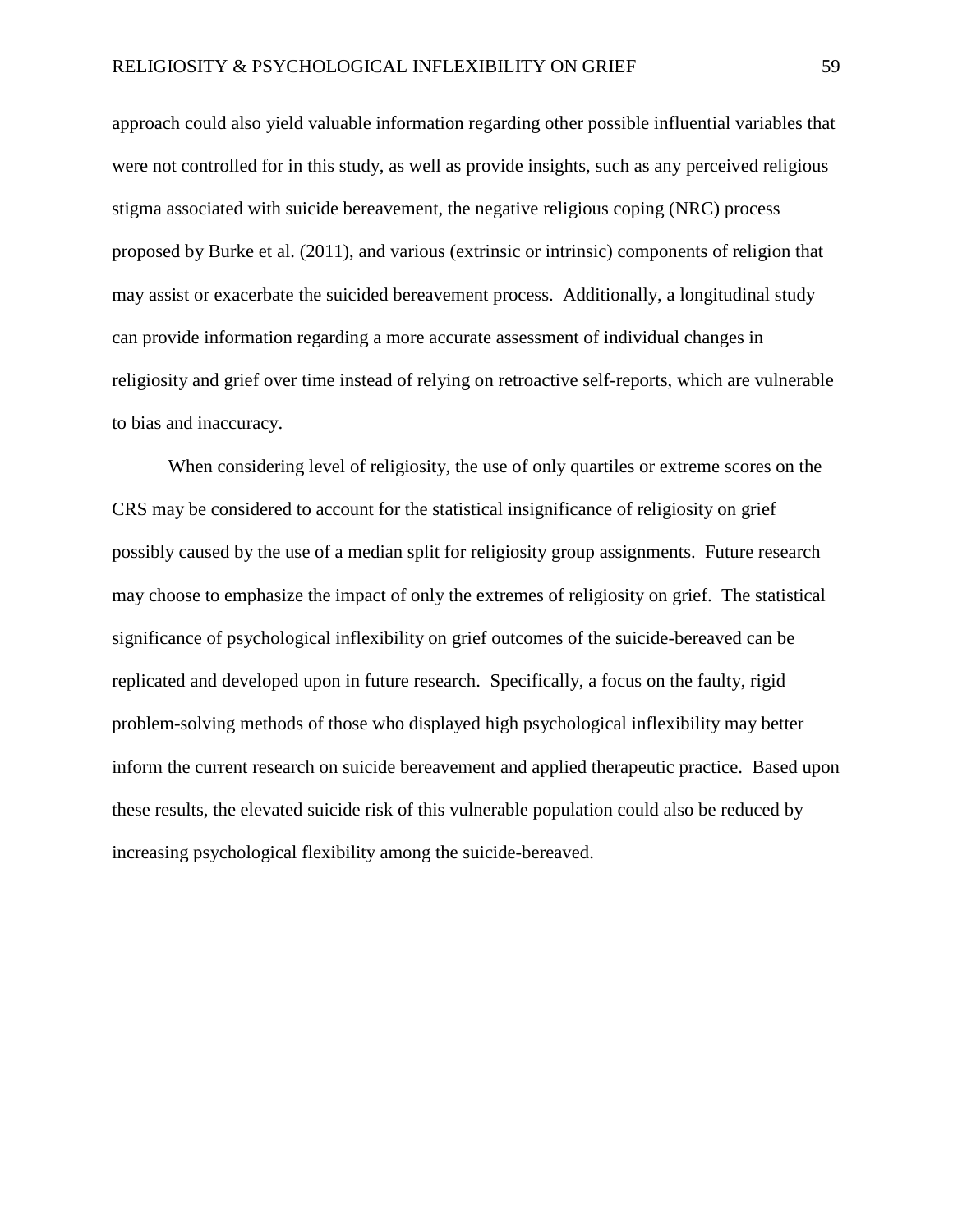#### **REFERENCES**

- Aguirre, R. T., & Slater, H. (2010). Suicide postvention as suicide prevention: Improvement and expansion in the United States. *Death Studies, 34*(6), 529-540.
- Allport, G. W., & Ross, J. M. (1967). Personal religious orientation and prejudice. *Journal of Personality and Social Psychology, 5*(4), 432–443.

American Foundation for Suicide Prevention (2020). *Suicide statistics*. https://afsp.org/suicide-statistics/

- American Psychiatric Association. (2013). *Diagnostic and statistical manual of mental disorders* (5th ed.). Washington, DC: Author.
- Aten, K. A, O'Grady, & E. L. Worthington, Jr. (Eds.), *Psychology of religion and spirituality for clinicians: Using research in your practice* (pp. 245-274). Routledge.
- Bahrami, F., & Ramezani-Farani, A. (2005). Religious orientation (internal and external) effects on aged mental health. *Archives of Rehabilitation*, *6*(1), 42-47.
- Banat, B., & Ajarma, K. (2017). Palestinian culture and the glorification of suicide martyr (Istishhady). *International Humanities Studies, 4*(1), 44-60.
- Becker, G., Xander, C. J., Blum, H. E., Lutterbach, J., Momm, F., Gysels, M., & Higginson, I. J. (2007). Do religious or spiritual beliefs influence bereavement? A systematic review. *Palliative Medicine*, *21*(3), 207-217.

Bloom, P. (2007). Religion is natural. *Developmental Science*, *10*(1), 147-151.

Bond, F. W., Hayes, S. C., Baer, R. A., Carpenter, K. M., Guenole, N., Orcutt, H. K., Waltz, T., & Zettle, R. D. (2011). Preliminary psychometric properties of the Acceptance and Action Questionnaire–II: A revised measure of psychological inflexibility and experiential avoidance. *Behavior Therapy, 42*(4), 676-688.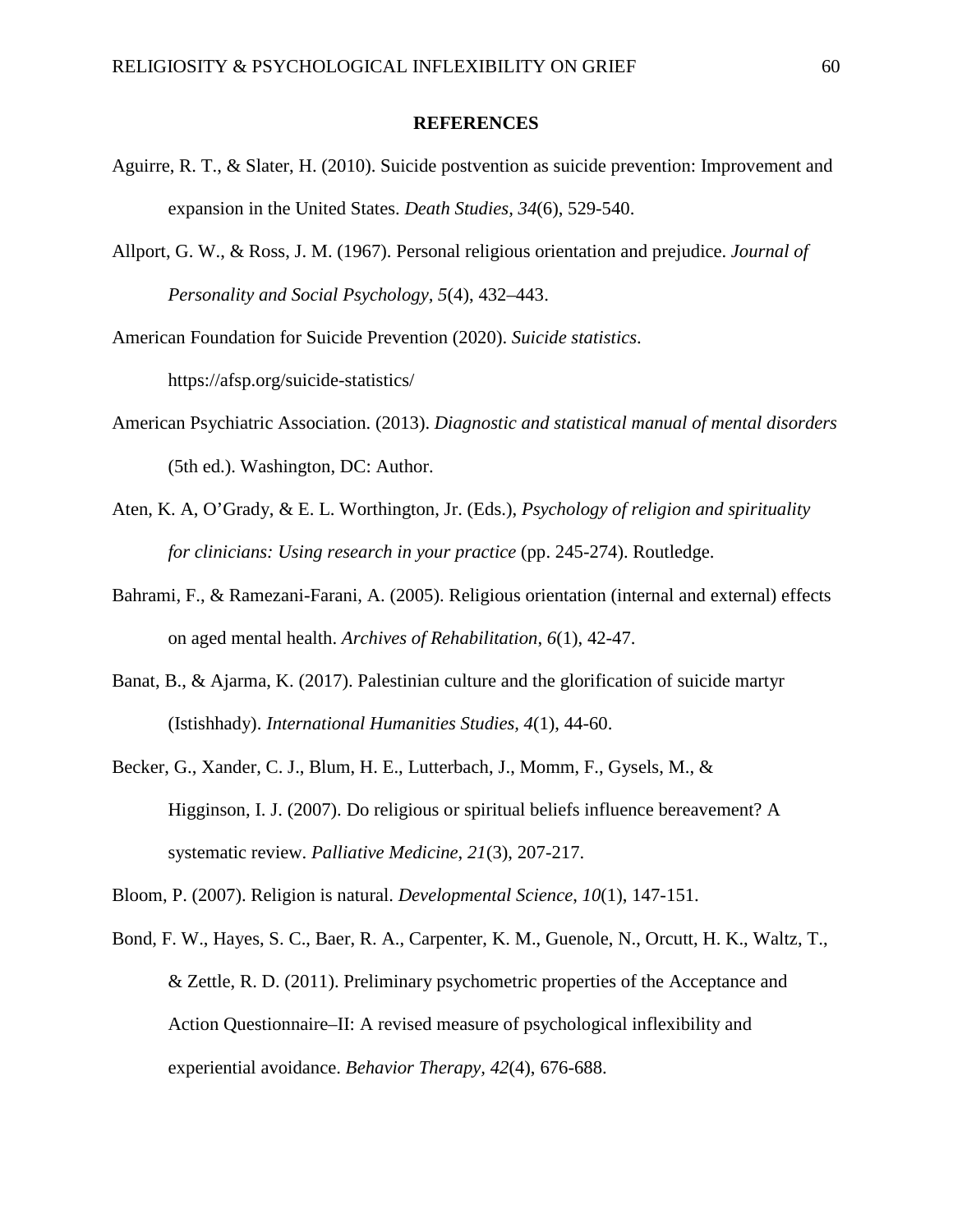- Burke, L. A., Neimeyer, R. A., McDevitt-Murphy, M. E., Ippolito, M. R., & Roberts, J. M. (2011). Faith in the wake of homicide: Religious coping and bereavement distress in an African American sample. *International Journal for the Psychology of Religion*, *21*(4), 289-307.
- Clark, S. E., & Goldney, R. D. (1995). Grief reactions and recovery in a support group for people bereaved by suicide. *Crisis, 16(1),* 27-33.
- Cleiren, M., Diekstra, R. F., Kerkhof, A. J., & van der Wal, W. J. (1994). Mode of death and kinship in bereavement: Focusing on "who" rather than "how." *Crisis*, *15*(1), 22–36.
- Cook, C. C. (2013). Suicide and religion. *The British Journal of Psychiatry*, *204*(4), 254-255.
- Crosby, J. M., Bates, S. C., & Twohig, M. P. (2011). Examination of the relationship between perfectionism and religiosity as mediated by psychological inflexibility. *Current Psychology*, *30*(2), 1-77.
- Cvinar, J. G. (2005). Do suicide survivors suffer social stigma?: A review of the literature. *Perspectives in Psychiatric Care, 41*(1), 14-21.
- Delespaux, E., Ryckebosch-Dayez, A. S., Heeren, A., & Zech, E. (2013). Attachment and severity of grief: The mediating role of negative appraisal and inflexible coping. *Omega-Journal of Death and Dying*, *67*(3), 269-289.
- Dezutter, J., Soenens, B., & Hutsebaut, D. (2006). Religiosity and mental health: A further exploration of the relative importance of religious behaviors vs. religious attitudes. *Personality and Individual Differences, 40*(4), 807-818.
- Doka, K. J., & Morgan, J. D. (2016). *Death and Spirituality*. Routledge.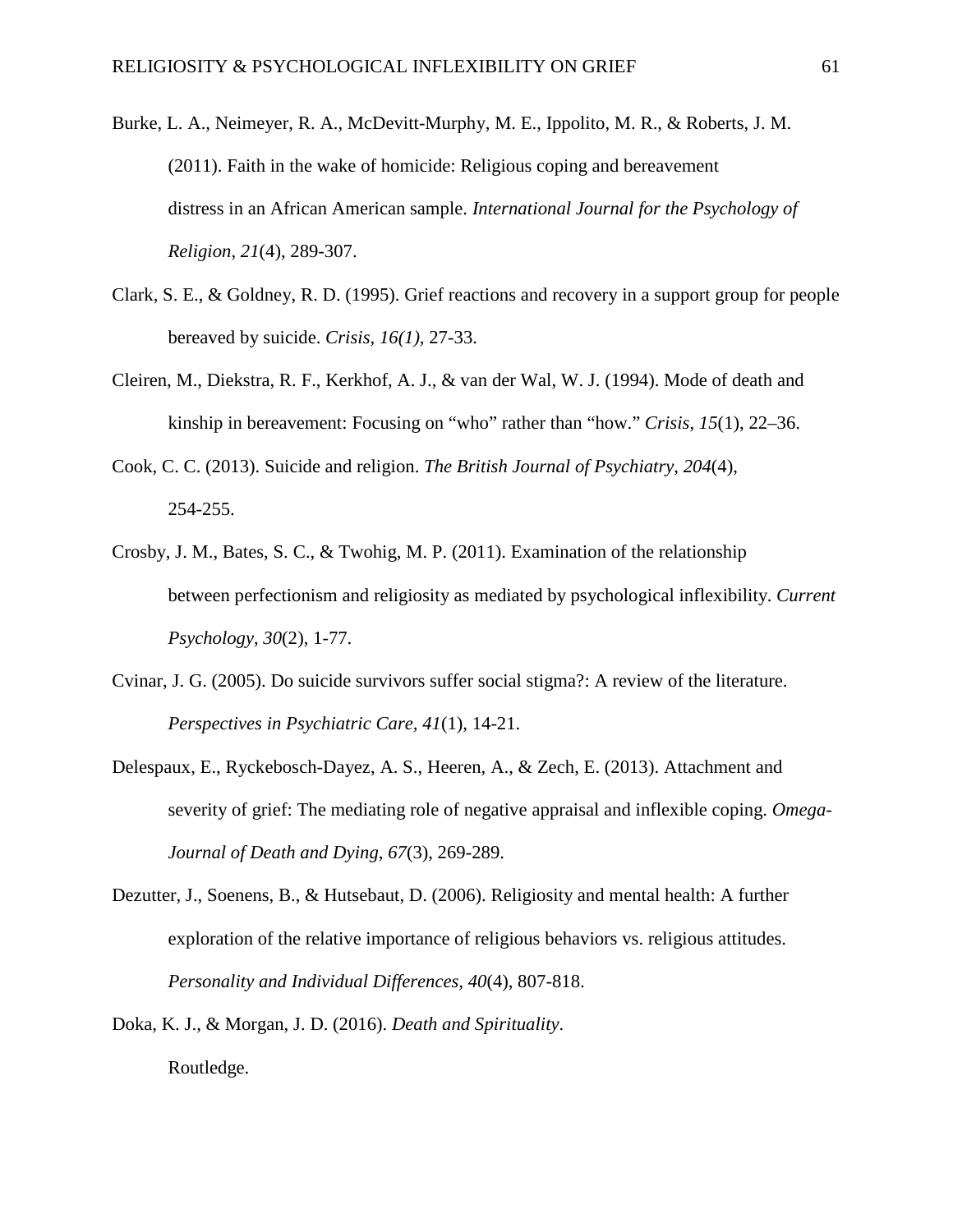- Domino, G., & Miller, K. (1992). Religiosity and attitudes toward suicide. *OMEGA-Journal of Death and Dying, 25*(4), 271-282.
- Duriez, B. (2003). Vivisecting the religious mind: Religiosity and motivated social cognition. *Mental Health, Religion, and Culture*, *6*(1), 79-86.
- Durkheim, E. (1951). *Suicide*. Free Press.
- Easterling, L. W., Sewell, K. W., Gamino, L. A., & Stirman, L. S. (2000). Spiritual experience, church attendance, and bereavement. *Journal of Pastoral Care*, *54*(3), 263-275.
- Ellis, A. (1980). Psychotherapy and atheistic values: A response to A. E. Bergin's "Psychotherapy and religious values." Journal of Consulting and Clinical Psychology, *48*(5), 635–639.
- Faschingbauer, T. R., Zisook, S., & DeVaul, R. (1987). The Texas Revised Inventory of Grief. In S. Zisook (Ed.), *Biopsychosocial aspects of bereavement* (pp. 109–124). American Psychiatric Press.
- Field, A. (2013). *Discovering statistics using IBM SPSS statistics* (4th ed.). Sage Publications.
- Fisher, J. E., Mauro, C., Cozza, S. J., Wall, M., Simon, N. M., Ortiz, C. D., Harrington-LaMorie, J., Wang, Y., Fullerton, C.S., Ursano, R.J., & Katherine Shear, M. (2017). Examination of factor structure of the Inventory of Complicated Grief (ICG) in a sample of bereaved military family members with persistent and elevated grief. *International Journal of Methods in Psychiatric Research, 26*(3), 1-7.
- Flarity, K. L. (1993). The clergy and the suicide-bereaved: A phenomenological analysis of twenty case interviews (Pastoral Care). *Dissertation Abstracts International, 54*(04), 2198B.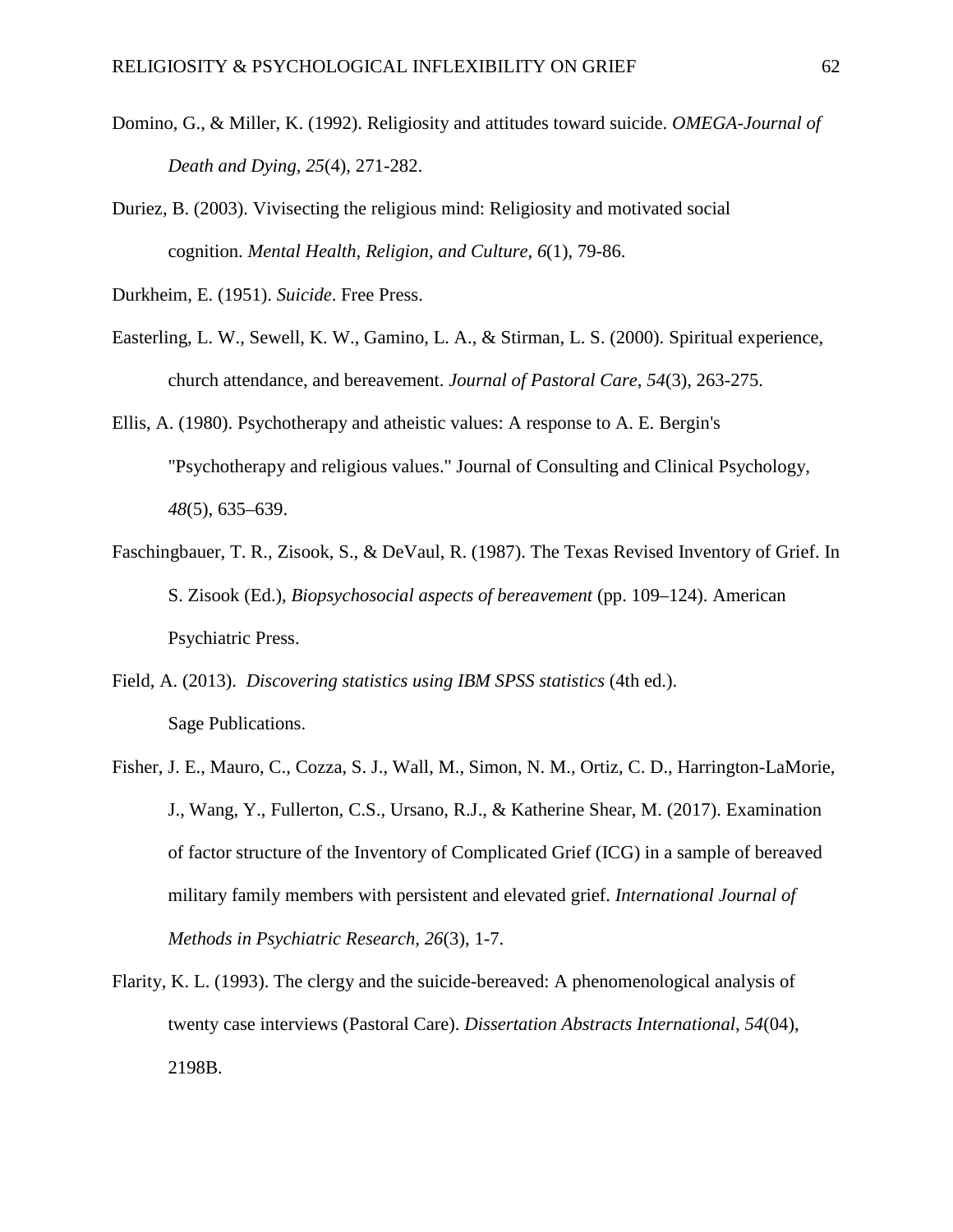- Gül Cirhinlioğl, F. & Özdikmenli-Demir, G. (2012). Religious orientation and its relation to locus of control and depression. *Archive for the Psychology of Religion, 34*(3)*,* 341-362.
- Hackney, C. H., & Sanders, G. S. (2003). Religiosity and mental health: A meta–analysis of recent studies. *Journal for the Scientific Study of Religion, 42*(1), 43-55.
- Hayes, S. C., Luoma, J. B., Bond, F. W., Masuda, A., & Lillis, J. (2006). Acceptance and commitment therapy: Model, processes and outcomes. *Behaviour Research and Therapy, 44*(1), 1-25.
- Hayes, S. C., Wilson, K. W., Gifford, E. V., Follette, V. M., & Strosahl, K. (1996). Experiential avoidance and behavioral disorders: A functional dimensional approach to diagnosis and treatment. *Journal of Consulting and Clinical Psychology, 64*(6), 1152-1168.
- Hibberd, R., Elwood, L. S., & Galovski, T. E. (2010). Risk and protective factors for posttraumatic stress disorder, prolonged grief, and depression in survivors of the violent death of a loved one. *Journal of Loss and Trauma*, *15*(5), 426-447.
- Hill, P. C., & Pargament, K. I. (2008). Advances in the conceptualization and measurement of religion and spirituality: Implications for physical and mental health research. *Psychology of Religion and Spirituality, 58*(1), 3–17.
- Hodge, D. R. (2006). Spiritually modified cognitive therapy: A review of the literature. *Social Work, 51*(2), 157–166.
- Houben, L. M. (2012). *Counseling Hispanics through loss, grief, and bereavement: A guide for mental health professionals.* Springer Publishing.
- Huber, S., & Huber, O. W. (2012). The Centrality of Religiosity Scale (CRS). *Religions, 3*(3), 710–724.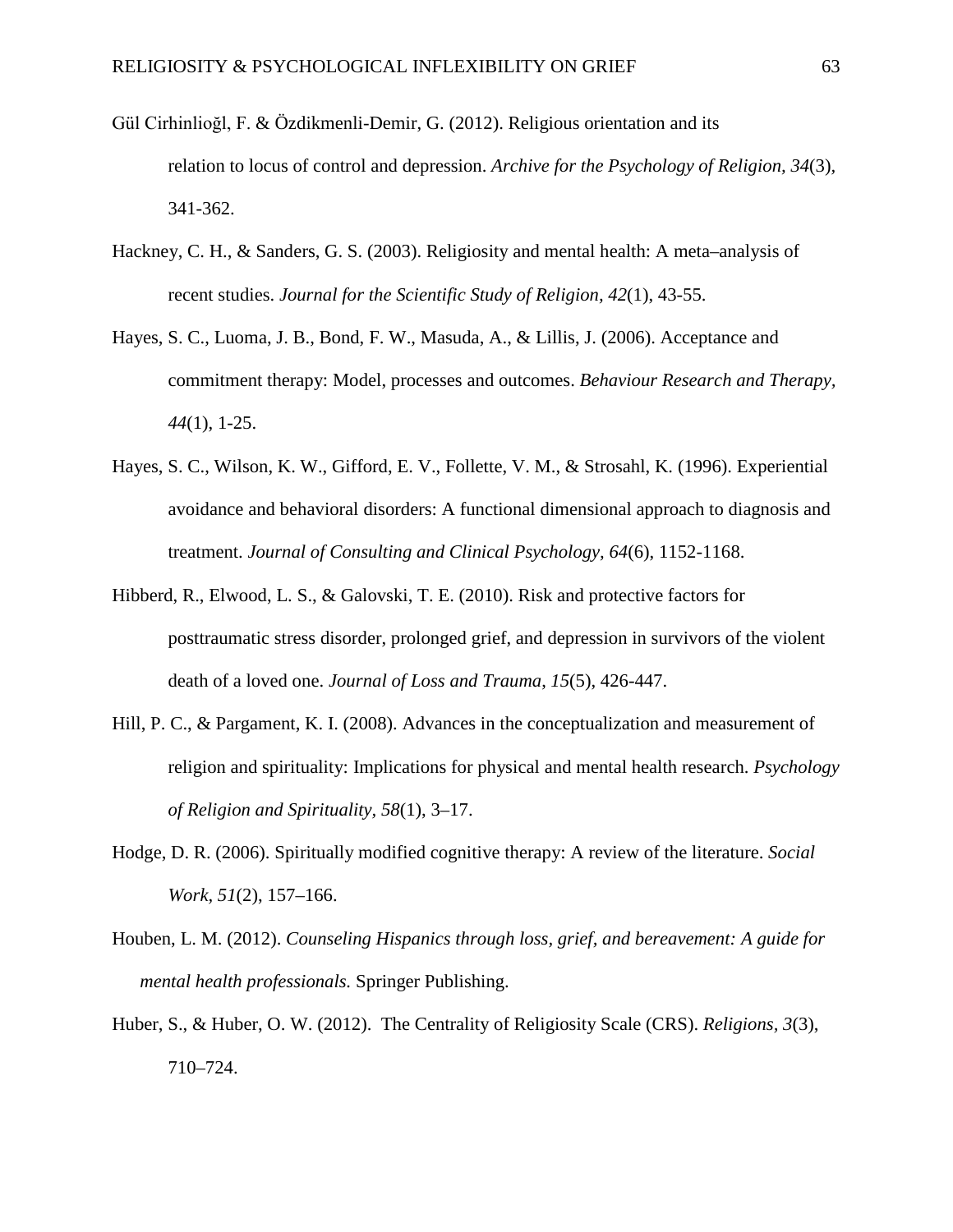- Iga, M. (1966). Relation of suicide attempt and social structure in Kamakura, Japan. *International Journal of Social Psychiatry, 12*(3), 221-232.
- Ineichen, B. (1998). The influence of religion on the suicide rate. *Mental Health, Religion and Culture, 1*(1), 31–36.
- Jacobson, C. K., Heaton, T. B., & Dennis, R. M. (1990). Black-White differences in religiosity: Item analyses and a formal structural test. *Sociological Analysis, 51*(3), 257-270.

Joiner, T. (2005). *Why people die by suicide.* Harvard University Press.

- Jordan, J. R. (2001). Is suicide bereavement different? A reassessment of the literature. *Suicide and Life-Threatening Behavior*, *31*(1), 91-102.
- Kafeyan, K. F. (2010). *Sunni and Shiite martyrdom: A comparative analysis of historical and contemporary expressions* (Publication No. 0704-0188). *[Master's thesis,* Naval Postgraduate School]. Defense Technical Information Center.
- Kashdan, T. B., Barrios, V., Forsyth, J. P., & Steger, M. F. (2006). Experiential avoidance as a generalized psychological vulnerability: Comparisons with coping and emotion regulation strategies. *Behaviour Research and Therapy, 44*(9), 1301-1320.

Kelly, G. A. (1955). *The psychology of personal constructs.* Norton.

- Koenig, H. G. (2008). Religion and mental health: What should psychiatrists do? *British Journal of Psychiatry, 32*(6), 201-203.
- Koenig, H. G., George, L. K., & Siegler, I. (1988). The use of religion and other emotionregulating coping strategies among older adults. *The Gerontologist, 28*(3), 303-310.
- Krumrei, E. J., & Rosmarin, D. H. (2011). Processes of religious and spiritual coping. In J. D.
- Lawrence, R. E., Brent, D., Mann, J. J., Burke, A. K., Grunebaum, M. F., Galfalvy, H. C., & Oquendo, M. A. (2016). Religion as a risk factor for suicide attempt and suicide ideation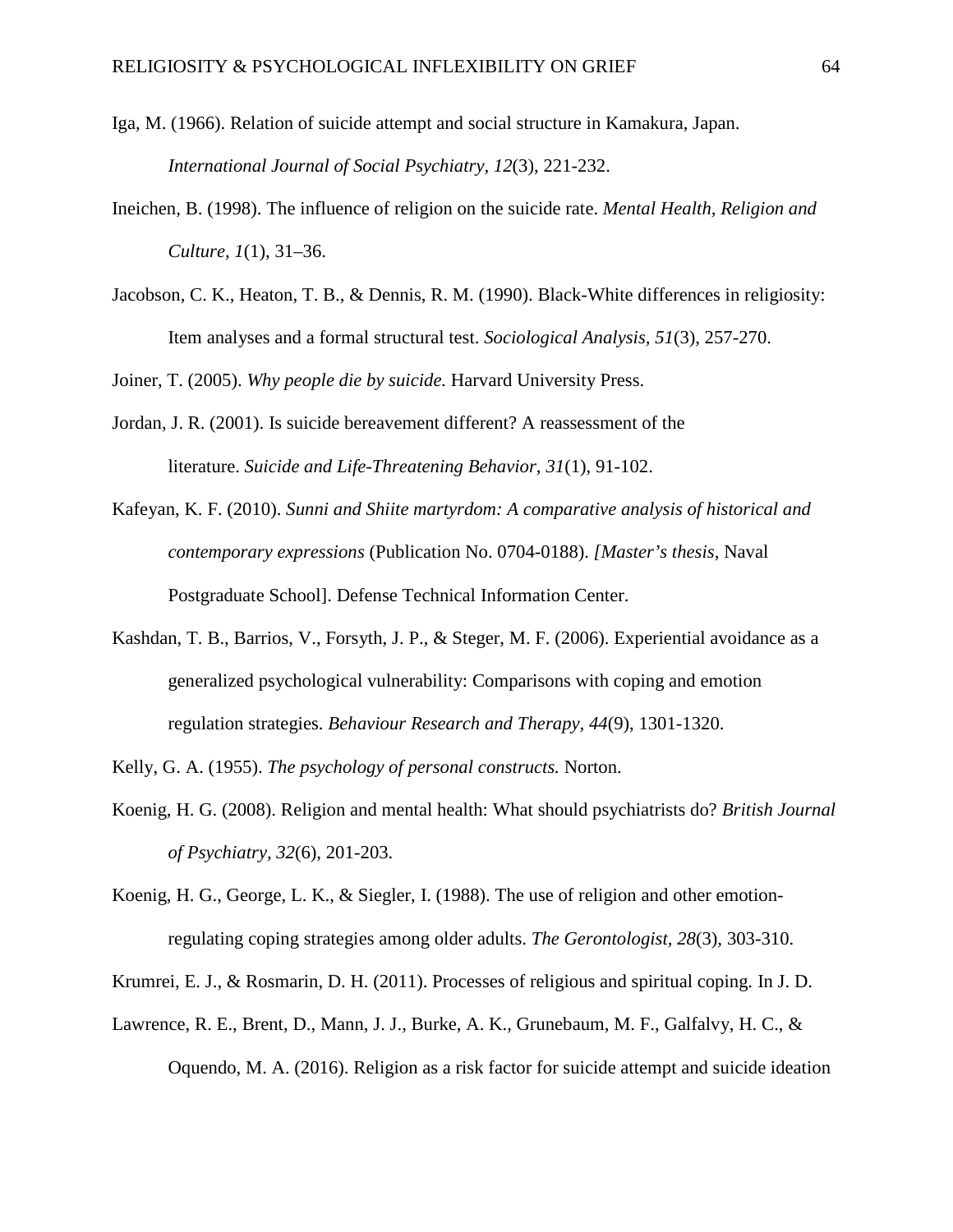among depressed patients. *The Journal of Nervous and Mental Disease*, *204*(11), 845- 850.

- Lazarus, R. S., & Folkman, S. (1984). *Stress, appraisals, and coping.* Springer.
- Lester, D. (2006). Suicide and Islam. *Archives of Suicide Research, 10*(1), 77-97.
- Mahoney, A., Pargament, K. I., Tarakeshwar, N., & Swank, A. B. (2001). Religion in the home in the 1980s and 1990s: A meta-analytic review and conceptual analysis of links between religion, marriage, and parenting. *Journal of Family Psychology, 15*(4), 559-596.
- Masuda, A., Mandavia, A., & Tully, E. C. (2014). The role of psychological inflexibility and mindfulness in somatization, depression, and anxiety among Asian Americans in the United States. *Asian American Journal of Psychology*, *5*(3), 230-236.
- McCullough, M., & Willoughby, B. (2009). Religion, self-regulation, and self-control: Associations, explanations, and implications. *Psychological Bulletin*, *135*(1), 69–93.
- Miller, L., Wickramarante, P., Gameroff, M. J., Sage, M., Tenke, C. E., & Weissman, M. M. (2012). Religiosity and major depression in adults at high risk: A ten-year prospective study. The *American Journal of Psychiatry, 169*(1), 89–94.
- Mitchell, A. M., Sakraida, T. J., Kim, Y., Bullian, L., & Chiappetta, L. (2009). Depression, anxiety and quality of life in suicide survivors: A comparison of close and distant relationships. *Archives of Psychiatric Nursing, 23*(1), 2-10.
- National Alliance on Mental Illness. (2020). *Faith and spirituality.*  https://www.nami.org/Find-Support/Living-with-a-Mental-Health-Condition/Faith-Spirituality
- National Center for Injury Prevention and Control. (2018). *Suicide rising across the US: More than a mental health concern.* https://www.cdc.gov/vitalsigns/suicide/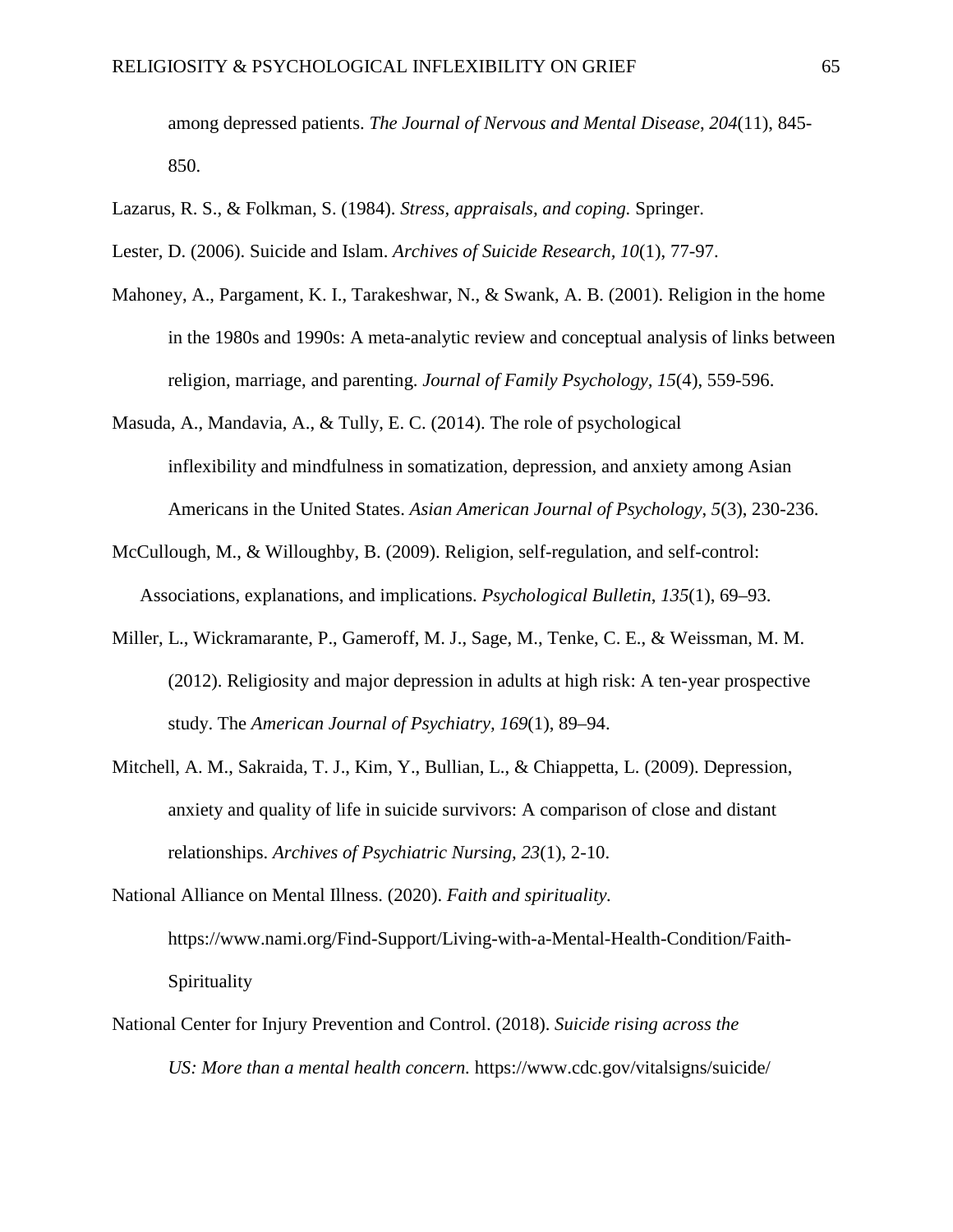Neimeyer, R. A., Harris, D. L., Winokuer, H. R., & Thornton, G. F. (Eds.). (2011). *Grief and bereavement in contemporary society: Bridging research and practice.* Routledge.

Newport, F. (2016). *Five Key Findings on Religion in the U.S*.

https://news.gallup.com/poll/200186/five-key-findings-religion.aspx

- Pargament, K. I. (2011). *Spiritually integrated psychotherapy: Understanding and addressing the sacred*. Guilford Press.
- Pargament, K. I., Ano, G. G., & Wachholtz, A. (2005). The religious dimension of coping. In R. F. Paloutzian & C. L. Park (Eds.), *Handbook of the psychology of religion and spirituality* (pp. 479-495). Guildford Press.
- Park, C. L. (2007). Religiousness/spirituality and health: A meaning systems perspective. *Journal of Behavioral Medicine*, *30*(4), 319-328.
- Pew Research Center. (2005). *Islamic extremism: Common concern for Muslim and Western publics.* https://www.pewresearch.org/global/2005/07/14/islamic-extremism-commonconcern-for-muslim-and-western-publics/
- Pew Research Center. (2012). The global religious landscape. *Demographic study.*  https://www.pewforum.org/2012/12/18/global-religious-landscape-exec/
- Pirutinsky, S., Rosmarin, D. H., Pargament, K. I., & Midlarsky, E. (2011). Does negative religious coping accompany, precede, or follow depression among Orthodox Jews? *Journal of Affective Disorders, 132*(3), 401–405.
- Pitman, A. L., Osborn, D. P., Rantell, K., & King, M. B. (2016). The stigma perceived by people bereaved by suicide and other sudden deaths: A cross-sectional UK study of 3,432 bereaved adults. *Journal of Psychosomatic Research, 87*(1), 22-29.

Prigerson, H. G., Maciejewski, P. K., Reynolds III, C. F., Bierhals, A. J., Newsom, J. T.,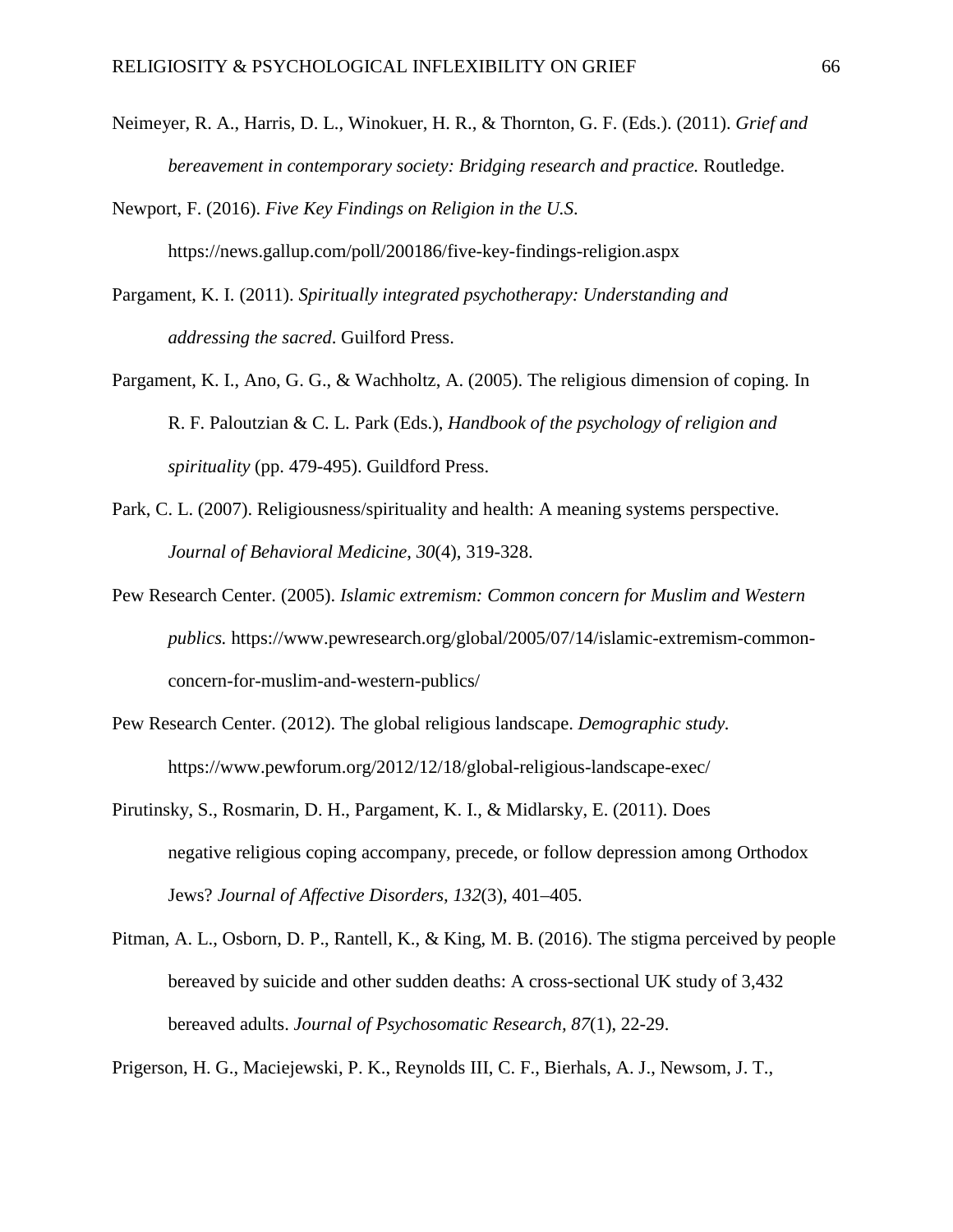Fasiczka, A., Frank, E., Doman, J., & Miller, M. (1995). Inventory of Complicated Grief: A scale to measure maladaptive symptoms of loss. *Psychiatry Research, 59*(1-2), 65-79.

- Rasic, D., Belik, S., Elias, B., Katz, L., Enns, M., & Sareen, J. (2009). Spirituality, religion and suicidal behavior in a nationally representative sample. *Journal of Affective Disorders, 114*(1), 32–40.
- Reed, M.D., & Greenwald, J. Y. (1991). Survivor-victim status, attachment, and sudden death bereavement. *Suicide and Life-Threatening Behavior, 21*(4), 385-401.
- Rickelman, B. L., & Houfek, J. F. (1995). Toward an interactional model of suicidal behaviors: Cognitive rigidity, attributional style, stress, hopelessness, and depression. *Archives of Psychiatric Nursing*, *9*(3), 158-168.
- Rosmarin, D. H., Bigda-Peyton, J. S., Kertz, S. J., Smith, N., Rauch, S. L., & Björgvinsson, T. (2013). A test of faith in God and treatment: The relationship of belief in God to psychiatric treatment outcomes. *Journal of Affective Disorders*, *146*(3), 441-446.
- Rüsch, N., Zlati, A., Black, G., & Thornicroft, G. (2014). Does the stigma of mental illness contribute to suicidality? *The British Journal of Psychiatry, 205*(4), 257-259.
- Sagioglou, C., & Forstmann, M. (2013). Activating Christian religious concepts increases intolerance of ambiguity and judgment certainty. *Journal of Experimental Social Psychology*, *49*(5), 933-939.
- Salsman, J. M., Brown, T. L., Brechting, E. H., & Carlson, C. R. (2005). The link between religion and spirituality and psychological adjustment: The mediating role of optimism and social support. *Personality and Social Psychology Bulletin, 31*(4), 522-535.

Schneider, B., Grebner, K., Schnabel, A., & Georgi, K. (2011). Is the emotional response of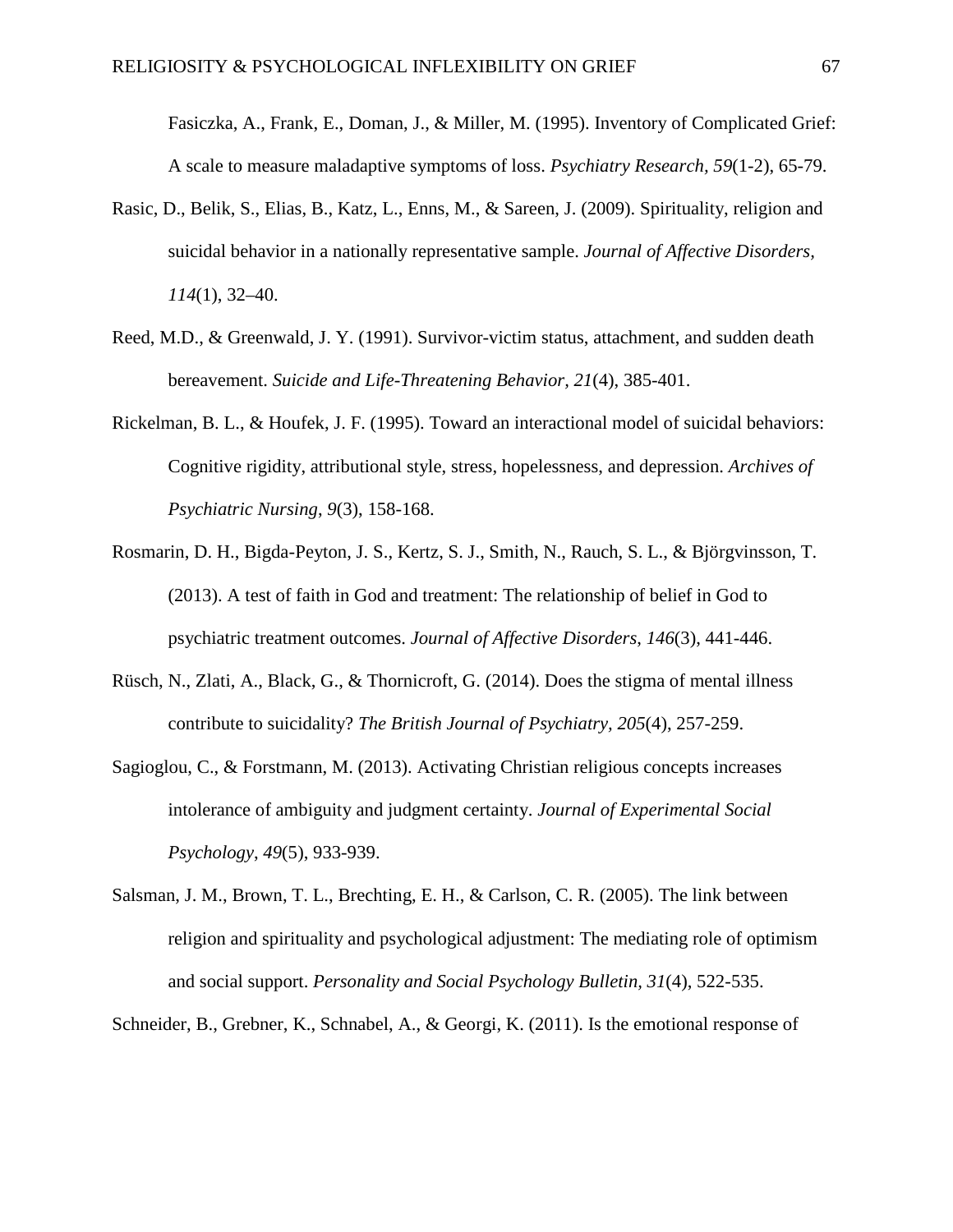survivors dependent on the consequences of the suicide and the support received? *Crisis, 32(4),* 186-193. doi: 10.1027/0227-5910/a000081

- Shear, M. K., Simon, N., Wall, M., Zisook, S., Neimeyer, R., Duan, N., ... Keshaviah, A. (2011). Complicated grief and related bereavement issues for DSM‐5. *Depression and Anxiety, 28*, 103–117.
- Shen, M. J., Yelderman, L. A., Haggard, M. C., & Rowatt, W. C. (2013). Disentangling the belief in God and cognitive rigidity/flexibility components of religiosity to predict racial and value-violating prejudice: A Post-Critical Belief Scale analysis. *Personality and Individual Differences*, *54*(3), 389-395.
- Simon, N. M., Wall, M. M., Keshaviah, A., Dryman, T., LeBlanc, N. J., & Shear, M. K. (2011). Informing the symptom profile of complicated grief. *Depression and Anxiety, 28*, 118– 126.
- Simpson, M. E., & Conklin, G. H. (1989). Socioeconomic development, suicide and religion: A test of Durkheim's theory of religion and suicide. *Social Forces, 67*(4), 945. doi: 10.2307/2579709
- Spilka, B., & Ladd, K. L. (2012). *The psychology of prayer: A scientific approach.* New York, NY: Guilford Press.
- Stanley, M. A., Bush, A. L., Camp, M. E., Jameson, J. P., Phillips, L. L., Barber, C. R., Zeno, D., Lomax, J.W., & Cully, J. A. (2011). Older adults' preferences for religion/spirituality in treatment for anxiety and depression. *Aging and Mental Health*, *15*(3), 334-343.
- Stefanek, M., McDonald, P. G., & Hess, S. A. (2005). Religion, spirituality and cancer: Current status and methodological challenges. *Psycho-Oncology: Journal of the Psychological, Social and Behavioral Dimensions of Cancer, 14*(6), 450-463.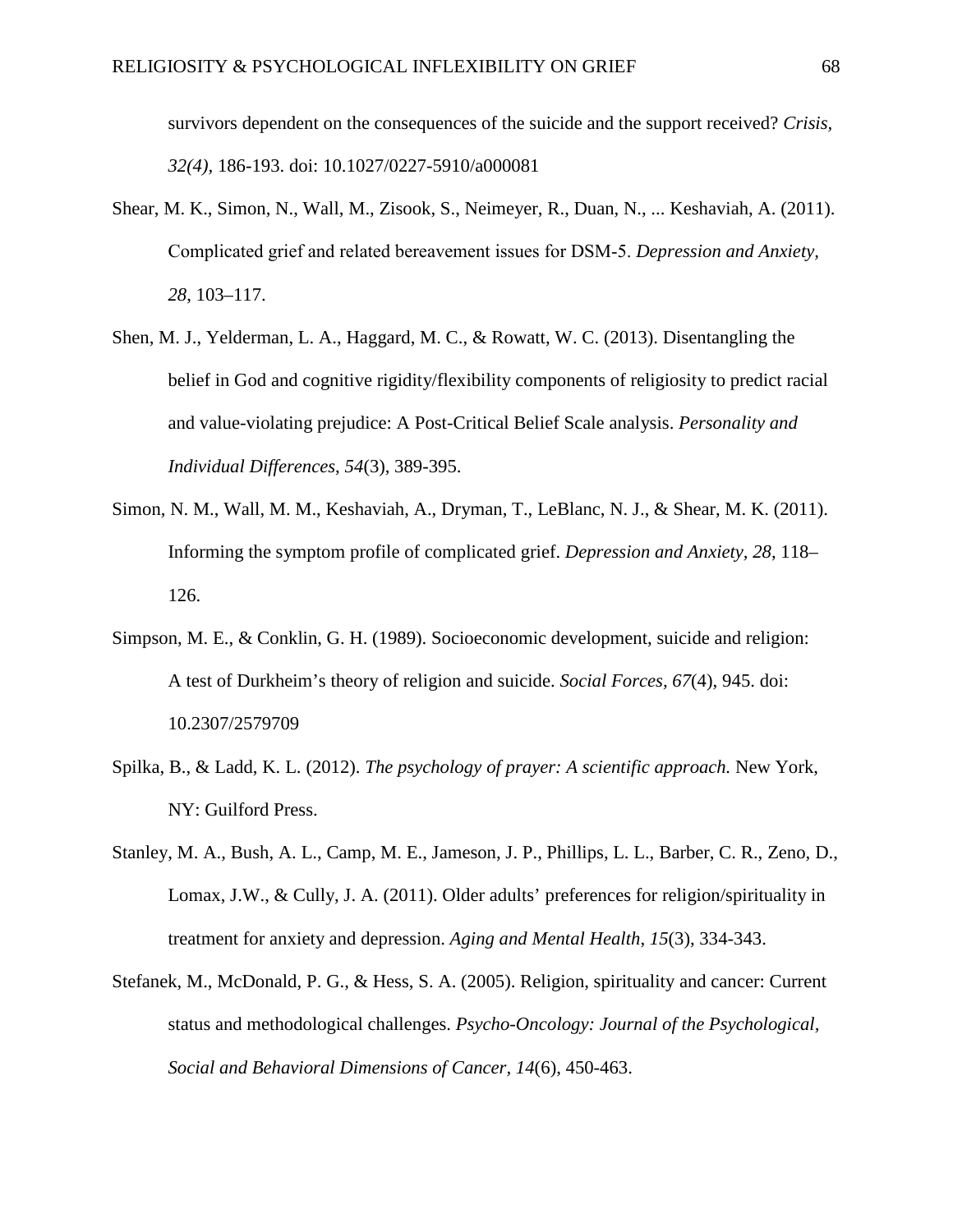- Strawbridge, W. J., Shema, S. J., Cohen, R. D., Roberts, R. E., & Kaplan, G. A. (1998). Religiosity buffers effects of some stressors on depression but exacerbates others. *The Journals of Gerontology Series B: Psychological Sciences and Social Sciences, 53*(3), S118-S126.
- Stroebe, M. S., Folkman, S., Hansson, R. O., & Schut, H. (2006). The prediction of bereavement outcome: Development of an integrative risk factor framework. *Social Science and Medicine*, *63*(9), 2440-2451.
- United States Census Bureau. (2019). *Educational attainment in the United States: 2019*. https://www.census.gov/data/tables/2019/demo/educationalattainment/cps-detailed-tables.html
- Vahia, I. V., Chattillion, E., Kavirajan, H., & Depp, C.A. (2011). Psychological protective factors across the lifespan: Implications for psychiatry. *Psychiatric Clinics of North America*, *34*(1), 231-248.
- Vandecreek, L., & Mottram, K. (2009). The religious life during suicide bereavement: A description. *Death Studies*, *33*(8), 741-761.
- Webb, M., Charbonneau, A. M., McCann, R. A., & Gayle, K. R. (2011). Struggling and enduring with God, religious support, and recovery from severe mental illness. *Journal of Clinical Psychology, 67*(12), 1161-1176.
- Wicksell, R. K., Olsson, G. L., & Hayes, S. C. (2010). Psychological flexibility as a mediator of improvement in Acceptance and Commitment Therapy for patients with chronic pain following whiplash. *European Journal of Pain*, *14*(10), 1059-1070.
- World Health Organization. (2006). *Preventing suicide: A resource at work.* http://whqlibdoc.who.int/publications/2006/ 9241594381\_eng.pdf